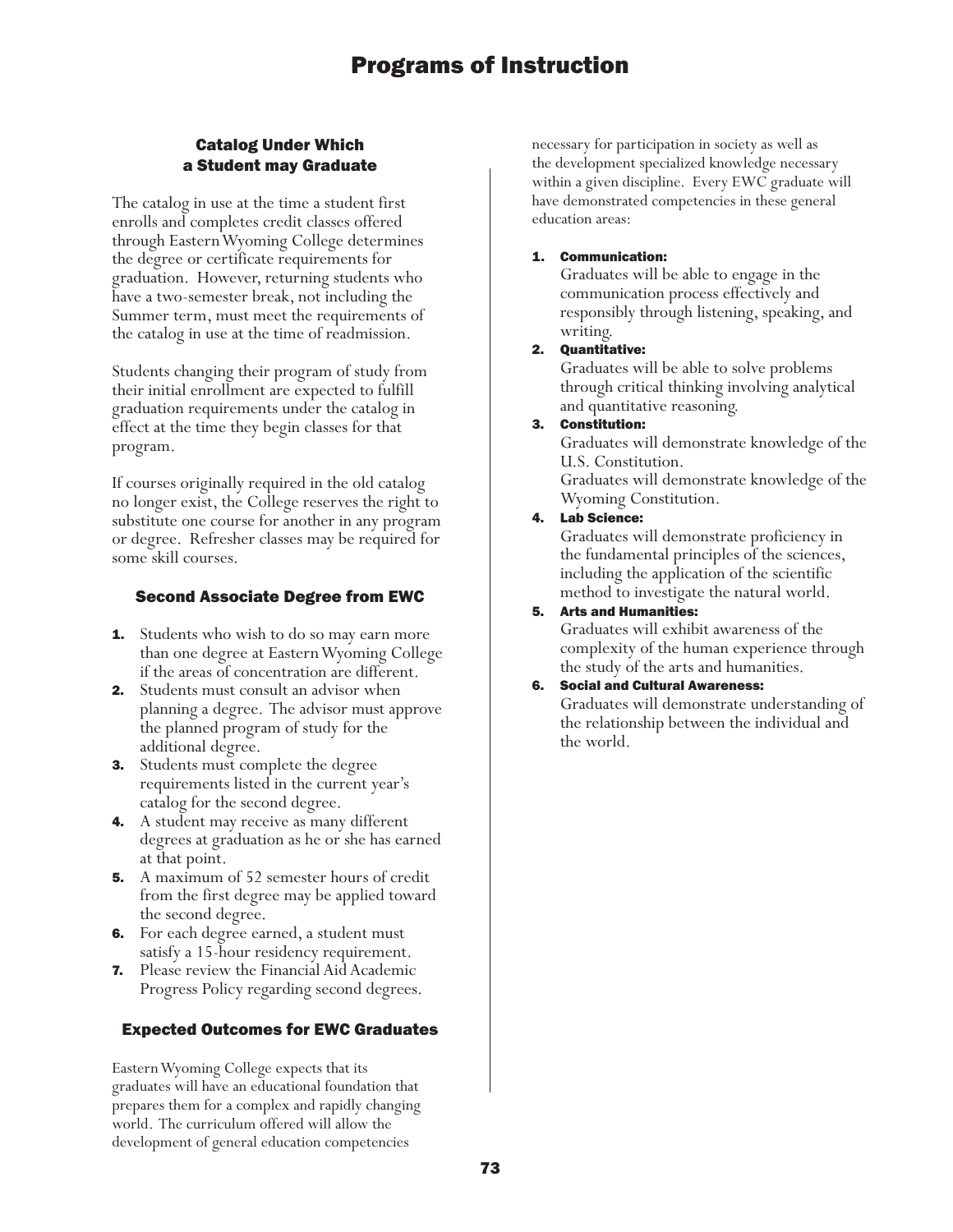## General Education Requirements

## General Transfer

The specific courses that fulfill each of the general transfer categories for the **Associate of Arts** and **Associate of Science Degree** are listed below. Courses that are permitted for the **Associate of Applied Science Degree** are also included and indicated with an asterisk. The process of assigning courses in each category is continually being updated. A class may only fulfill one requirement in the following General Education Categories. Students should contact their advisors for updated listings.

## Category/Courses Course Title Hours Foundations

#### Communication 1

| <b>ENGL 1010</b>  | English I: Composition      |  |
|-------------------|-----------------------------|--|
| <b>*TECH 1005</b> | Applied Technical Writing 3 |  |

\*Permitted for AAS Programs only

#### Communication 2

| <b>BADM 1020</b> | <b>Business Communications 3</b> |   |
|------------------|----------------------------------|---|
| $CO/M$ 2010      | Public Speaking                  | 3 |
| <b>ENGL 2020</b> | Introduction to Literature 3     |   |

### Mathematics (Quantitative)

| *BADM 1005       | <b>Business Mathematics</b> |   |
|------------------|-----------------------------|---|
| <b>MATH 1000</b> | Problem Solving             |   |
| <b>MATH 1100</b> | Math for Elementary         |   |
|                  | Teachers I                  | 3 |
| <b>MATH 1400</b> | Pre-Calculus Algebra        |   |
| <b>MATH 1405</b> | Pre-Calculus                |   |
|                  | Trigonometry                | 3 |
| <b>MATH 1450</b> | Algebra and Trigonometry 5  |   |
| *MATH 1515       | Applied Technical           |   |
|                  | Mathematics                 | 3 |
| <b>MATH 2200</b> | Calculus I                  |   |
| <b>MATH 2350</b> | <b>Business Calculus</b>    | 4 |
| *VTTK 1751       | Pharmaceutical              |   |
|                  | Calculations                |   |
|                  |                             |   |

\*Permitted for AAS Programs only

### Constitutional Requirements

| <b>HIST 1211</b> | U.S. to 1865                |  |
|------------------|-----------------------------|--|
| <b>HIST 1221</b> | U.S. from 1865              |  |
| <b>HIST 1251</b> | History of Wyoming          |  |
| <b>POLS 1000</b> | American & Wyoming          |  |
|                  | Government                  |  |
| *POLS 1050       | Basics in United States and |  |
|                  | <b>Wyoming Government</b>   |  |

\*Permitted for AAS Programs only

#### Lab Science I

| <b>AECL 1000</b> | Agroecology                    |                |
|------------------|--------------------------------|----------------|
| <b>BIOL 1000</b> | Principles of Biology          |                |
| <b>BIOL 1010</b> | General Biology I              | 4              |
| <b>CHEM 1000</b> | <b>Introductory Chemistry</b>  | 4              |
| <b>CHEM 1020</b> | General Chemistry I            | 4              |
| *CSMO 1705       | Hair Fundamentals              | 4              |
| <b>GEOL 1100</b> | Physical Geology               | 4              |
| GEOL 1470        | <b>Environmental Geology</b>   | 4              |
| <b>PHYS 1110</b> | <b>General Physics I</b>       | 4              |
| <b>MOLB</b> 2210 | General Microbiology           | 4              |
| <b>MOLB 2240</b> | Medical Microbiology           | 4              |
| *VTTK 1625       | Laboratory Analysis            |                |
| *VTTK 1630       | Veterinary Hematology          | 3              |
| *VTTK 1755       | Veterinary Parasitology        | $\mathfrak{D}$ |
| *VTTK 2610       | Veterinary Infectious Diseases |                |
|                  | and Applied Diagnostics        | 4              |
| *WELD 1755       | Shielded Metal Arc             |                |
|                  | Welding                        | 5              |
|                  |                                |                |

\*Permitted for AAS Programs only

#### Freshman Foundations

| Orientation to     |                                                                                                          |
|--------------------|----------------------------------------------------------------------------------------------------------|
| Distance Learning  |                                                                                                          |
|                    |                                                                                                          |
| Empowerment        | ξ                                                                                                        |
|                    |                                                                                                          |
|                    |                                                                                                          |
| Introduction to    |                                                                                                          |
| Veterinary Science |                                                                                                          |
|                    | College Studies<br>or HMDV 1050 Human Development:<br>First Year Seminars (FYS)<br>Issues in Agriculture |

#### Physical Education Activity

| <b>EQST 1725</b> | Rodeo Rough Stock I         | 2              |
|------------------|-----------------------------|----------------|
| <b>EQST 1740</b> | <b>Rodeo Timed Events I</b> | $\overline{2}$ |
| <b>PEAC 1008</b> | Lifetime Sports             | $\mathbf{1}$   |
| <b>PEAC 1012</b> | <b>Beginning Swimming</b>   | $\mathbf{1}$   |
| <b>PEAC 1032</b> | Aerobic Cond. I/Fitness     |                |
|                  | Center                      | 1              |
| <b>PEAC 1040</b> | Trap Shooting I             | 1              |
| <b>PEAC 1044</b> | Trap, Skeet, and Sporting   |                |
|                  | Clays                       | 1              |
| <b>PEAC 1050</b> | <b>Beginning Tennis</b>     | $\mathbf{1}$   |
| <b>PEAC 1252</b> | Beginning Badminton         | 1              |
| <b>PEAC 1253</b> | <b>Beginning Bowling</b>    | 1              |
| <b>PEAC 1255</b> | <b>Beginning Golf</b>       | 1              |
| <b>PEAC 1257</b> | Beginning Racquetball       | 1              |
| <b>PEAC 1273</b> | <b>Heavy Resistance</b>     |                |
|                  | Conditioning                | 1              |
| <b>PEAC 1281</b> | Beginning Casting and       |                |
|                  | Angling                     | 1              |
| <b>PEAC 1294</b> | Beginning Yoga              | $\mathbf{1}$   |
| <b>PEAC 1305</b> | <b>Heavy Resistance</b>     |                |
|                  | Conditioning II             | 1              |
| <b>PEAC 2000</b> | Wellness: PE Concepts/      |                |
|                  | <b>Fitness Course</b>       | 1              |
| <b>PEAC 2294</b> | Intermediate Yoga           | 1              |
| <b>PEAT 2025</b> | Rodeo Activities            | 1              |
|                  |                             |                |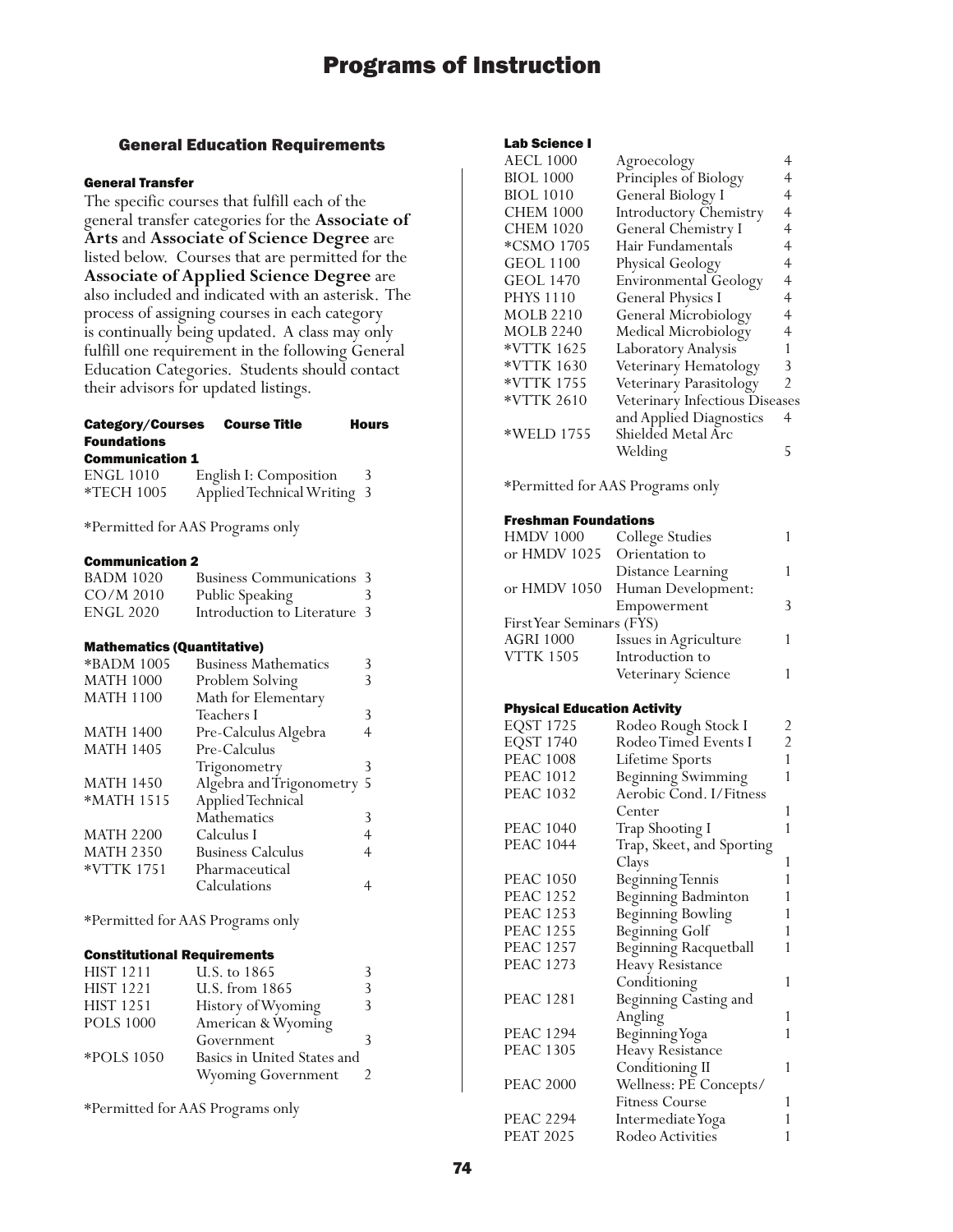| <b>PEAT 2051</b>                       | Varsity Golf                  | 1 |
|----------------------------------------|-------------------------------|---|
| <b>PEAT 2062</b>                       | Varsity Basketball            | 1 |
| <b>PEAT 2064</b>                       | Varsity Volleyball            | 1 |
|                                        |                               |   |
| Arts & Humanities                      |                               |   |
| <b>ART 1000</b>                        | General Art: Studio           | 3 |
| <b>ART 1005</b>                        | Drawing I                     | 3 |
| <b>ART 1110</b>                        | Foundations:                  |   |
|                                        |                               |   |
|                                        | Two-Dimensional               | 3 |
| ART 1120                               | Foundations:                  |   |
|                                        | Three-Dimensional             | 3 |
| <b>ART 1130</b>                        | Foundation:                   |   |
|                                        | Color Theory                  | 3 |
| <b>ART 1179</b>                        | Photoshop I                   | 3 |
| <b>ART 1310</b>                        | Introducation to Sculpture    | 3 |
| <b>ART 2010</b>                        | Art History I                 | 3 |
| <b>ART 2020</b>                        | Art History II                | 3 |
| <b>ART 2074</b>                        | Art for the Elementary/Middle |   |
|                                        | School Teacher                | 3 |
|                                        |                               | 3 |
| ART 2210                               | Painting I                    |   |
| <b>ART 2410</b>                        | Ceramics I                    | 3 |
| CO/M 1000                              | Introduction to               |   |
|                                        | Mass Media                    | 3 |
| CO/M 1030                              | Interpersonal                 |   |
|                                        | Communication                 | 3 |
| <b>ENGL 2011</b>                       | Literature for                |   |
|                                        | Young Adults                  | 3 |
| ENGL 2425                              | Literatures in English I      | 3 |
| <b>ENGL 2430</b>                       |                               | 3 |
|                                        | Literatures in English II     | 3 |
| <b>ENGL 2435</b>                       | Literatures in English III    |   |
| <b>ENGL 2440</b>                       | Literary Genres:              |   |
|                                        | Short Story                   | 3 |
| LIBS 2280                              | Literature for Children       | 3 |
| <b>MUSC 1000</b>                       | Introduction to Music         | 3 |
| MUSC 1378                              | College Band                  | 1 |
| MUSC 1390<br>MUSC 1400                 | Jazz Ensemble                 | 1 |
|                                        | Collegiate Chorale            | 1 |
| <b>MUSC 2018</b>                       | Music for Elementary          |   |
|                                        | Classroom Teachers            | 3 |
| <b>MUSC 2050</b>                       |                               | 3 |
|                                        | Music History Survey I        | 3 |
| MUSC 2055                              | Music History Survey II       |   |
| <b>PHIL 1000</b>                       | Introduction to               |   |
|                                        | Philosophy                    | 3 |
| SOSC 2300                              | <b>Ethics in Practice</b>     | 3 |
| <b>THEA 1000</b>                       | Introduction to Theatre       | 3 |
|                                        |                               |   |
| <b>Social &amp; Cultural Awareness</b> |                               |   |
| <b>AGEC 1010</b>                       | Agricultural Economics I      | 3 |
| <b>AMST 2110</b>                       | Cultural Diversity            |   |
|                                        | in America                    | 3 |
| <b>ANTH 1100</b>                       | Intro to Physical             |   |
|                                        | Anthropology                  | 3 |
| <b>ANTH 1200</b>                       | Intro to Cultural             |   |
|                                        |                               |   |
|                                        | Anthropology                  | 3 |
| CO/M 1040                              | Intro to Human                |   |
|                                        | Communication                 | 3 |
| ECON 1010                              | Macroeconomics                | 3 |
| <b>ECON 1020</b>                       | Microeconomics                | 3 |
| *ENTR 1500                             | Successful                    |   |

|                  | Entrepreneurship                 | 2              |
|------------------|----------------------------------|----------------|
| *ENTR 1520       | Creating a Business Plan         | $\overline{2}$ |
| *ENTR 2500       | <b>Small Business Operations</b> |                |
|                  | Management                       | 2              |
| <b>GEOG 1000</b> | Intro to World Regional          |                |
|                  | Geography                        | 3              |
| <b>HIST 1110</b> | <b>Western Civilization I</b>    | 3              |
| <b>HIST 1120</b> | <b>Western Civilization II</b>   | 3              |
| <b>HIST 1290</b> | History of the US West           | 3              |
| <b>HIST 1320</b> | World Civilization to 1450       | 3              |
| <b>HIST 1330</b> | World Civilization               |                |
|                  | from 1330                        | 3              |
| <b>HIST 2290</b> | North American Indians           | 3              |
| <b>MKT 2100</b>  | Principles of Marketing          | $\overline{3}$ |
| <b>MUSC 2015</b> | Introduction to the Music        |                |
|                  | of the World's Peoples           | 3              |
| <b>POLS 1200</b> | Non-Western                      |                |
|                  | <b>Political Cultures</b>        | 3              |
| <b>PSYC 1000</b> | General Psychology               | 3              |
| <b>RELI 1000</b> | Introduction to Religion         | $\overline{3}$ |
| SOC 1000         | Sociological Principles          | 3              |
| <b>SOC 1100</b>  | Social Problems                  | $\overline{3}$ |
| <b>SOSC 1100</b> | Introduction to Religion         | $\overline{3}$ |
| <b>SOWK 2000</b> | Introduction to                  |                |
|                  | Social Work                      | 3              |
| <b>WMST 1080</b> | Intro to Women's Studies         | 3              |

\*Permitted for AAS Programs only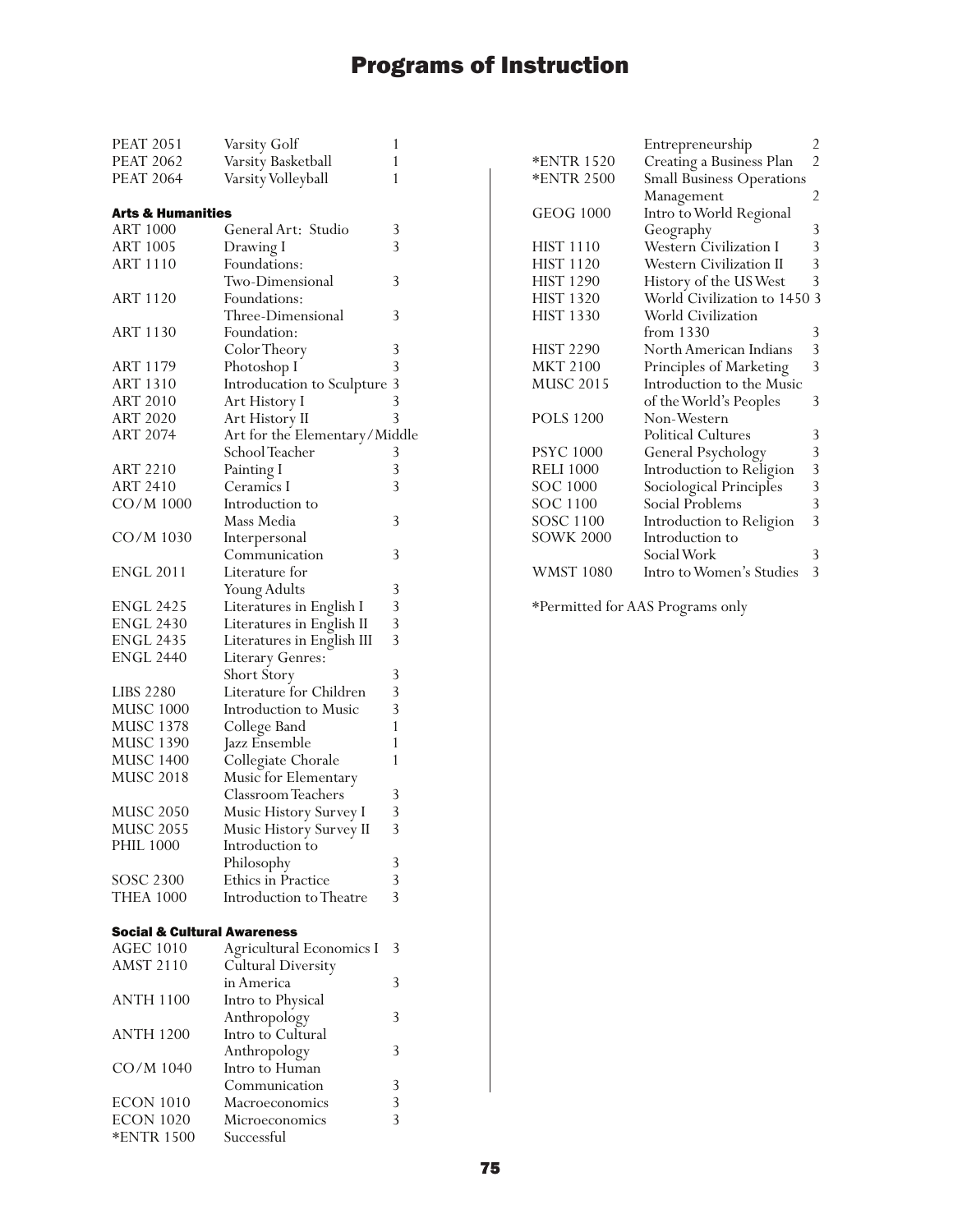## A. Associate of Arts Degree

The Associate of Arts Degree will be awarded students in transfer programs who complete the following requirements:

- **1.** Completion of the program requirements in which the student is enrolled.
- **2.** Completion of a minimum of 60 semester hours in courses numbered 1000 or above with a cumulative grade point average of 2.00 or better.
- **3.** No more than six hours in courses numbered 1490, 1990, 2490, or 2990 will apply toward the degree. In addition, no course offered under the Developmental Studies Department may be applied toward the degree.
- Completion of at least 15 semester hours applicable towards graduation from Eastern Wyoming College.
- **5.** Completion of the appropriate reading course or an appropriate score on the reading exam. See ACCUPLACER and ACT Course Placement Guide on pages 14-15.
- **6.** Completion of the college-wide exit assessment and the outcomes assessment requirements specific to the major.
- 7. File graduation application with the Student Services Office. The application is due mid-November for December graduation or mid-March for May or July graduation.
- **8.** Students who have an incomplete and plan to graduate have one semester or the Summer session (whichever comes first) in which to finish the incomplete. If they do not finish the incomplete, the graduation date moves to the semester in which they finish the incomplete. A new graduation application must be submitted to the Student Services Office.
- 9. A grade of either "S" or "C" or better must be received in each course used to satisfy the general transfer requirements below. A grade of "S" may be earned through institutional challenge, CLEP, or advanced placement examinations.
- **10.** All students are required to meet the constitutional requirement by taking one of the following: HIST 1211 U.S. to 1865, HIST 1221 U.S. from 1865, HIST 1251 History of Wyoming, POLS 1000 American & Wyoming Government.

The process of assigning specific courses that fulfill each of the general transfer categories listed below is continually being updated. Students are advised to contact their advisors for updated listings to ensure meeting the appropriate requirements for graduation or transfer.

| Minimum         | General                            |
|-----------------|------------------------------------|
| Hours           | <b>Transfer</b>                    |
| <b>Required</b> | <b>Categories</b>                  |
|                 |                                    |
|                 | <b>Freshman Foundations</b>        |
| 3               | Communication 1                    |
| 3               | Communication 2                    |
| 3               | Mathematics (Quantitative)         |
| 4               | Lab Science                        |
| 3               | Arts & Humanities                  |
| 3               | Social & Cultural Awareness        |
| 3               | <b>Constitutional Requirements</b> |
|                 | Physical Education Activity        |
|                 |                                    |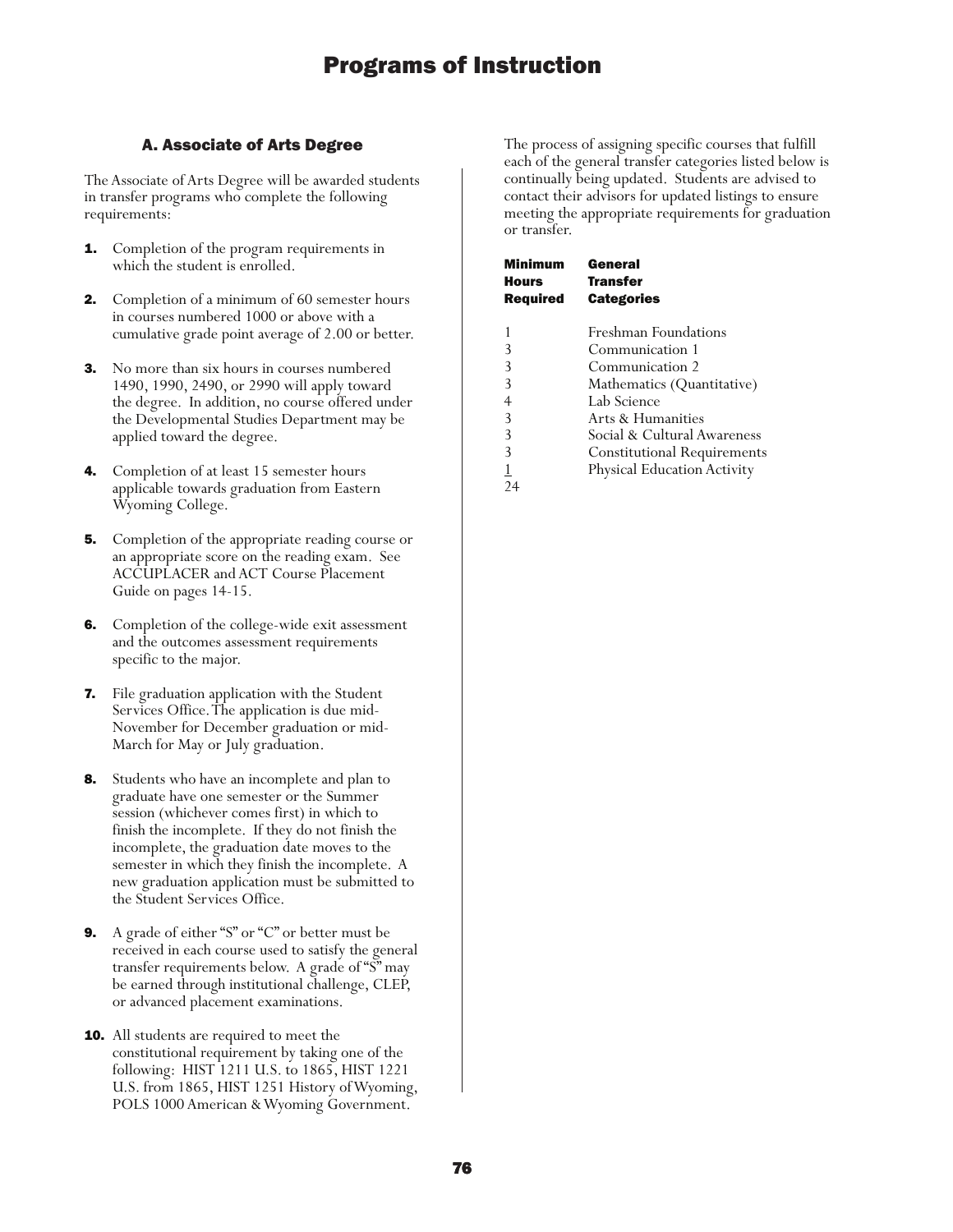## B. Associate of Science Degree

The Associate of Science Degree will be awarded students in transfer programs who complete the following requirements:

- **1.** Completion of the program requirements in which the student is enrolled.
- **2.** Completion of a minimum of 60 semester hours in courses numbered 1000 or above with a cumulative grade point average of 2.00 or better.
- **3.** No more than six hours in courses numbered 1490, 1990, 2490, or 2990 will apply toward the degree. In addition, no course offered under the Developmental Studies Department may be applied toward the degree.
- 4. Completion of at least 15 semester hours applicable towards graduation from Eastern Wyoming College.
- **5.** Completion of the appropriate reading course or an appropriate score on the reading exam. See ACCUPLACER and ACT Course Placement Guide on pages 14-15.
- **6.** Completion of the college-wide exit assessment and the outcomes assessment requirements specific to the major.
- 7. File graduation application with the Student Services Office. The application is due mid-November for December graduation or mid-March for May or July graduation.
- **8.** Students who have an incomplete and plan to graduate have one semester or the Summer session (whichever comes first) in which to finish the incomplete. If they do not finish the incomplete, the graduation date moves to the semester in which they finish the incomplete. A new graduation application must be submitted to the Student Services Office.
- 9. A grade of either "S" or "C" or better must be received in each course used to satisfy the general transfer requirements below. A grade of "S" may be earned through institutional challenge, CLEP, or advanced placement examinations.
- **10.** All students are required to meet the constitutional requirement by taking one of the following: HIST 1211 U.S. to 1865, HIST 1221 U.S. from 1865, HIST 1251 History of Wyoming, POLS 1000 American & Wyoming Government.

The process of assigning specific courses that fulfill each of the general transfer categories listed below is continually being updated. Students are advised to contact their advisors for updated listings to ensure meeting the appropriate requirements for graduation or transfer.

| Minimum<br>Hours<br><b>Required</b> | General<br><b>Transfer</b><br><b>Categories</b> |
|-------------------------------------|-------------------------------------------------|
|                                     |                                                 |
| 1                                   | Freshman Foundations                            |
| 3                                   | Communication 1                                 |
| 3                                   | Communication 2                                 |
| 3                                   | Mathematics (Quantitative)                      |
| 4                                   | Lab Science                                     |
| 3                                   | Arts & Humanities                               |
| 3                                   | Social &Cultural Awareness                      |
| 3                                   | <b>Constitutional Requirements</b>              |
|                                     | <b>Physical Education Activity</b>              |
|                                     |                                                 |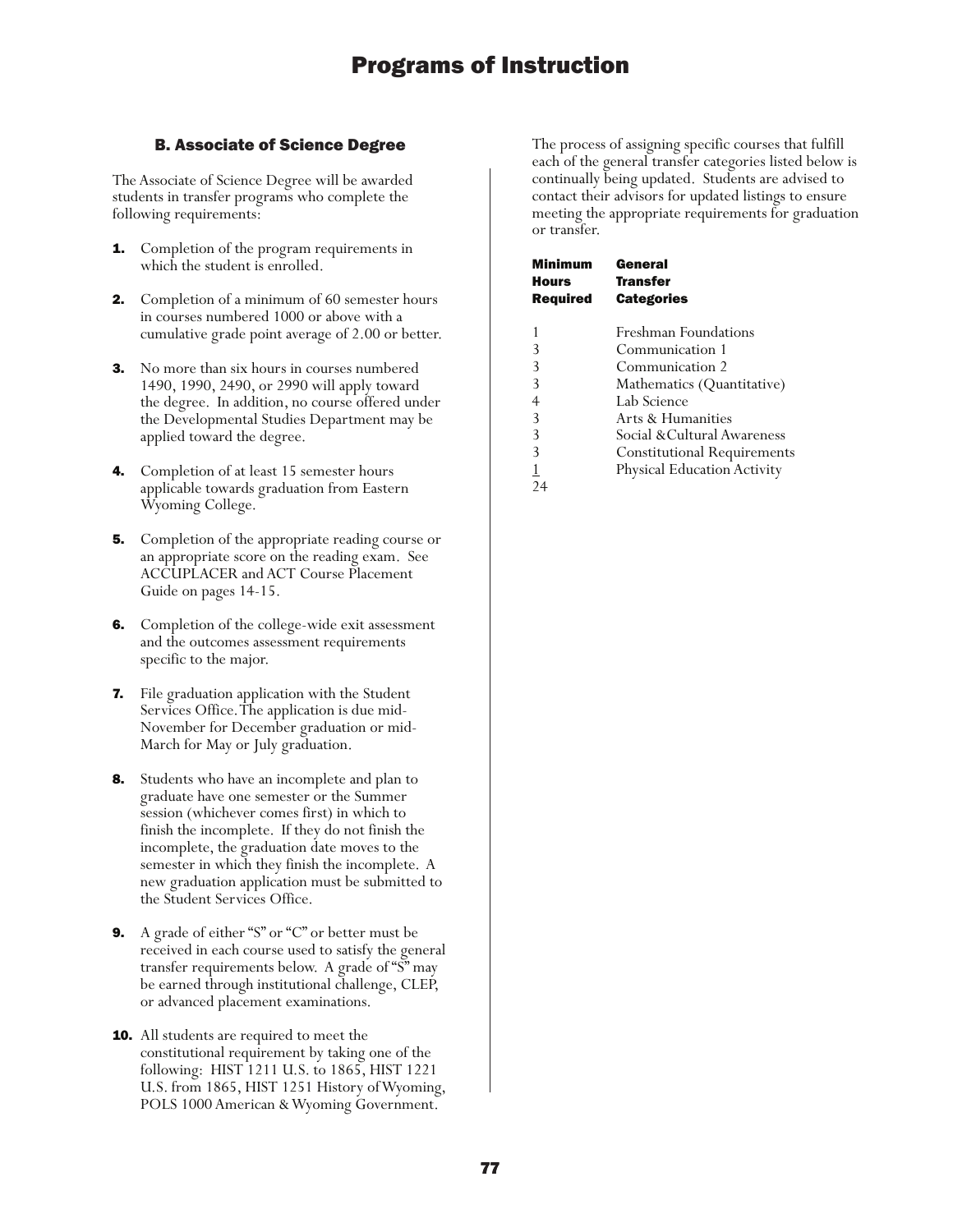## C. Associate of Applied Science Degree

The Associate of Applied Science Degree will be awarded students in technical programs who complete the following requirements:

- **1.** Completion of the curriculum requirements and approved electives for the program in which the student is enrolled.
- 2. Completion of at least 15 semester hours applicable towards graduation from Eastern Wyoming College.
- 3. Completion of a minimum of 60 semester hours with a cumulative grade point average of 2.00 or better.
- 4. Students must complete all program requirements, including electives, with a grade of "C" or better.
- **5.** Completion of the appropriate reading course or an appropriate score on the reading exam. See ACCUPLACER and ACT Course Placement Guide on pages 14-15.
- 6. File graduation application with the Student Services Office. The application is due mid-November for December graduation or mid-March for May or July graduation.
- 7. Students who have an incomplete and plan to graduate have one semester or the Summer session (whichever comes first) in which to finish the incomplete. If they do not finish the incomplete, the graduation date moves to the semester in which they finish the incomplete. A new graduation application must be submitted to the Student Services Office.
- 8. A grade of either "S" or "C" or better must be received in any course used to satisfy the general education requirements. A grade of "S" may be earned through institutional challenge, CLEP, or advanced placement examinations.
- 9. Completion of the college-wide exit assessment and the outcomes assessment requirements specific to the major.
- **10.** All students are required to meet the constitutional requirement by taking one of the following: HIST 1211 U.S. to 1865, HIST 1221 U.S. from 1865, HIST 1251 History of Wyoming, POLS 1000 American & Wyoming Government, POLS 1050 Basics in United States and Wyoming Government.

| Minimum<br>Hours<br><b>Required</b> | General<br><b>Transfer</b><br><b>Categories</b> |
|-------------------------------------|-------------------------------------------------|
|                                     | Freshman Foundations                            |
| 3                                   | Communications 1                                |
| 3                                   | Mathematics (Quantitative)                      |
| $2 - 3$                             | *Constitutional Requirements                    |
| $5 - 6$                             | From within the following categories:           |
|                                     | Social & Cultural Awareness                     |
|                                     | Arts & Humanities                               |
|                                     | Lab Science                                     |
|                                     | Physical Education Activity                     |
|                                     |                                                 |

## 15 hours

\*Students must take POLS 1000, HIST 1211, HIST 1221, HIST 1251, or POLS 1050. Students should consult with their advisors concerning transferability.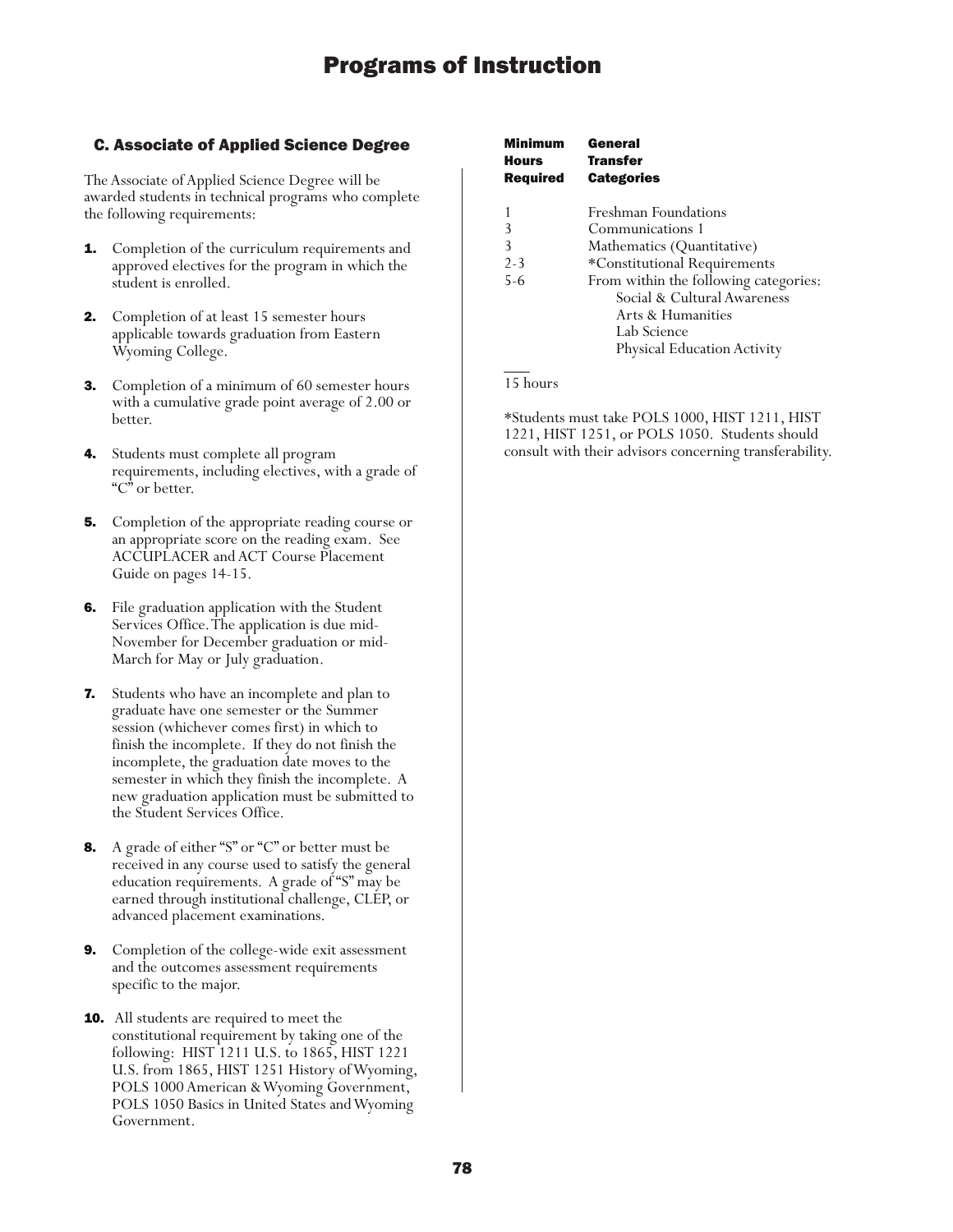## D. Certificate

Certificates will be awarded to students in certificate programs who complete the following requirements:

- **1.** Completion of the curriculum requirements specified for the respective programs, with a cumulative grade point average of 2.00 or better.
- **2.** Completion of the appropriate reading course or an appropriate score on the reading exam. See ACCUPLACER and ACT Course Placement Guide on pages 14-15.
- 3. File graduation application with the Student Services Office. The application is due mid-November for December graduation or mid-March for May or July graduation.
- **4.** Students who have an incomplete and plan to graduate have one semester or the Summer session (whichever comes first) in which to finish the incomplete. If they do not finish the incomplete, the graduation date moves to the semester in which they finish the incomplete. A new certificate application must be submitted to the Student Services Office.
- **5.** Completion of the outcomes assessment appropriate to the program.

## E. Distance Learning

Eastern Wyoming College offers complete Distance Learning Programs:

- Interdisciplinary Studies AA
- Interdisciplinary Studies AS
- Criminal Justice AA
- Business Administration AAS
- Early Childhood Education AA
- Elementary Education AA
- Child Development C
- Corrections C

The primary mode of delivery is internet. Please see the website, ewc.wy.edu, for a complete listing of courses each semester. All previously listed degree requirements still pertain to distance degrees.

Veterans educational benefits may be adjusted when a student enrolls in all distance education courses.

## F. Self-Directed Studies

Self-Directed Studies classes are hands-on performance based courses in which there are no regularly scheduled meeting times. Each student is responsible for setting their own study schedule in

order to complete the required coursework in the allotted time.

While students are allowed to do their work when and where they like, all assignments are due on (or before) the final regular day of the semester. Students are encouraged to get to work early and be finished with the course as soon as possible. It's not realistic to think you can get all the work done in less than 5 weeks.

These classes include approximately 20 hands-on activities from the textbook - averaging out to about 3 exercises per week over 7-weeks. Coursework is submitted digitally through the EWC "LancerNet" learning management system.

For students wanting (or needing) individual assistance, the instructor will be available in the Community Training Center Computer Lab 5-days a week -- including extended evening hours on Tuesdays and Thursdays. Students are welcomed to use this lab for any coursework requiring network connectivity. Students should meet with the instructor the first week of the semester to outline their study plan.

## PROGRAMS OF INSTRUCTION

The following are suggested programs of instruction available at Eastern Wyoming College. Each program lists the degree offered; the various options, if any, within the program; the criteria for the degree; and program requirements.

Program electives are designated by asterisks (\*) and are generally listed immediately following suggested programs of instruction. In recognition that all student goals are not met with a single academic plan, the student, with his/her advisor's sign-off approval, may include substitute courses for those indicated by an asterisk. Students will be responsible to confer with their advisors in planning their schedules.

The suggested courses to fulfill the general education requirements are incorporated into each program of study. Students should consult with their advisors to ensure that all general education requirements are satisfied.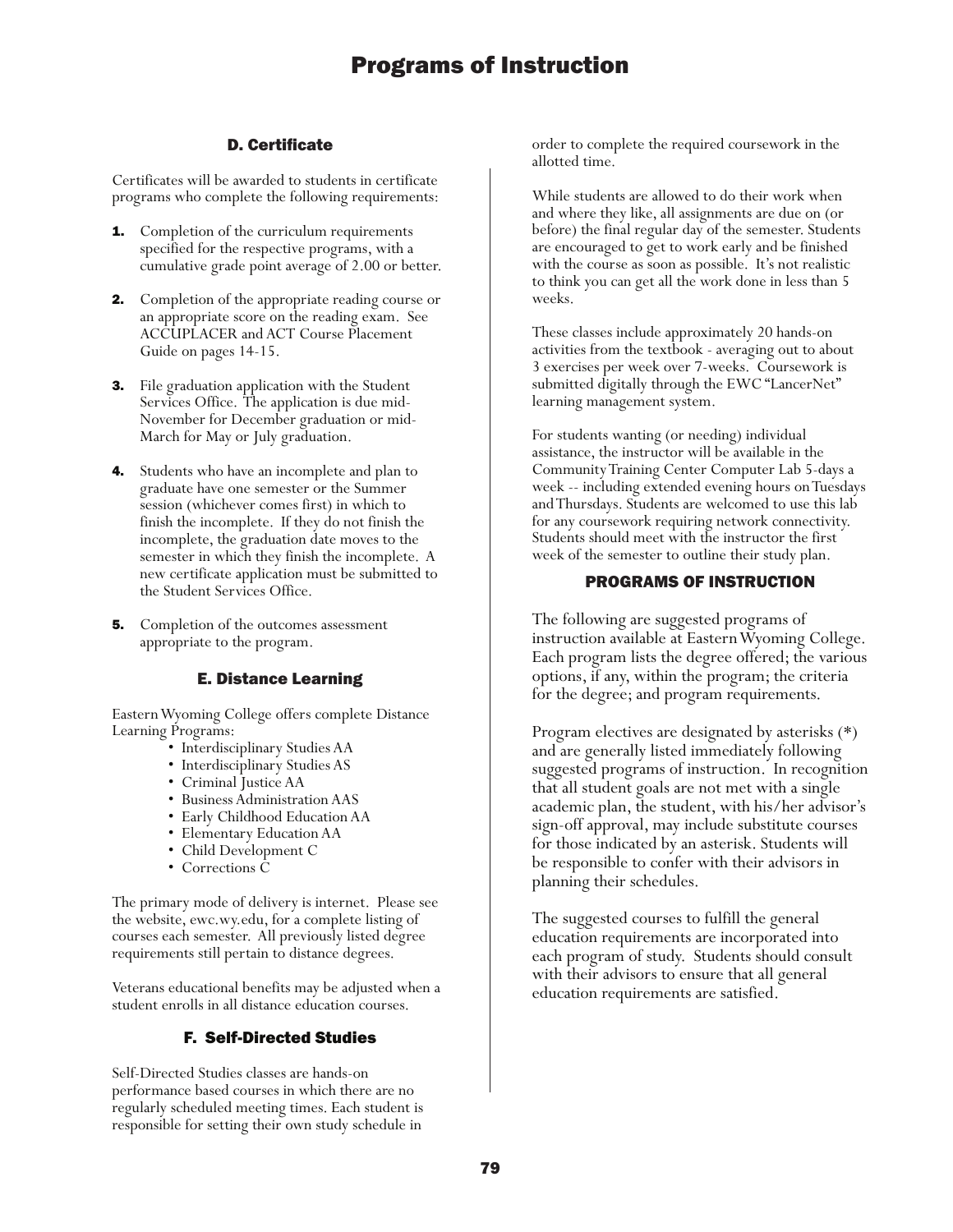## ACCOUNTING (AS) 60 Credits

The suggested accounting/business administrative program allows the student to earn an Associate of Science Degree while completing the first two years of college work toward a bachelor's degree. Those majoring in accounting, marketing, management, finance or other specific areas of business generally take the same courses during the first two years.

Students must complete all program requirements, including approved electives, with a grade of "C" or better.

#### **FRESHMAN YEAR**

| <b>Fall Semester</b> |                               | Credit |
|----------------------|-------------------------------|--------|
| <b>ACCT 1010</b>     | Principles of Accounting I    | 3      |
| <b>ENGL 1010</b>     | English I: Composition        |        |
| <b>MATH 1400</b>     | Pre-Calculus Algebra          |        |
|                      | Constitutional Requirements 3 |        |
|                      | Freshman Foundations          |        |
|                      | Total 14                      |        |

| <b>Spring Semester</b> |                                   | Credit |
|------------------------|-----------------------------------|--------|
| $\widehat{ACCT}$ 1020  | Principles of Accounting II       | 3      |
| <b>STAT 2050</b>       | <b>Fundamentals of Statistics</b> | 4      |
|                        | Arts & Humanities                 |        |
|                        | Lab Science I                     |        |
|                        | Physical Education Activity       |        |
|                        | Total 15                          |        |

#### **SOPHOMORE YEAR**

| <b>Fall Semester</b> |                                         | Credit |
|----------------------|-----------------------------------------|--------|
| <b>ACCT 2450</b>     | Cost Accounting                         | 3      |
|                      | CO/M 2010 Public Speaking               | 3      |
|                      | or ENGL 2020 Introduction to Literature |        |
| <b>ECON 1010</b>     | Macroeconomics                          | 3      |
| <b>MATH 2350</b>     | <b>Business Calculus</b>                |        |
| <b>MKT 2100</b>      | Principles of Marketing                 | 3      |
|                      | Total 16                                |        |
|                      |                                         |        |

| <b>Spring Semester</b> |                            | Credit |
|------------------------|----------------------------|--------|
| <b>BADM 2010</b>       | Business Law I             | 3      |
| <b>ECON 1020</b>       | Microeconomics             | 3      |
| <b>MATH 2355</b>       | Mathematical Applications  |        |
|                        | for Business               | 4      |
| MGT 2100               | Principles of Management   | 3      |
|                        | *Approved Elective         | 2      |
|                        | Outcomes Assessment:       |        |
|                        | Departmental Exam and      |        |
|                        | Core Competency Evaluation |        |
|                        | Total                      | - 15   |
|                        |                            |        |

**\*Approved Electives:** Any course at the 1000 or above level.

## AGRICULTURE BUSINESS AND SCIENCES (AS) 60 Credits

This degree will prepare students who plan to transfer to a four-year college or university. The courses have been designed to transfer to the University of Wyoming College of Agriculture. Other colleges or universities may have other requirements and students should work with their EWC advisors to plan for other college requirements. This degree presents the students with six options: a General Agriculture option for those that are not sure in what specific area in agriculture they would like to major, a Business option, a Communications option, an Agroecology/ Agronomy option, an Animal Science option, and an Equine Science option.

Students must complete all program requirements, including approved electives, with a grade of "C" or better.

## **General Agriculture Option**

This option is for students who are not sure what area they would like to specialize in and would like basic training in a number of agricultural subjects. It is recommended for training for professions which involve a broad knowledge of agriculture—operators and managers of general farms, county agricultural agents, agricultural writers, and many other types of commercial agricultural positions. Encouraged are electives with the following prefixes: AGEC, AGRI, AGTK, ANSC, CROP, ELTR, EQST, MCHT, REWM, and WELD.

#### **FRESHMAN YEAR**

| <b>Fall Semester</b>   |                        | Credit |
|------------------------|------------------------|--------|
| <b>AECL 1000</b>       | Agroecology            | 4      |
| <b>AGRI 1000</b>       | Issues in Agriculture  |        |
| <b>AGRI 1010</b>       | Computers: Agriculture | 3      |
| <b>ENGL 1010</b>       | English I: Composition | 3      |
| <b>MATH 1400</b>       | Pre-Calculus Algebra   | 4      |
|                        | <b>Total</b>           | 15     |
| <b>Spring Semester</b> |                        | Credit |
| <b>BIOL 1010</b>       | General Biology I      |        |
|                        |                        |        |

| <b>DIVL IVIV</b> | $O(1)$ at $D(0)$ $\ell$ i          |  |
|------------------|------------------------------------|--|
|                  | Communication 2                    |  |
|                  | <b>Physical Education Activity</b> |  |
|                  | *Approved Ag Electives             |  |
|                  | Total<br>-15                       |  |
|                  |                                    |  |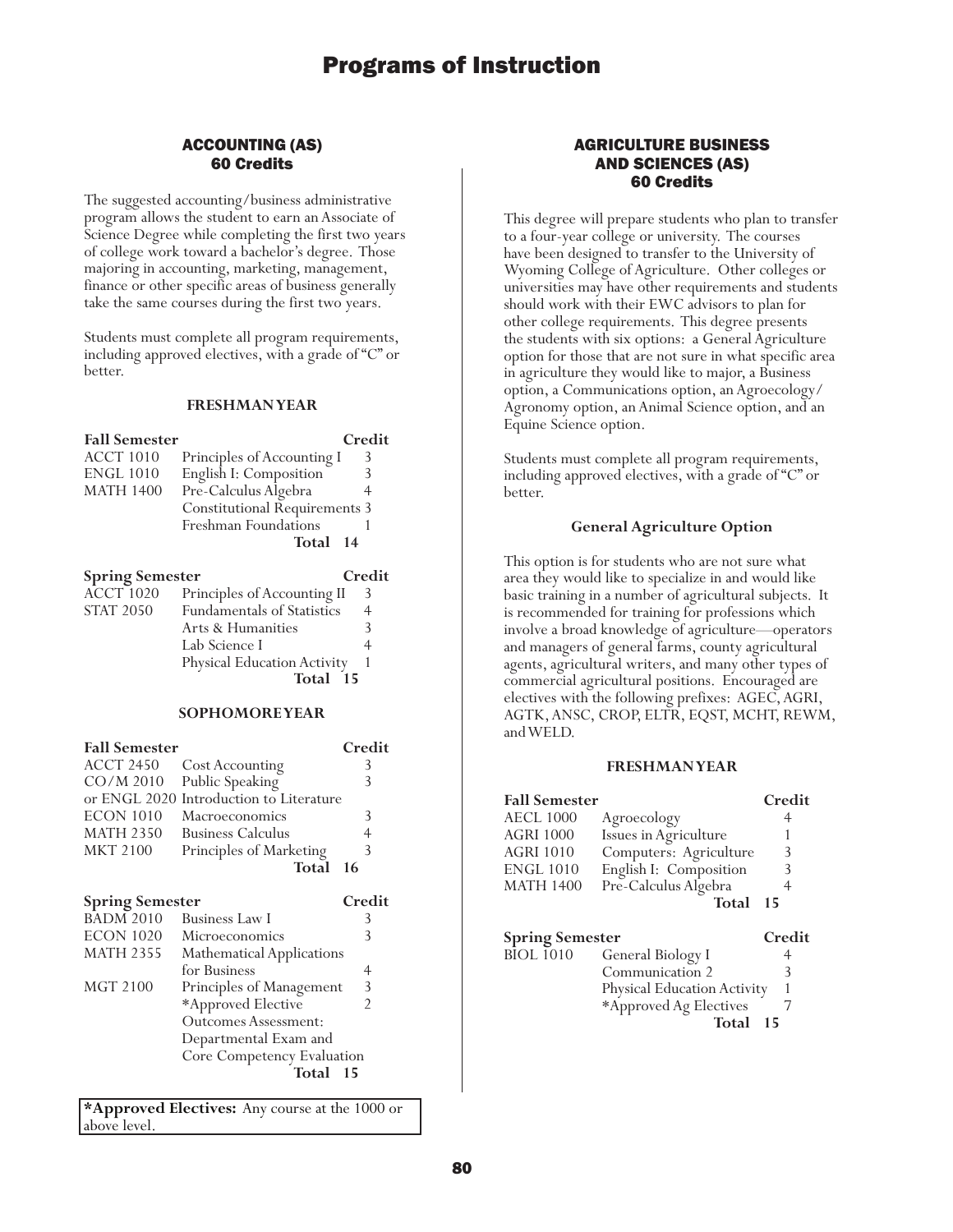## **SOPHOMORE YEAR**

| <b>Fall Semester</b>   |                                      | Credit |
|------------------------|--------------------------------------|--------|
| <b>AGEC 1010</b>       | Agricultural Economics I             |        |
|                        | <b>Constitutional Requirements 3</b> |        |
|                        | *Approved Ag Electives               |        |
|                        | Total 15                             |        |
| <b>Spring Semester</b> |                                      | Credit |
| STAT 2050              | <b>Fundamentals of Statistics</b>    | 4      |
|                        | Arts & Humanities                    | 3      |
|                        | *Approved Ag Electives               | 6      |

Outcomes Assessment: AGEC 2395 Ag Capstone Project 2 **Total 15**

### **Business Option**

This option is designed to provide advanced training for individuals with a desire to broaden their scope of career opportunities with marketing firms, agricultural supply installations, equipment and fertilizer companies, and other businesses serving agriculture. Encouraged are electives with the following prefixes: AGEC, ANSC, CROP, and REWM.

Students must complete all program requirements, including approved electives, with a grade of "C" or better.

## **FRESHMAN YEAR**

| <b>Fall Semester</b> |                            | Credit |
|----------------------|----------------------------|--------|
| <b>ACCT 1010</b>     | Principles of Accounting I | 3      |
| <b>AECL 1000</b>     | Agroecology                | 4      |
| <b>AGRI 1000</b>     | Issues in Agriculture      |        |
| <b>AGRI 1010</b>     | Computers: Agriculture     | 3      |
| <b>MATH 1400</b>     | Pre-Calculus Algebra       |        |
|                      | Total                      | - 15   |

## **Spring Semester Credit**

| <b>ENGL 1010</b> | General Biology I<br>English I: Composition | 3 |
|------------------|---------------------------------------------|---|
| <b>STAT 2050</b> | <b>Fundamentals of Statistics</b>           | 4 |
|                  | Physical Education Activity                 |   |
|                  | Total<br>15                                 |   |

### **SOPHOMORE YEAR**

| <b>Fall Semester</b> |                                      | Credit |
|----------------------|--------------------------------------|--------|
| <b>AGEC 1010</b>     | Agricultural Economics I             | ≺      |
| <b>MATH 2350</b>     | <b>Business Calculus</b>             |        |
|                      | Communication 2                      |        |
|                      | <b>Constitutional Requirements 3</b> |        |
|                      | *Approved Ag Elective                |        |
|                      | Total 15                             |        |

| <b>Spring Semester</b> |                        | Credit |
|------------------------|------------------------|--------|
| $ECON$ 1020            | Microeconomics         |        |
|                        | Arts & Humanities      |        |
|                        | *Approved Ag Electives |        |
|                        | Outcomes Assessment:   |        |
| <b>AGEC 2395</b>       | Ag Capstone Project    |        |
|                        | Total 15               |        |

#### **Communications Option**

This option is designed for students that want to work in Ag communications. This could include TV or radio broadcasting, writing for newspapers or magazines, and public relations for Ag organizations such as Farm Bureau, NCBA or others. Encouraged are electives with the following prefixes: AGEC, CO/M, and ENGL.

Students must complete all program requirements, including approved electives, with a grade of "C" or better.

## **FRESHMAN YEAR**

| <b>Fall Semester</b> |                             | Credit |
|----------------------|-----------------------------|--------|
| <b>AGRI 1000</b>     | Issues in Agriculture       |        |
| <b>AGRI 1010</b>     | Computers: Agriculture      | 3      |
| CO/M 1000            | Introduction to             |        |
|                      | Mass Media                  | 3      |
| CO/M 1040            | Introduction to Human       |        |
|                      | Communication               | 3      |
| <b>ENGL 1010</b>     | English I: Composition      | 3      |
|                      | Physical Education Activity |        |
|                      | Total                       | 14     |

| <b>Spring Semester</b> |                      | Credit |
|------------------------|----------------------|--------|
| <b>AECL 1000</b>       | Agroecology          |        |
| <b>BIOL 1010</b>       | General Biology I    |        |
| CO/M 1030              | Interpersonal        |        |
|                        | Communication        |        |
| <b>MATH 1400</b>       | Pre-Calculus Algebra |        |
|                        | Total                | 15     |

| <b>Fall Semester</b> | Credit                               |
|----------------------|--------------------------------------|
| <b>AGEC 1010</b>     | Agricultural Economics I<br>3        |
| $CO/M$ 2100          | Reporting and Newswriting 3          |
|                      | <b>Constitutional Requirements 3</b> |
|                      | *Approved Ag Electives               |
|                      | Total 15                             |

| <b>Spring Semester</b> |                                   | Credit |
|------------------------|-----------------------------------|--------|
| $\overline{CO/M}$ 2010 | Public Speaking                   |        |
| <b>STAT 2050</b>       | <b>Fundamentals of Statistics</b> | 4      |
|                        | Arts & Humanities                 | 3      |
|                        | *Approved Ag Electives            | 4      |
|                        | <b>Outcomes Assessment:</b>       |        |
| <b>AGEC 2395</b>       | Ag Capstone Project               |        |
|                        | Total                             | 16     |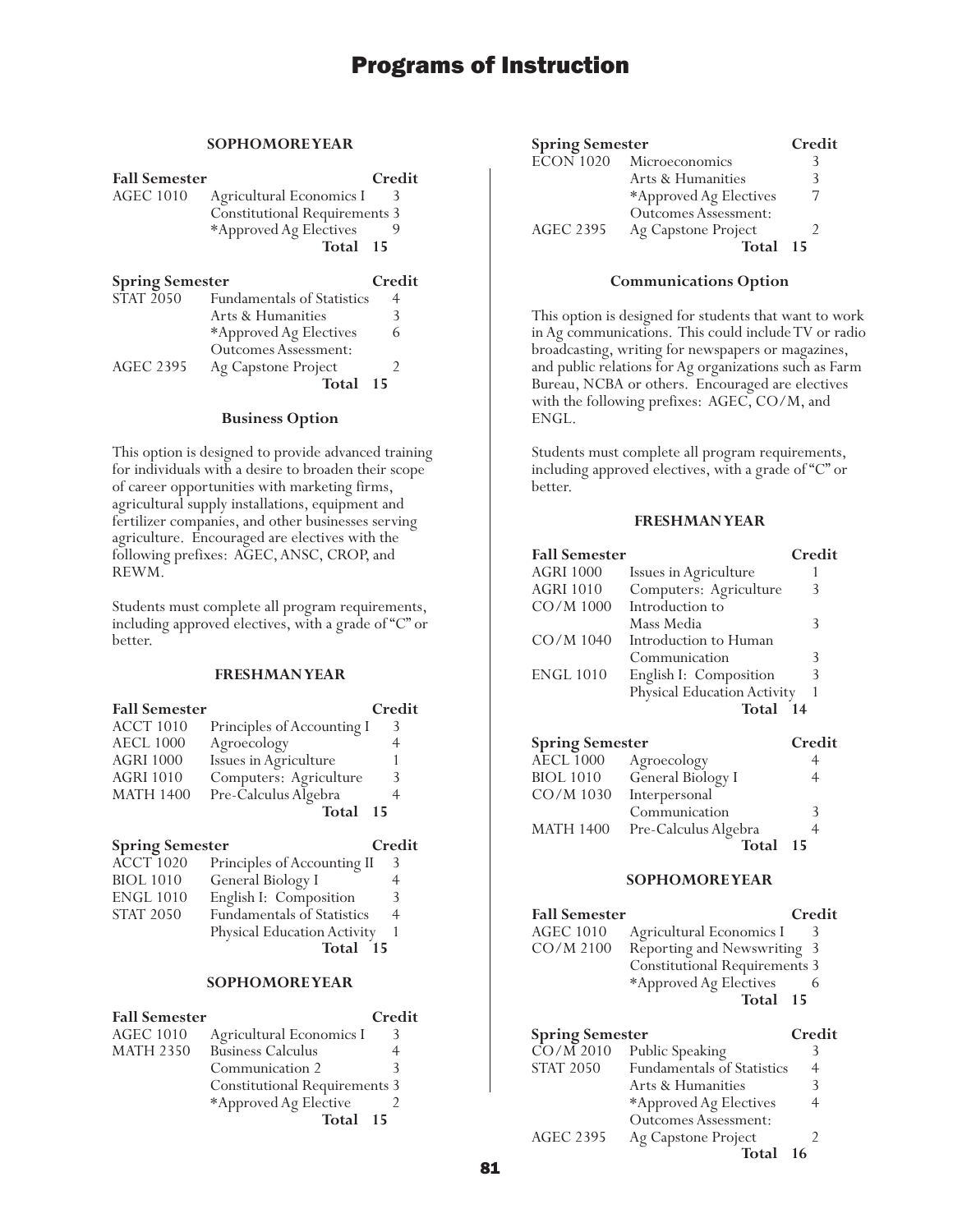## **Agroecology/Agronomy Option**

This option is designed for students that are interested in further study dealing with crops and agronomy. Career opportunities include equipment and fertilizer companies, seed and chemical companies, and other companies dealing with the crop areas of agriculture. Encouraged are electives with the following prefixes: AGEC, AGRI, ANSC, CROP, ENTO, MOLB, and REWM.

Students must complete all program requirements, including approved electives, with a grade of "C" or better.

#### **FRESHMAN YEAR**

| <b>Fall Semester</b>   |                        | Credit |
|------------------------|------------------------|--------|
| <b>AECL 1000</b>       | Agroecology            | 4      |
| <b>AGRI 1000</b>       | Issues in Agriculture  |        |
| <b>BIOL 1010</b>       | General Biology I      | 4      |
| <b>ENGL 1010</b>       | English I: Composition | 3      |
|                        | **Bio/Genetics Science |        |
|                        | Elective               |        |
|                        | Total 16               |        |
| <b>Spring Semester</b> |                        | Credit |

| Spring semester  |                                      | Стеан |
|------------------|--------------------------------------|-------|
| $AGEC$ $1010$    | Agricultural Economics I             |       |
| <b>BIOL 2020</b> | General Biology II                   | 4     |
| <b>MATH 1400</b> | Pre-Calculus Algebra                 | 4     |
|                  | <b>Constitutional Requirements 3</b> |       |
|                  | Physical Education Activity          |       |
|                  | Total 15                             |       |
|                  |                                      |       |

### **SOPHOMORE YEAR**

| <b>Fall Semester</b>   |                                   | Credit         |
|------------------------|-----------------------------------|----------------|
| <b>CHEM 1000</b>       | <b>Introductory Chemistry</b>     |                |
| $CO/M$ 2010            | Public Speaking                   | 3              |
| <b>STAT 2050</b>       | <b>Fundamentals of Statistics</b> | $\overline{4}$ |
|                        | Arts & Humanities                 | 3              |
|                        | Total 14                          |                |
| <b>Spring Semester</b> |                                   | Credit         |

| <b>CHEM 2300</b> | Introductory Organic        |           |
|------------------|-----------------------------|-----------|
|                  | Chemistry                   |           |
| <b>SOIL 2010</b> | Introduction to Soils       | 4         |
|                  | Social & Cultural Awareness | 3         |
|                  | *Approved Ag Elective       | $2 - 3$   |
|                  | <b>Outcomes Assessment:</b> |           |
| <b>AGEC 2395</b> | Ag Capstone Project         |           |
|                  | Total                       | $15 - 16$ |
|                  |                             |           |

| **Approved Bio/Genetics Science Electives: |                            |   |
|--------------------------------------------|----------------------------|---|
|                                            | $ANSC1010$ Introduction to |   |
|                                            | Animal Science             | 4 |
| <b>ENTO 1001</b>                           | <b>Insect Biology</b>      | 4 |
| <b>SOIL 2200</b>                           | Applied Soils              |   |

## **Animal Science Option**

This option is designed for students interested in career opportunities in agriculture that involve livestock, such as feed and supplement dealers, veterinarians, livestock feeding operations, and ranches.

Students must complete all program requirements, including approved electives, with a grade of "C" or better.

## **FRESHMAN YEAR**

| <b>Fall Semester</b>   |                             | Credit |
|------------------------|-----------------------------|--------|
| AGRI 1000              | Issues in Agriculture       |        |
| <b>AGRI 1010</b>       | Computers: Agriculture      | 3      |
| <b>BIOL</b> 1010       | General Biology I           | 4      |
| ENGL 1010              | English I: Composition      | 3      |
| MATH 1400              | Pre-Calculus Algebra        | 4      |
|                        | Total                       | 15     |
| <b>Spring Semester</b> |                             | Credit |
| <b>ANSC 1010</b>       | Introduction to Animal      |        |
|                        | Science                     | 4      |
| <b>BIOL 2020</b>       | General Biology II          | 4      |
| ECON 1020              | Microeconomics              | 3      |
|                        | Communication 2             | 3      |
|                        | Physical Education Activity | 1      |
|                        | Total                       | -15    |
|                        | <b>SOPHOMOREYEAR</b>        |        |

## **Fall Semester Credit** AGEC 1010 Agricultural Economics 3<br>ANSC 2030 Principles of Livestock Principles of Livestock Feeding 4<br>Introductory Chemistry 4 CHEM 1000 Introductory Chemistry Constitutional Requirements 3 **Total 14 Spring Semester Credit**

| spring semester  |                             | стен |
|------------------|-----------------------------|------|
| <b>CHEM 2300</b> | <b>Introductory Organic</b> |      |
|                  | Chemistry                   |      |
| <b>REWM 2000</b> | Principles of Range         |      |
|                  | Management                  | 3    |
| <b>STAT 2050</b> | Fundamentals of Statistics  | 4    |
|                  | Arts & Humanities           | 3    |
|                  | <b>Outcomes Assessment:</b> |      |
| <b>AGEC 2395</b> | Ag Capstone Project         |      |
|                  | Total                       | 16   |
|                  |                             |      |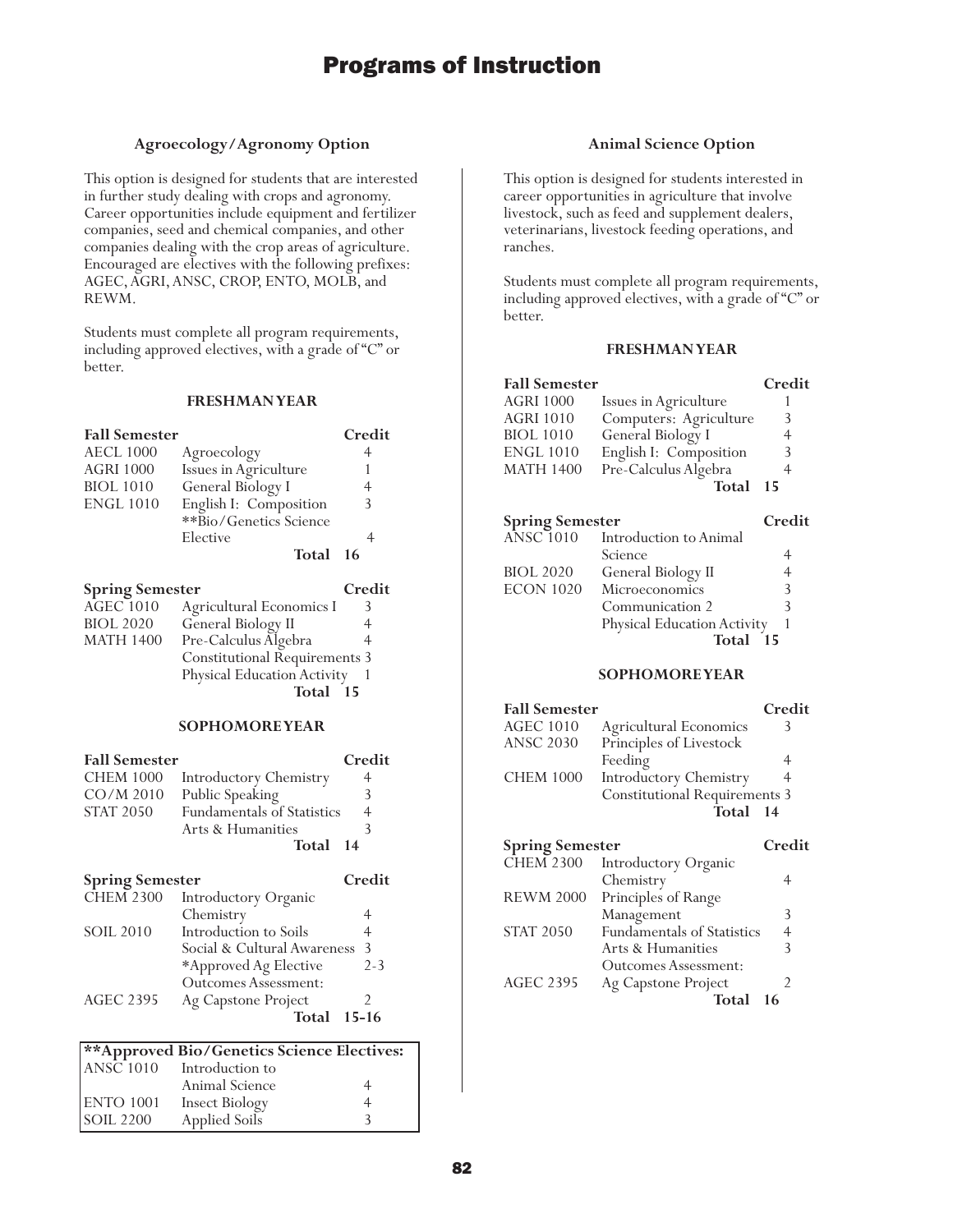## **Equine Science Option**

This option is for students that want to work in the equine industry such as equine trainers, farriers, equine boarding, and equestrian instruction.

Students must complete all program requirements, including approved electives, with a grade of "C" or better.

## **FRESHMAN YEAR**

| <b>Fall Semester</b>   |                               | Credit |
|------------------------|-------------------------------|--------|
| <b>AGRI 1000</b>       | Issues in Agriculture         |        |
| <b>ANSC 1010</b>       | Introduction to Animal        |        |
|                        | Science                       | 4      |
| <b>BIOL 1010</b>       | General Biology I             | 4      |
| <b>ENGL 1010</b>       | English I: Composition        | 3      |
|                        | Social & Cultural Awareness 3 |        |
|                        | Total                         | -15    |
| <b>Spring Semester</b> |                               | Credit |

| spring semester  |                                    | vrean   |
|------------------|------------------------------------|---------|
| <b>BIOL 2020</b> | General Biology II                 |         |
| <b>EOST 1515</b> | Equine Science I                   | 4       |
| <b>MATH 1400</b> | Pre-Calculus Algebra               | 4       |
|                  | <b>Physical Education Activity</b> |         |
|                  | **Equine Science Elective          | $2 - 3$ |
|                  | Total 14-15                        |         |
|                  |                                    |         |

| <b>Fall Semester</b> |                                     | Credit |
|----------------------|-------------------------------------|--------|
| <b>AGEC 2020</b>     | Farm-Ranch Business                 |        |
|                      | Management                          | 3      |
| <b>CHEM 1000</b>     | Introductory Chemistry              | 4      |
| EQST 2516            | Equine Science II                   |        |
|                      | Communication 2                     |        |
|                      | <b>Constitutional Requirement 3</b> |        |
|                      | Total 16                            |        |

| <b>Spring Semester</b> |                             | Credit    |
|------------------------|-----------------------------|-----------|
| <b>REWM 2000</b>       | Principles of Range         |           |
|                        | Management                  | 3         |
| <b>STAT 2050</b>       | Fundamentals of Statistics  | 4         |
|                        | Arts & Humanities           | 3         |
|                        | **Equine Science Elective   | $2 - 3$   |
|                        | <b>Outcomes Assessment:</b> |           |
| <b>AGEC 2395</b>       | Ag Capstone Project         |           |
|                        | Total                       | $14 - 15$ |

|                         | ** Approved Equine Science Electives: |                |
|-------------------------|---------------------------------------|----------------|
| $AGE\bar{C}2010$        | Farm-Ranch Business Records3          |                |
| <b>AGEC 2020</b>        | Farm-Ranch Business                   |                |
|                         |                                       |                |
|                         | Management                            | 3              |
| <b>AGEC 2150</b>        | Agri-Business Finance                 | 3              |
| <b>AGEC 2300</b>        | Agricultural Marketing                | $\overline{c}$ |
| <b>CROP 2200</b>        | Forage Crop Science                   | 3              |
| <b>EQST 1570</b>        | Horseshoeing I                        | 1              |
| <b>EQST 1580</b>        | Horseshoeing II                       | 1              |
| EQST 1725               | Rodeo Rough Stock I                   | $\overline{2}$ |
| <b>EQST 1740</b>        | Rodeo Timed Events I                  | $\overline{2}$ |
|                         |                                       |                |
| *Approved Ag Electives: |                                       |                |
| <b>AGEC 1200</b>        | Economics & Management of             |                |
|                         | Agricultural Equipment                | 2              |
| AGEC 1510               | Farm/Ranch Application &              |                |
|                         | Review of Management                  | 3              |
| AGEC 1970               |                                       | $\overline{2}$ |
| <b>AGEC 2010</b>        | Ag Internship<br>Farm-Ranch Business  |                |
|                         | Records                               | 3              |
|                         |                                       |                |
| <b>AGEC 2020</b>        | Farm-Ranch Business                   |                |
|                         | Management                            | 3              |
| <b>AGEC 2150</b>        | Agri-Business Finance                 | 3              |
| <b>AGEC 2300</b>        | <b>Agricultural Marketing</b>         | $\overline{2}$ |
| <b>AGEC 2350</b>        | Agricultural Commodities              |                |
|                         | in Marketing                          | $\overline{c}$ |
| <b>AGRI 2000</b>        | Agricultural Chemicals                | $\overline{c}$ |
| AGTK 1810               | Beginning Hydraulics                  | 3              |
| <b>AGTK 1910</b>        | <b>Equipment Maintenance</b>          |                |
|                         | and Repair                            | 2              |
| <b>AGTK 1920</b>        | Introduction to Precision             |                |
|                         | Agriculture                           | 3              |
| <b>ANSC 1010</b>        | Introduction to Animal                |                |
|                         |                                       | 4              |
|                         | Science                               |                |
| <b>ANSC 1070</b>        | Beginning Livestock Fitting           |                |
|                         | and Showing                           | 1              |
| <b>ANSC 1100</b>        | Management of                         |                |
|                         | Reproduction                          | 4              |
| ANSC 1210               | Beginning Livestock                   |                |
|                         | Judging I                             | 2              |
| <b>ANSC 1220</b>        | Techniques of Livestock               |                |
|                         | Judging II                            | 1              |
| ANSC 1550               | Livestock Health                      | 3              |
| <b>ANSC 2030</b>        | Principles of Livestock               |                |
|                         | Feeding                               | 4              |
| <b>ANSC 2110</b>        | Beef Production and                   |                |
|                         |                                       | 3              |
| ANSC 2230               | Management                            |                |
|                         | Advanced Techniques of                |                |
|                         | Livestock Judging III                 | 1              |
| <b>ANSC 2240</b>        | Advanced Techniques of                |                |
|                         | Livestock Judging IV                  | 1              |
| ANSC 2615               | Anatomy & Physiology of               |                |
|                         | Domestic Animals I/II                 | 3              |
| ANSC 2900               | Nutrition in Veterinary               |                |
|                         | Medicine                              | 3              |
| CHEM 2300               | Introductory Organic                  |                |
|                         | Chemistry                             | 4              |
| CROP 1150               | Pesticide Safety and                  |                |
|                         | Application                           | 3              |
|                         |                                       |                |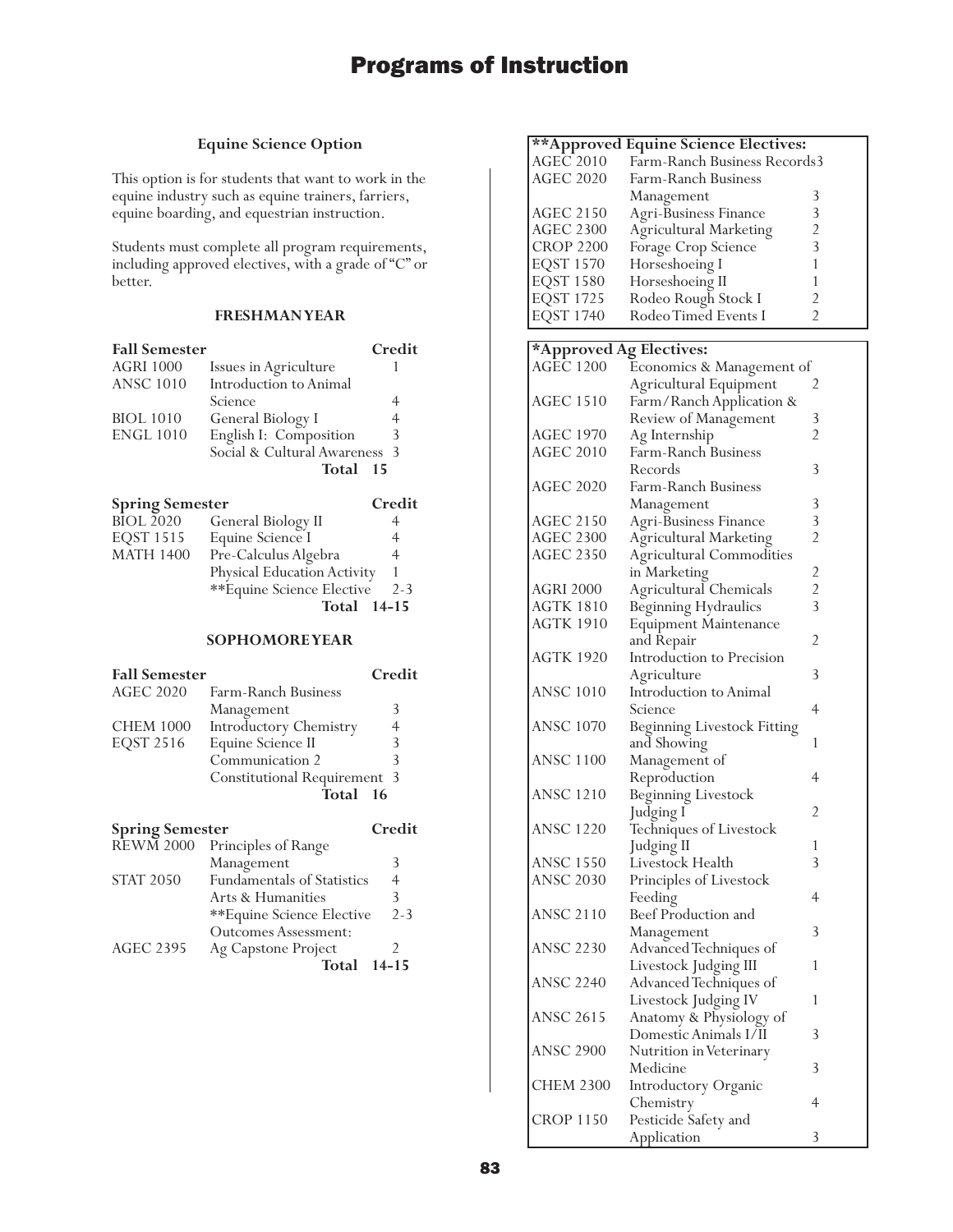| <b>CROP 2200</b> | Forage Crop Science          | 3              |
|------------------|------------------------------|----------------|
| <b>ECON 1020</b> | Microeconomics               | 3              |
| <b>ELTR 1515</b> | <b>Electrical Concepts</b>   | 2              |
| <b>ENTR 1500</b> | Successful Entrepreneurship  | $\overline{2}$ |
| <b>ENTO 1001</b> | <b>Insect Biology</b>        | 4              |
| EQST 1515        | Equine Science I             |                |
| <b>EQST 1570</b> | Horseshoeing I               |                |
| <b>EQST 1580</b> | Horseshoeing II              |                |
| <b>EQST 1725</b> | Rodeo Rough Stock I          | 2              |
| <b>EQST 1740</b> | Rodeo Timed Events I         | 2              |
| <b>EQST 2516</b> | Equine Science II            | 3              |
| <b>MCHT 1500</b> | General Machine Shop         | 2              |
| <b>MCHT</b> 1610 | Machine Tool Technology I    | $\mathfrak{D}$ |
| <b>REWM 2000</b> | Principles of Range          |                |
|                  | Management                   | 3              |
| <b>REWM 2500</b> | Rangeland Plant              |                |
|                  | Identification               | 2              |
| <b>SOIL 2010</b> | Introduction to Soil Science | 4              |
| <b>SOIL 2300</b> | Soil Science and Fertilizer  |                |
|                  | Technology                   | 2              |
| <b>WELD 1700</b> | General Welding              | 3              |

### AGRICULTURE-FARM AND RANCH MANAGEMENT (AAS) 60-63 Credits

The Associate of Applied Science Degree in Farm and Ranch Management provides the basic subject matter and training for successful students to compete for employment.

Students must complete all program requirements, including approved electives, with a grade of "C" or better.

## **FRESHMAN YEAR**

| <b>Fall Semester</b> |                                              | Credit    |
|----------------------|----------------------------------------------|-----------|
| <b>AGRI 1000</b>     | Issues in Agriculture                        |           |
| <b>AGRI 1010</b>     | Computers: Agriculture                       | $3-4$     |
|                      | or CMAP 1765 Spreadsheet Application II:     |           |
|                      | Microsoft Excel                              |           |
|                      | and CMAP 1800 Database Application I: Access |           |
| <b>ANSC 1010</b>     | Introduction to Animal                       |           |
|                      | Science                                      | 4         |
| or                   | Lab Science I                                |           |
|                      | MATH 1000 Problem Solving                    | 3         |
|                      | or MATH 1515 Applied Technical Math          |           |
| <b>TECH 1005</b>     | Applied Technical Writing                    | 3         |
|                      | or ENGL 1010 English I: Composition          |           |
|                      | Total                                        | $14 - 15$ |

| <b>Spring Semester</b> |                           | Credit |
|------------------------|---------------------------|--------|
| <b>AGEC 1970</b>       | Ag Internship             | 2      |
| AGEC 2010              | Farm-Ranch Business       |        |
|                        | Records                   | 3      |
| <b>AGTK 1910</b>       | Equipment Maintenance and |        |
|                        | Repair                    | 2      |
| <b>ANSC 1010</b>       | Introduction to Animal    |        |
|                        | Science                   |        |
| or                     | Lab Science I             |        |
| <b>REWM 2000</b>       | Principles of Range       |        |
|                        | Management                | 3      |
|                        | *Approved Farm/Ranch      |        |
|                        | Elective                  | 3      |
|                        | <b>Total</b>              | 17     |
|                        |                           |        |

## **SOPHOMORE YEAR**

| <b>Fall Semester</b> |                                  | Credit        |
|----------------------|----------------------------------|---------------|
| <b>AGEC 1010</b>     | Agricultural Economics I         | Κ             |
| <b>AGEC 2020</b>     | Farm-Ranch Business              |               |
|                      | Management                       | 3             |
| <b>AGEC 2350</b>     | <b>Agricultural Commodities</b>  |               |
|                      | in Marketing                     | $\mathcal{P}$ |
| <b>ANSC 2030</b>     | Principles of Livestock          |               |
|                      | Feeding                          | $4 - 3$       |
|                      | or CROP 2200 Forage Crop Science |               |
|                      | *Approved Farm/                  |               |
|                      | <b>Ranch Electives</b>           | $3 - 4$       |
|                      | Total                            | 14-16         |

| <b>Spring Semester</b> |                                      | Credit |
|------------------------|--------------------------------------|--------|
| <b>AGEC 2150</b>       | Agri-Business Finance                | 3      |
| <b>ANSC 1550</b>       | Livestock Health                     | ζ      |
| or SOIL 2200           | <b>Applied Soils</b>                 |        |
|                        | <b>Constitutional Requirements 3</b> |        |
|                        | *Approved Farm/Ranch                 |        |
|                        | Electives                            |        |
|                        | Outcomes Assessment:                 |        |
| <b>AGEC 2395</b>       | Ag Capstone Project                  | 2      |
|                        | Total                                | 15     |

## **\*Approved Farm/Ranch Electives:**

| $\mathbf{r}$<br><b>AGEC 1200</b> | Economics & Management of          |   |
|----------------------------------|------------------------------------|---|
|                                  | Agricultural Equipment             |   |
| <b>AGEC 2300</b>                 | <b>Agricultural Marketing</b>      |   |
| <b>AGRI 2000</b>                 | Agriculture Chemicals              |   |
| <b>AGTK 1810</b>                 | Beginning Hydraulics               |   |
| <b>AGTK 1920</b>                 | Introduction to Precision          |   |
|                                  | Agriculture                        | 3 |
| <b>ANSC 1070</b>                 | <b>Beginning Livestock Fitting</b> |   |
|                                  | and Showing                        |   |
| <b>ANSC 1100</b>                 | Management of                      |   |
|                                  | Reproduction                       |   |
| <b>ANSC 1210</b>                 | <b>Beginning Livestock</b>         |   |
|                                  | Judging I                          | 2 |
| <b>ANSC 1550</b>                 | Livestock Health                   | 3 |
| <b>ANSC 2110</b>                 | Beef Production and                |   |
|                                  | Management                         |   |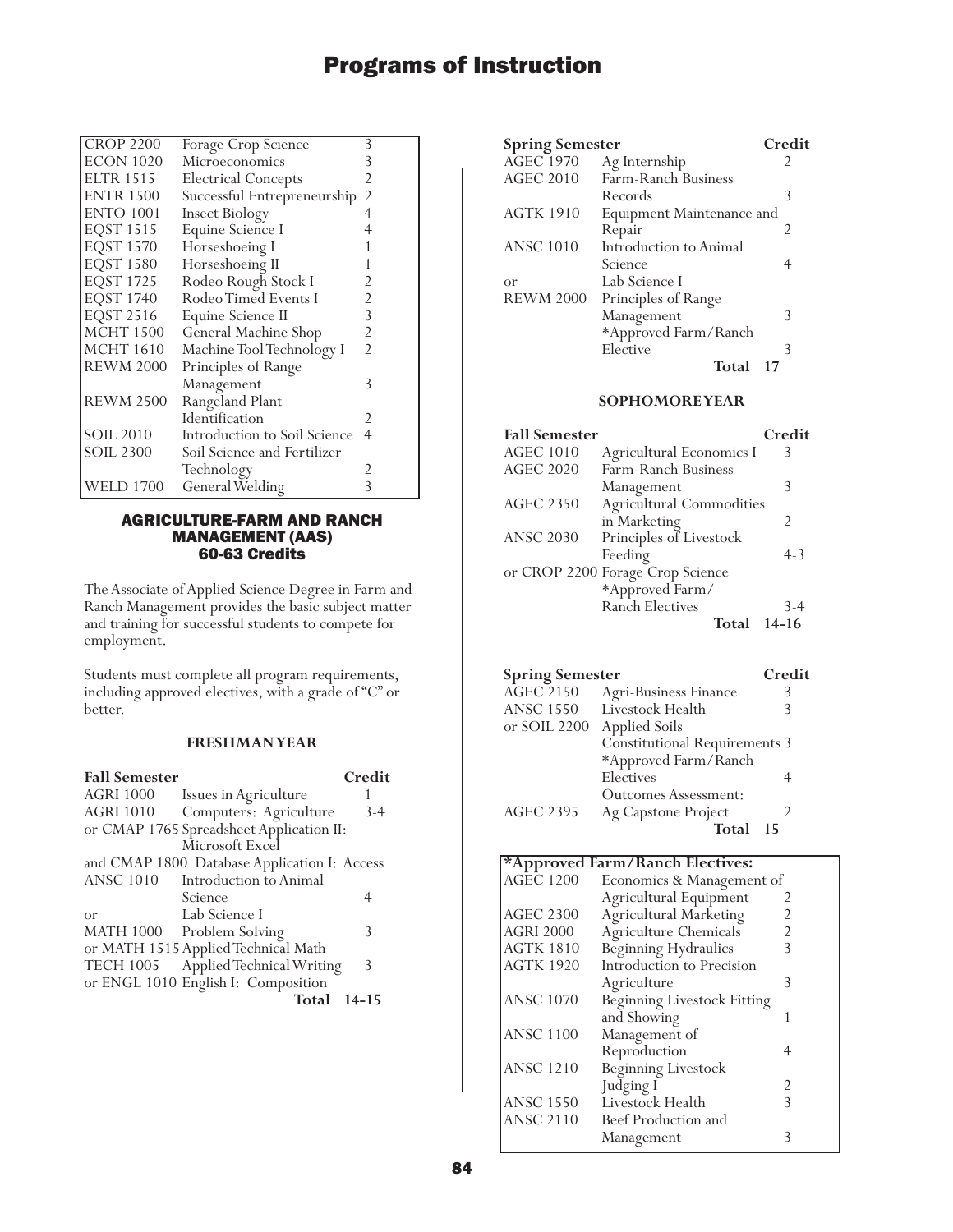| <b>ANSC 2900</b> | Nutrition in Veterinary               |                |
|------------------|---------------------------------------|----------------|
|                  | Medicine                              | 3              |
| <b>CROP 1150</b> | Pesticide Safety and                  |                |
|                  | Application                           | 3              |
| <b>CROP 2200</b> | Forage Crop Science                   | 3              |
| <b>ELTR 1515</b> | <b>Electrical Concepts</b>            | 2              |
| <b>EQST 1515</b> | Animal Science I                      | 4              |
| <b>EQST 1570</b> | Horseshoeing I                        |                |
| <b>EQST 1580</b> | Horseshoeing II                       |                |
| <b>EQST 1725</b> | Rodeo Rough Stock I                   | 2              |
|                  | or EQST 1740 Rodeo Timed Events I     | 2              |
| <b>EQST 2615</b> | Animal Science II                     | 3              |
| <b>MCHT 1500</b> | General Machine Shop                  | 2              |
|                  | or MCHT 1610Machine Tool Technology I | $\overline{2}$ |
| <b>REWM 2500</b> | Rangeland Plant                       |                |
|                  | Identification                        | 2              |
| <b>SOIL 2200</b> | <b>Applied Soils</b>                  | $\mathcal{E}$  |
| SOIL 2300        | Soil Science & Fertilizer             |                |
|                  | Technology                            |                |
| WELD 1700        | General Welding                       | 3              |

## AGRICULTURE-BEEF PRODUCTION (CERT 1 YR) 32 CREDITS

The Beef Production Certificate program is an intensive curriculum designed to train the student for an entry level management position in the Production Livestock Industry. The program emphasizes handson learning through labs and practicum experience. New technologies used include: computer-assisted ration formulation and record keeping, ultrasound equipment, software for cowherd management and farm management, and GPS.

Students must complete all program requirements, including approved electives, with a grade of "C" or better.

### **FRESHMAN YEAR**

| <b>Fall Semester</b> |                               | Credit |
|----------------------|-------------------------------|--------|
| <b>AECL 1000</b>     | Agroecology                   |        |
| or BIOL 1000         | Principles of Biology         |        |
| or BIOL $1010$       | General Biology I             |        |
| <b>AGRI 1000</b>     | Issues in Agriculture         |        |
| <b>AGRI 1010</b>     | Computers: Agriculture        |        |
| <b>ANSC 1210</b>     | Beginning Livestock Judging 2 |        |
| <b>ANSC 2030</b>     | Principles of Livestock       |        |
|                      | Feeding                       |        |
| <b>ANSC 2110</b>     | Beef Production and           |        |
|                      | Management                    |        |
|                      | Total                         |        |

| <b>Spring Semester</b> |                                              | Credit |
|------------------------|----------------------------------------------|--------|
| <b>AGEC 1970</b>       | Ag Internship                                |        |
| AGEC 2010              | Farm-Ranch Business                          |        |
|                        | Records                                      | 3      |
| <b>ANSC 1550</b>       | Livestock Health                             | 3      |
| <b>ANSC 1100</b>       | Management of                                |        |
|                        | Reproduction                                 | 4      |
| <b>REWM 2000</b>       | Principles of Range                          |        |
|                        | Management                                   | 3      |
|                        | Outcomes Assessment:                         |        |
|                        | Written Exam                                 |        |
|                        | Total                                        | - 15   |
|                        | Beef Production program course substitutions |        |
| with advisor approval: |                                              |        |
|                        | AGEC 2020 Farm-Ranch Business                |        |
|                        | Management                                   |        |

|                  | Management                      |  |
|------------------|---------------------------------|--|
| <b>AGEC 2150</b> | Agri-Business Finance           |  |
| <b>AGEC 2300</b> | Agricultural Marketing          |  |
| <b>AGEC 2350</b> | <b>Agricultural Commodities</b> |  |
|                  | in Marketing                    |  |
| <b>ANSC 1010</b> | Introduction to Animal          |  |
|                  | Science                         |  |
| <b>CROP 2200</b> | Forage Crop Science             |  |
|                  |                                 |  |

For more information about this certificate program, links to occupational information, estimated program cost, normal time for program completion, median debt at program completion (if available), please visit EWC's website at: http://ewc.wy.edu/futurestudents/financial-aid/career/.

### AGRICULTURE-RANGELAND ECOLOGY AND WATERSHED MANAGEMENT (AS) 61 CREDITS

Rangeland is a fundamental, renewable natural resource. Throughout the western U.S., it offers a wide-range of opportunities for the multiple uses of livestock and wildlife grazing, recreation, water production and natural beauty. The rangeland ecology and watershed management curriculum is designed for students wishing to study ecology, utilization and management of rangelands and wildlife watersheds, and related resources including forestry, recreation, wildlife management, soil science, botany and zoology. The curriculum is designed so that students can transfer to four-year institutions and prepare for careers in natural resource management as Range Conservationists, Soil Conservationists, and Range or Forest Hydrologists.

Students must complete all program requirements, including approved electives, with a grade of "C" or better.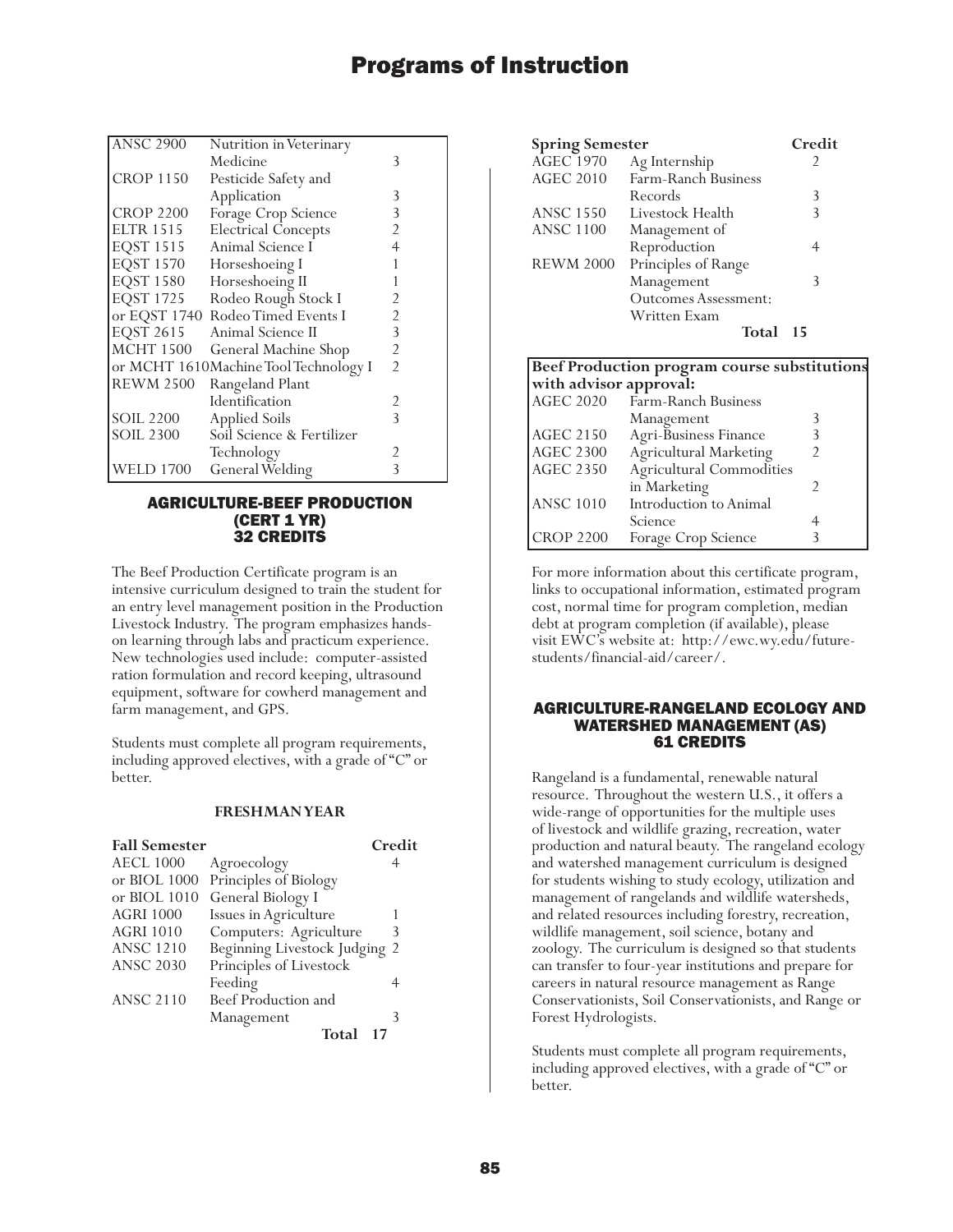### **FRESHMAN YEAR**

| <b>Fall Semester</b>        |                                      | Credit |
|-----------------------------|--------------------------------------|--------|
| <b>BIOL</b> 1010            | General Biology I                    | 4      |
| <b>CHEM 1000</b>            | <b>Introductory Chemistry</b>        | 4      |
| <b>ENGL 1010</b>            | English I: Composition               | 3      |
| <b>MATH 1400</b>            | Pre-Calculus Algebra                 | 4      |
|                             | Freshman Foundations                 | 1      |
|                             | Total                                | 16     |
| <b>Spring Semester</b>      |                                      | Credit |
| <b>BIOL 2020</b>            | General Biology II                   | 4      |
| <b>REWM 2000</b>            | Principles of Range                  |        |
|                             | Management                           | 3      |
|                             | Arts & Humanities                    | 3      |
|                             | <b>Constitutional Requirements 3</b> |        |
| Physical Education Activity |                                      |        |
|                             | Total                                | - 14   |

## **SOPHOMORE YEAR**

| <b>Fall Semester</b>   |                               | Credit |
|------------------------|-------------------------------|--------|
| <b>AECL 1000</b>       | Agroecology                   | 4      |
| <b>AGEC 1010</b>       | Agriculture Economics I       | 3      |
| <b>AGRI 1010</b>       | Computers: Agriculture        | 3      |
| ZOO 2450               | Principles of Fish and        |        |
|                        | Wildlife Management           | 3      |
|                        | Social & Cultural Awareness 3 |        |
|                        | Total 16                      |        |
| <b>Spring Semester</b> |                               | Credit |

| $\overline{CO/M}$ 2010 | Public Speaking                   |   |
|------------------------|-----------------------------------|---|
| <b>RNEW 2100</b>       | Forest Management                 | 3 |
| <b>SOIL 2010</b>       | Introduction to Soil Science      | 4 |
| <b>STAT 2050</b>       | <b>Fundamentals of Statistics</b> | 4 |
|                        | <b>Outcomes Assessment:</b>       |   |
| <b>AGEC 2395</b>       | Ag Capstone Project               |   |
|                        | Total<br>-16                      |   |

## AQUACULTURE TECHNICIAN (CERT LESS THAN 1 YR) 12 Credits

This program will enable a student to meet entry level requirements for employment as an aquaculture technician. Students completing the program will have a basic understanding of aquaculture production methods and fish management techniques. This program is offered only at the Wyoming Women's Center in Lusk, WY.

Students must complete all program requirements, including approved electives, with a grade of "C" or better.

## **FRESHMAN YEAR**

| <b>Fall Semester</b> |                               | Credit |
|----------------------|-------------------------------|--------|
| <b>AOTK 1500</b>     | Introduction to Aquaculture 3 |        |
| <b>AQTK 1520</b>     | Aquaculture Systems           |        |
| <b>AQTK 1550</b>     | Fish Health Management        | 3      |
| <b>AQTK 1600</b>     | Hatchery Management           | 3      |
|                      | Total 12                      |        |

Federal Financial Aid is not available for this certificate program.

### ART (AA) 61 Credits

The Associate of Arts in Art provides freshman and sophomore level courses required by most colleges for a Bachelor of Arts or a Bachelor of Fine Arts degree in the visual arts. This program is ideal for students interested in a career in the fine or applied arts. The outcomes assessment requirement for this program will be an exhibition of art completed during the student's time in the program. This exhibition must be accompanied by an Artist's Statement, a written explanation of the work on display.

Students must complete all program requirements, including approved electives, with a grade of "C" or better.

## **FRESHMAN YEAR**

| <b>Fall Semester</b> |                                      | Credit |
|----------------------|--------------------------------------|--------|
| <b>ART 1005</b>      | Drawing I                            |        |
| <b>ART 1110</b>      | Foundation:                          |        |
|                      | Two-Dimensional                      | 3      |
| <b>ENGL 1010</b>     | English I: Composition               | 3      |
|                      | <b>Constitutional Requirements 3</b> |        |
|                      | Freshman Foundations                 |        |
|                      | Physical Education Activity          |        |
|                      | Total<br>14                          |        |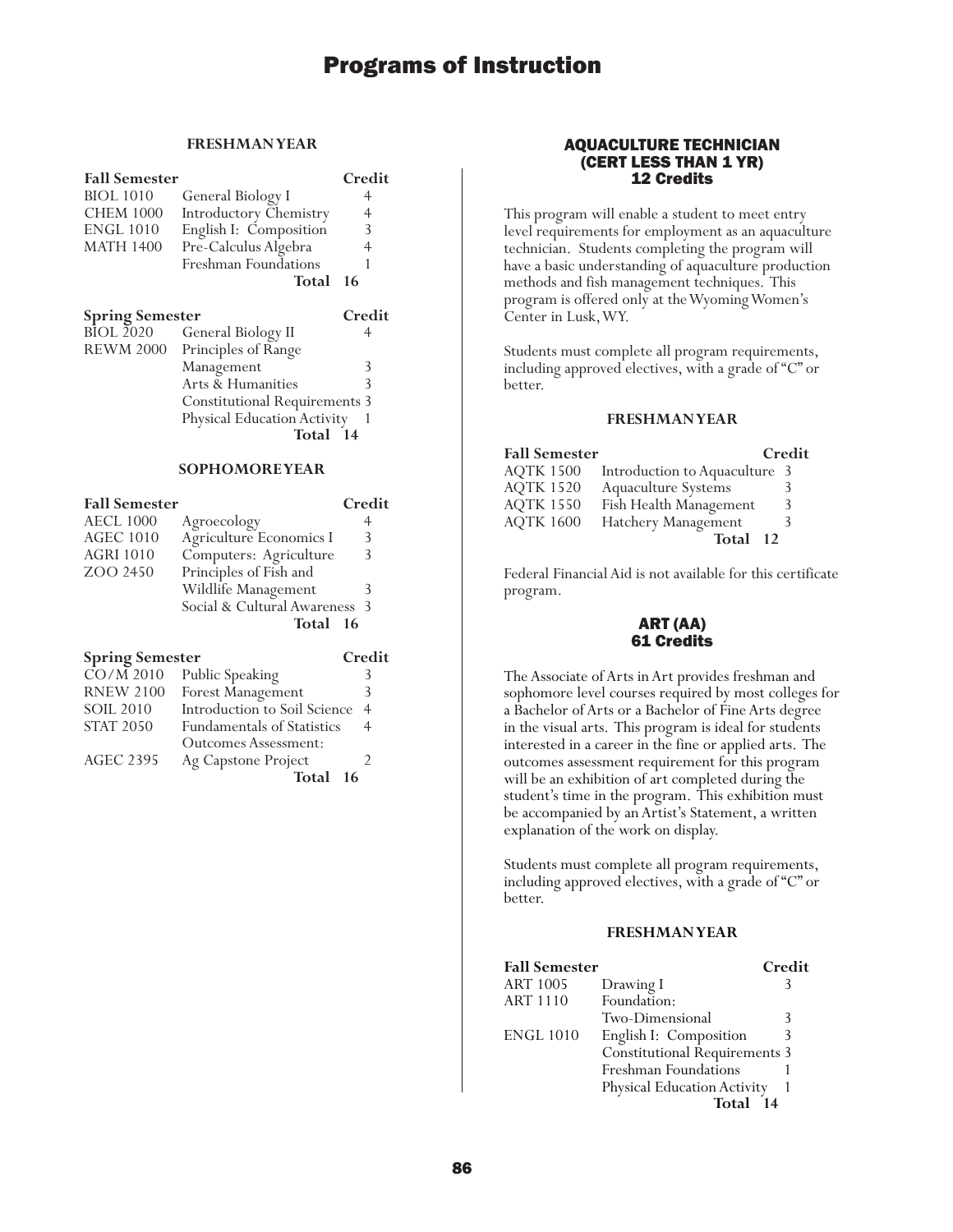| <b>Spring Semester</b> |                            | Credit |
|------------------------|----------------------------|--------|
| <b>ART 1130</b>        | Foundation: Color Theory   | 3      |
| <b>ART 1310</b>        | Introduction to Sculpture  | 3      |
| <b>ENGL 2020</b>       | Introduction to Literature | 3      |
|                        | Lab Science I              |        |
|                        | **Art Elective             | ζ      |
|                        | Total 16                   |        |

#### **SOPHOMORE YEAR**

| <b>Fall Semester</b> |                    | Credit       |
|----------------------|--------------------|--------------|
| ART 1120             | Foundation:        |              |
|                      | Three-Dimensional  | 3            |
| <b>ART 2010</b>      | Art History I      | 3            |
| ART 2410             | Ceramics I         | 3            |
| <b>MATH 1000</b>     | Problem Solving    | 3            |
|                      | *Approved Elective | $\mathbf{R}$ |
|                      | Total              | 15           |

| <b>Spring Semester</b> |                                   | Credit |
|------------------------|-----------------------------------|--------|
| <b>ART 2020</b>        | Art History II                    | 3      |
| <b>ART 2210</b>        | Painting I                        | 3      |
| <b>ART 2141</b>        | <b>Professional Practices</b>     |        |
|                        | in the Arts                       |        |
|                        | Social & Cultural Awareness       | -3     |
|                        | *Approved Elective                |        |
|                        | **Art Elective                    | 3      |
|                        | <b>Outcomes Assessment:</b>       |        |
|                        | Exhibition and Artist's Statement |        |
|                        | Total 16                          |        |

|              | *Approved Electives: Any course at the 1000 or |
|--------------|------------------------------------------------|
| above level. |                                                |

## **\*\*Approved Art Electives:**

| ART 1179 | Photoshop I         |  |
|----------|---------------------|--|
| ART 2005 | Drawing II          |  |
| ART 2145 | Digital Photography |  |
| ART 2420 | Ceramics II         |  |

## BIOLOGY (AS) 60 Credits

The Biology major is a transfer program designed for students interested in training in the biological sciences. It enables students to combine courses in biology, botany, zoology, and molecular biology to meet specific interests.

Students must complete all program requirements, including approved electives, with a grade of "C" or better.

## **FRESHMAN YEAR**

| <b>Fall Semester</b>   |                            | Credit |
|------------------------|----------------------------|--------|
| <b>BIOL 1010</b>       | General Biology I          | 4      |
| <b>CHEM 1020</b>       | General Chemistry I        | 4      |
| <b>ENGL 1010</b>       | English I: Composition     | 3      |
| <b>MATH 1400</b>       | Pre-Calculus Algebra       | 4      |
|                        | Freshman Foundations       |        |
|                        | Total                      | 16     |
| <b>Spring Semester</b> |                            | Credit |
| <b>BIOL 2020</b>       | General Biology II         | 4      |
| <b>CHEM 1030</b>       | General Chemistry II       | 4      |
| <b>ENGL 2020</b>       | Introduction to Literature | 3      |
| <b>MATH 1405</b>       | Pre-Calculus Trigonometry  | 3      |
|                        |                            |        |

Total 14

| <b>Fall Semester</b> |                                  | Credit |
|----------------------|----------------------------------|--------|
|                      | CHEM 2300 Introductory Organic   |        |
|                      | Chemistry                        |        |
|                      | or CHEM 2320 Organic Chemistry I |        |
| <b>MATH 2200</b>     | Calculus I                       |        |
| <b>PHYS 1110</b>     | <b>General Physics I</b>         | 4      |
|                      | Physical Education Activity      |        |
|                      | Social & Cultural Awareness 3    |        |
|                      | Total                            | - 16   |

| <b>Spring Semester</b> |                                      | Credit |
|------------------------|--------------------------------------|--------|
|                        | MOLB 2220 Pathogenic Microbiology    |        |
|                        | or CHEM 2340 Organic Chemistry II    |        |
| <b>STAT 2050</b>       | <b>Fundamentals of Statistics</b>    | 4      |
|                        | Arts & Humanities                    | 3      |
|                        | <b>Constitutional Requirements 3</b> |        |
|                        | <b>Outcomes Assessment:</b>          |        |
|                        | Portfolio/Rubrics Based Assessment   |        |
|                        | Total 14                             |        |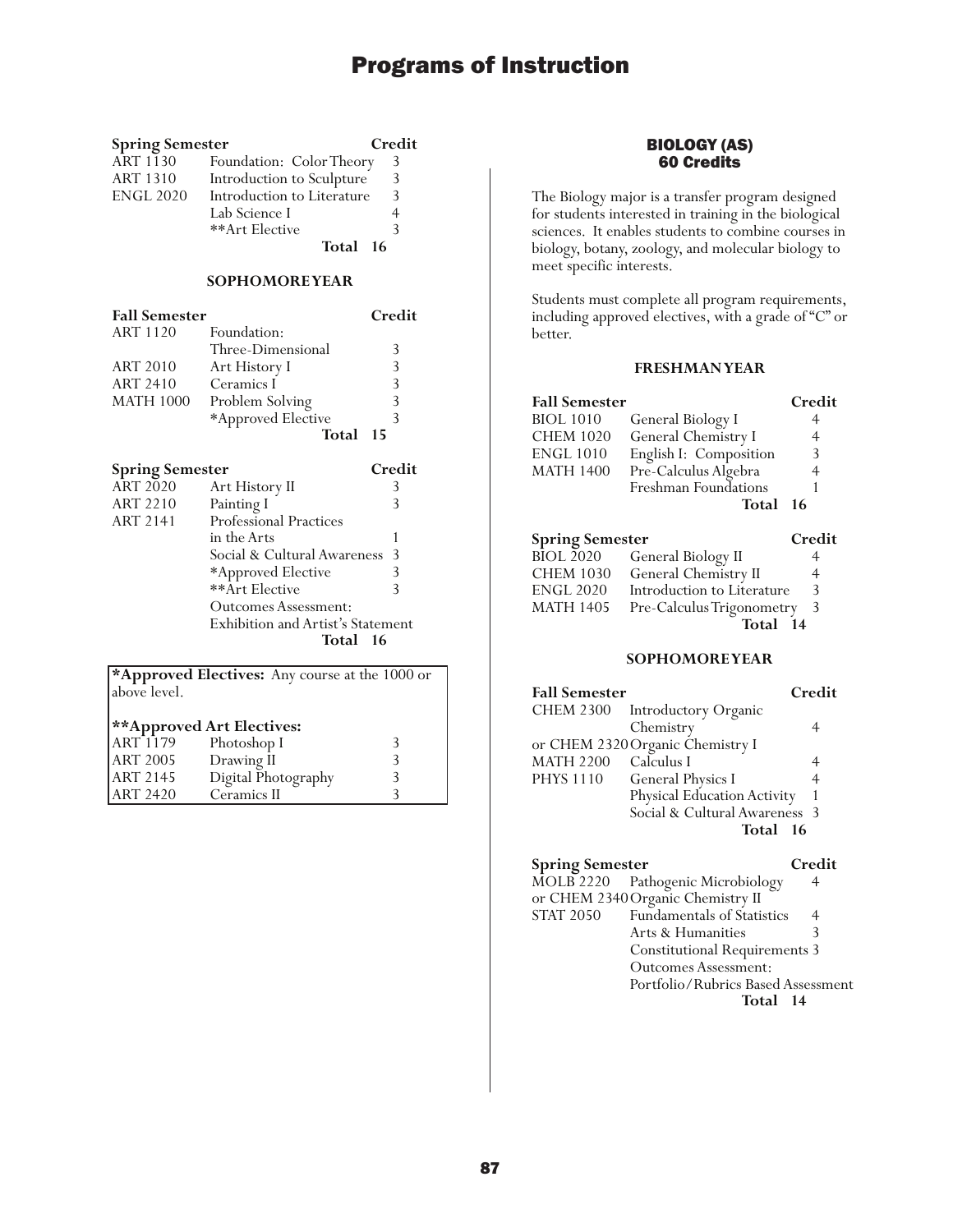## BUSINESS ADMINISTRATION (AS) 60 Credits

The suggested program in accounting/business administration allows the student to earn an Associate of Science Degree while completing the first two years of college work toward a bachelor's degree. Those majoring in accounting, marketing, management, finance or other specific areas of business generally take the same courses during the first two years.

Students must complete all program requirements, including approved electives, with a grade of "C" or better.

## **FRESHMAN YEAR**

| <b>Fall Semester</b> |                               | Credit |
|----------------------|-------------------------------|--------|
| <b>ACCT 1010</b>     | Principles of Accounting I    | 3      |
| <b>ENGL 1010</b>     | English I: Composition        | 3      |
| <b>MATH 1400</b>     | Pre-Calculus Algebra          |        |
|                      | Constitutional Requirements 3 |        |
|                      | Freshman Foundations          |        |
|                      | Total 14                      |        |
|                      |                               |        |

| <b>Spring Semester</b> |                                   | Credit |
|------------------------|-----------------------------------|--------|
| $\widehat{ACCT}$ 1020  | Principles of Accounting II       | 3      |
| <b>STAT 2050</b>       | <b>Fundamentals of Statistics</b> | 4      |
|                        | Arts & Humanities                 |        |
|                        | Lab Science I                     |        |
|                        | Physical Education Activity       |        |
|                        | Total 15                          |        |

## **SOPHOMORE YEAR**

| <b>Fall Semester</b> |                                         | Credit |
|----------------------|-----------------------------------------|--------|
| ACCT 2450            | <b>Cost Accounting</b>                  |        |
|                      | CO/M 2010 Public Speaking               | 3      |
|                      | or ENGL 2020 Introduction to Literature |        |
| <b>ECON 1010</b>     | Macroeconomics                          | 3      |
| <b>MATH 2350</b>     | <b>Business Calculus</b>                | 4      |
| <b>MKT 2100</b>      | Principles of Marketing                 | 3      |
|                      | Total 16                                |        |
|                      |                                         |        |

## **Spring Semester Credit** BADM 2010 Business Law I 3<br>ECON 1020 Microeconomics 3 ECON 1020 Microeconomics<br>MATH 2355 Mathematical App MATH 2355 Mathematical Applications<br>for Business 4<br>MGT 2100 Principles of Management 3 Principles of Management 3<br>\*Approved Elective 2 \*Approved Elective 2 Outcomes Assessment: Departmental Exam and Core Competency Evaluation **Total 15**

**\*Approved Electives:** Any course at the 1000 or above level.

## BUSINESS ADMINISTRATION (AAS) 60 Credits

The purpose of this flexible program is to provide an individual with entry level business skills. It emphasizes the accounting, office management, and computer areas. It is designed for the student who does not intend to transfer to another college to earn a bachelor's degree.

Students must complete all program requirements, including approved electives, with a grade of "C" or better.

## **FRESHMAN YEAR**

| <b>Fall Semester</b>   |                                      | Credit |
|------------------------|--------------------------------------|--------|
| <b>ACCT 1010</b>       | Principles of Accounting I           | 3      |
| <b>BADM 1030</b>       | Personal Finance                     | 3      |
|                        | Communication 1                      | ξ      |
|                        | Freshman Foundations                 |        |
|                        | *Approved Electives                  | 5      |
|                        | Total                                | 15     |
| <b>Spring Semester</b> |                                      | Credit |
| <b>BADM 1000</b>       | Introduction to Business             | 3      |
| <b>BADM 1005</b>       | <b>Business Mathematics I</b>        | 3      |
| COSC 1200              | Computer Information                 |        |
|                        | <b>Systems</b>                       | 3      |
|                        | <b>Constitutional Requirements 3</b> |        |
|                        | *Approved Electives                  | ₹      |
|                        | Total                                | 15     |

| <b>Fall Semester</b>   |                                | Credit |
|------------------------|--------------------------------|--------|
| <b>BADM 1020</b>       | <b>Business Communications</b> | 3      |
| <b>ECON 1010</b>       | Macroeconomics                 | 3      |
| <b>MKT 2100</b>        | Principles of Marketing        | 3      |
|                        | *Approved Electives            | 6      |
|                        | Total 15                       |        |
| <b>Spring Semester</b> |                                | Credit |

| эргинд эсшсэгсг  |                                 | ww |
|------------------|---------------------------------|----|
| <b>ACCT 2110</b> | Microcomputer Accounting I 2    |    |
| <b>MGT 2100</b>  | Principles of Management        | 3  |
|                  | *Approved Electives             |    |
|                  | <b>Outcomes Assessment:</b>     |    |
| <b>BADM 2395</b> | <b>Business Office Capstone</b> | 3  |
|                  | Total 15                        |    |
|                  |                                 |    |
|                  |                                 |    |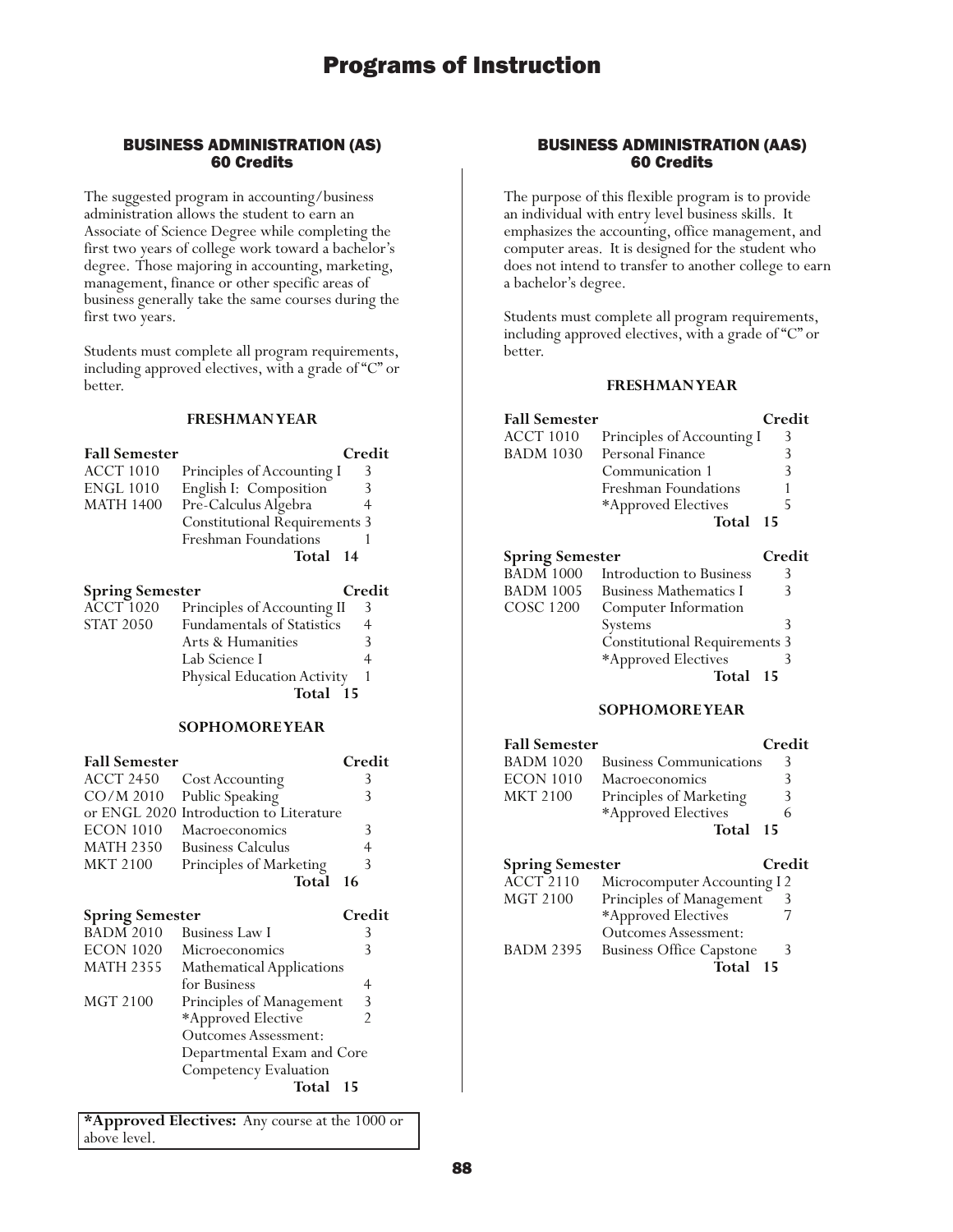### **\*Approved Business Administration (AAS) Electives:**

Seven (7) credits must be taken from the following prefixes: ACCT, BADM, MGT, ECON, ENTR, IMGT, INET, or MKT.

Five-six (5-6) credits must be taken from the following General Education Categories: Arts & Humanities, Lab Science, Physical Education Activity, or Social & Cultural Awareness.

The balance of electives may be taken from any course at the 1000 or above level.

## BUSINESS ADMINISTRATION DISTANCE LEARNING (AAS) 60 Credits

The purpose of this flexible program is to provide an individual with entry level business skills. It emphasizes the accounting, office management, and computer areas. It is designed for the student who does not intend to transfer to another college to earn a bachelor's degree.

Students must complete all program requirements, including approved electives, with a grade of "C" or better.

## **FRESHMAN YEAR**

| <b>Fall Semester</b> |                             | Credit |
|----------------------|-----------------------------|--------|
| <b>BADM 1005</b>     | <b>Business Mathematics</b> |        |
| <b>BADM 1030</b>     | Personal Finance            |        |
| <b>MKT 2100</b>      | Principles of Marketing     | 3      |
|                      | Communication 1             | ξ      |
|                      | Freshman Foundations        |        |
|                      | *Approved Electives         |        |
|                      | Total                       | 15     |

| <b>Spring Semester</b> |                                      | Credit |
|------------------------|--------------------------------------|--------|
| <b>ACCT</b> 1010       | Principles of Accounting I           | 3      |
| <b>BADM 1020</b>       | <b>Business Communications</b>       | 3      |
| <b>MGT 2100</b>        | Principles of Management             | 3      |
|                        | <b>Constitutional Requirements 3</b> |        |
|                        | *Approved Electives                  |        |
|                        | Total 15                             |        |

### **SOPHOMORE YEAR**

| <b>Fall Semester</b> |                      | Credit |
|----------------------|----------------------|--------|
| COSC 1200            | Computer Information |        |
|                      | Systems              | 3      |
| <b>ECON 1010</b>     | Macroeconomics       | ς      |
|                      | *Approved Electives  |        |
|                      | Total 15             |        |

| <b>Spring Semester</b> |                                 | Credit |
|------------------------|---------------------------------|--------|
| $\widehat{ACCT}$ 2110  | Microcomputer Accounting I 2    |        |
| <b>BADM 1000</b>       | Introduction to Business        |        |
|                        | *Approved Electives             |        |
|                        | <b>Outcomes Assessment:</b>     |        |
| <b>BADM 2395</b>       | <b>Business Office Capstone</b> | 3      |
|                        | Total 15                        |        |

### **\*Approved Business Administration Distance Learning (AAS) Electives:** Seven (7) credits must be taken from the following prefixes: ACCT, BADM, MGT, ECON, ENTR, IMGT,

INET, or MKT.

Five-six (5-6) credits must be taken from the following General Education Categories: Arts & Humanities, Lab Science, Physical Education Activity, or Social & Cultural Awareness.

The balance of electives may be taken from any course at the 1000 or above level.

## BUSINESS EDUCATION (AS) 63-64 Credits

This program offers many of the education courses required for business education majors as well as office and computer skills necessary for employment in a business office. The program is designed for the student wishing to transfer after two years to complete a teaching degree in business education at a four-year institution. Education programs vary greatly at four-year institutions, so students should consult the catalog of the college or university of their choice for information on the specific requirements of that institution.

Notice of background check: All education students are subject to background checks for selected educational coursework involving student contact and future employment as professionals in education and related fields. Student financial aid may be used to cover the cost.

Students planning to transfer to the University of Wyoming should take EDFD 2450 Lifespan Human Development.

Students must complete all program requirements, including approved electives, with a grade of "C" or better.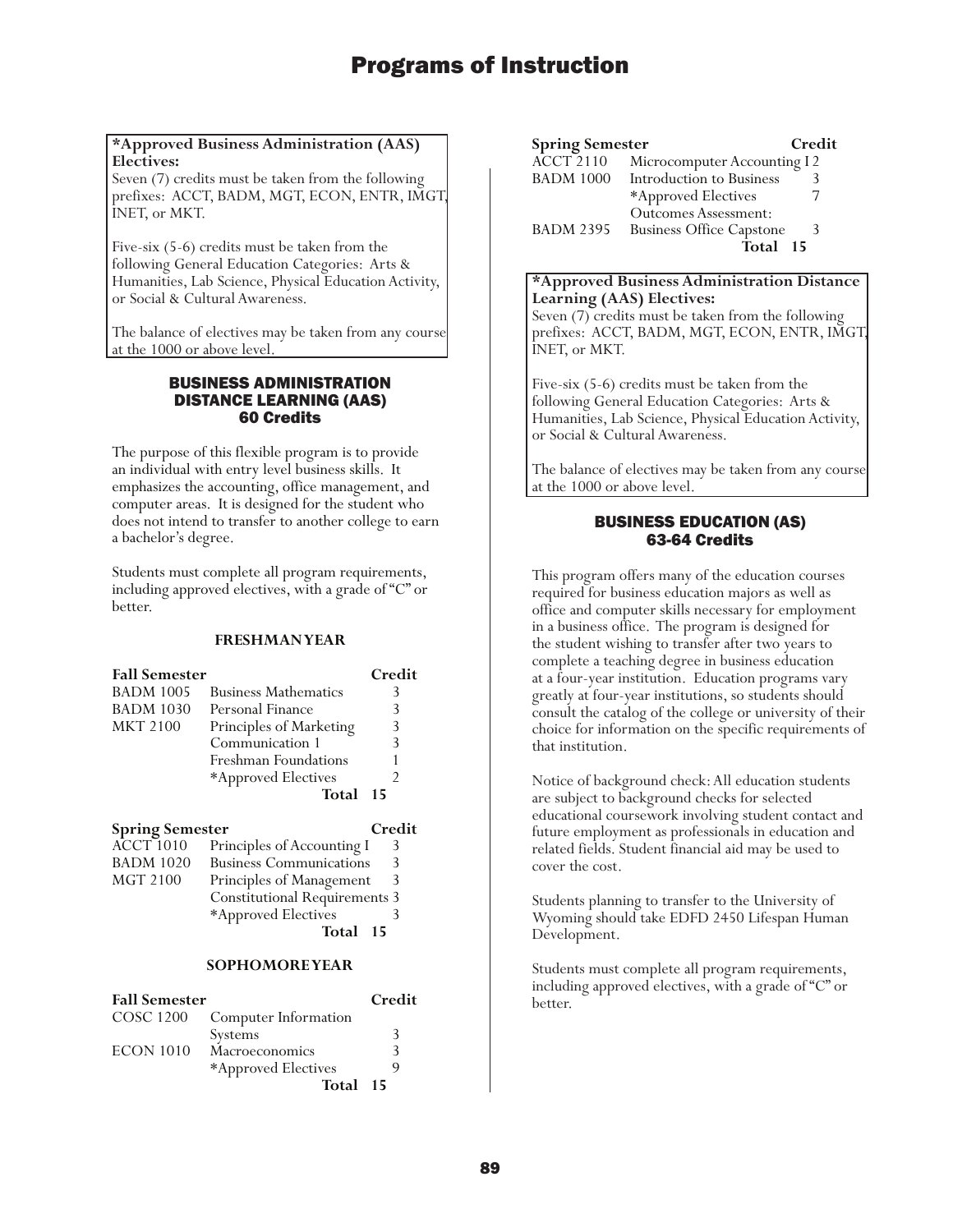### **FRESHMAN YEAR**

| <b>Fall Semester</b>   |                                    | Credit         |
|------------------------|------------------------------------|----------------|
| <b>ECON 1010</b>       | Macroeconomics                     | 3              |
| <b>EDFD 2020</b>       | Foundations of Education           | 3              |
| <b>ENGL 1010</b>       | English I: Composition             | 3              |
| <b>MATH 1400</b>       | Pre-Calculus Algebra               | 4              |
| <b>PSYC 1000</b>       | General Psychology                 | 3              |
|                        | Freshman Foundations               | 1              |
|                        | Total                              | 17             |
|                        |                                    |                |
| <b>Spring Semester</b> |                                    | Credit         |
| <b>EDFD 2100</b>       | Educational Psychology             | 3              |
| <b>EDUC 2100</b>       | Practicum in Teaching              | $2 - 3$        |
| <b>ITEC 2360</b>       | Teaching with Technology           | 3              |
| <b>MGT 2100</b>        | Principles of Management           | 3              |
|                        | Arts & Humanities                  | $\overline{3}$ |
|                        | Physical Education Activity        | 1              |
|                        | Total 15-16                        |                |
|                        |                                    |                |
|                        | <b>SOPHOMOREYEAR</b>               |                |
| <b>Fall Semester</b>   |                                    | Credit         |
| <b>ACCT 1010</b>       | Principles of Accounting I         | 3              |
| <b>MKT 2100</b>        | Principles of Marketing            | 3              |
|                        | <b>Constitutional Requirements</b> | 3              |
|                        | Lab Science I                      | 4              |
|                        | *Approved Electives                | 4              |
|                        | Total                              | 17             |
|                        |                                    |                |

## **Spring Semester Credit**

| opring ocinesier |                             | .              |
|------------------|-----------------------------|----------------|
| <b>ACCT 1020</b> | Principles of Accounting II | 3              |
| <b>BADM 2010</b> | <b>Business Law I</b>       | 3              |
| <b>ENGL 2020</b> | Introduction to Literature  | 3              |
| <b>HLED 1221</b> | Standard First Aid & Safety | $\overline{2}$ |
|                  | *Approved Electives         | 3              |
|                  | <b>Outcomes Assessment:</b> |                |
|                  | Portfolio                   |                |
|                  | Total 14                    |                |
|                  |                             |                |

**\*Approved Electives:** Any course at the 1000 or above level.

## CHEMISTRY (AS) 63 CREDITS

We live in a chemical world. From the water we drink, to the air we breathe, to every aspect of the roads we travel and the homes we live in, we spend our lives in chemical environments. In fact, chemistry is often called the "Central Science" because it touches on every other field of scientific inquiry. So it makes sense that you can carry a knowledge of chemistry into a widely diverse range of career opportunities in Biotechnology, Chemical Analysis, Chemical Engineering, Chemical Technology, Criminology, Education, Energy, Environmental Science, Industrial Chemistry, Manufacturing, Medical Research, Medicine, Metallurgy, Toxicology and Pharmacology to name a few.

Chemistry students study composition, structure, properties, and reactions of matter with emphasis on atomic and molecular systems. The major is designed to meet the needs of students whose principal interest is in chemistry, biochemistry, or medicine.

Students learn from each other as well in our small classes encourage collaboration and make a challenging subject easier and more enjoyable to study. The Associate in Science degree in Chemistry for Transfer provides a clearly articulated curricular track for students who wish to transfer to baccalaureate degree programs at University of Wyoming.

Students must complete all program requirements, including approved electives, with a grade of "C" or better.

## **FRESHMAN YEAR**

| <b>Fall Semester</b><br><b>CHEM 1020</b><br><b>ENGL 1010</b><br><b>HMDV 1000</b><br><b>MATH 2200</b><br><b>PHYS 1110</b> | General Chemistry I<br>English I: Composition<br>College Studies<br>Calculus I<br>General Physics I<br>Total | Credit<br>4<br>3<br>4<br>4<br>16 |
|--------------------------------------------------------------------------------------------------------------------------|--------------------------------------------------------------------------------------------------------------|----------------------------------|
| <b>Spring Semester</b>                                                                                                   |                                                                                                              | Credit                           |
| <b>CHEM 1030</b>                                                                                                         | General Chemistry II                                                                                         | 4                                |
| $CO/M$ 2010                                                                                                              | Public Speaking                                                                                              | 3                                |
| <b>MATH 2205</b>                                                                                                         | Calculus II                                                                                                  | 5                                |
| <b>PHYS 1120</b>                                                                                                         | General Physics II                                                                                           |                                  |

## **Total 16**

#### **SOPHOMORE YEAR**

| <b>Fall Semester</b> |                     | Credit |
|----------------------|---------------------|--------|
| <b>BIOL 1010</b>     | General Biology I   |        |
| <b>CHEM 2320</b>     | Organic Chemistry I | 4      |
| <b>MATH 2210</b>     | Calculus III        | 5      |
| <b>POLS 1000</b>     | American & Wyoming  |        |
|                      | Government          |        |
|                      | Total 16            |        |

## **Spring Semester Credit**

| <b>CHEM 2340</b> | Organic Chemistry II              |                |
|------------------|-----------------------------------|----------------|
| <b>STAT 2050</b> | <b>Fundamentals of Statistics</b> | $\overline{4}$ |
|                  | Arts & Humanities                 |                |
|                  | Physical Education Activity       |                |
|                  | Social & Cultural Awareness 3     |                |
|                  | Outcomes Assessment:              |                |
|                  | <b>Rubrics Based Assessment</b>   |                |
|                  | Total<br>15                       |                |
|                  |                                   |                |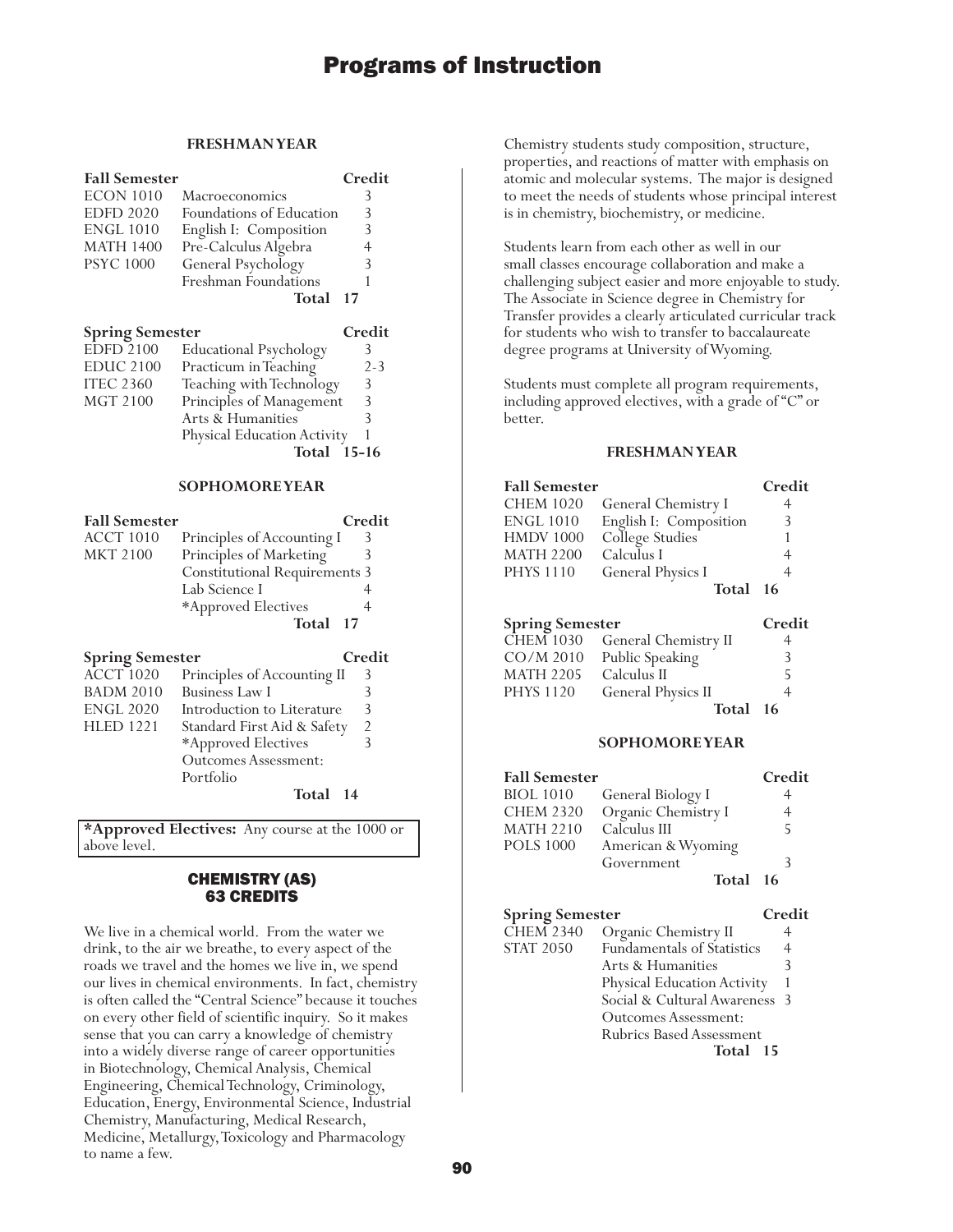## COMMUNICATION (AA) 60-61 Credits

Because there are so many possible majors within the field of communications, individual programs of study should be tailored to the student's specific interest and to the requirements of the college or university to which the student plans to transfer. General programs that are available for concentration include Interpersonal Communication, Public Address, and Speech Pathology. Students who plan to become teachers should also consult the program for Secondary Education. While this is not a degree in journalism, students wishing to major in journalism should consult transfer programs and advisors for appropriate additional courses. The program shown below is particularly appropriate for liberal arts students planning to transfer to the University of Wyoming.

Students must complete all program requirements, including approved electives, with a grade of "C" or better.

## **FRESHMAN YEAR**

| <b>Fall Semester</b>                |                                   | Credit         |
|-------------------------------------|-----------------------------------|----------------|
| <b>ENGL 1010</b>                    | English I: Composition            | 3              |
| <b>MATH 1000</b>                    | Problem Solving                   | $3-4$          |
|                                     | or MATH 1400 Pre-Calculus Algebra |                |
|                                     | Freshman Foundations              |                |
|                                     | Physical Education Activity       |                |
|                                     | Social & Cultural Awareness       | -3             |
|                                     | **Approved Communication          |                |
|                                     | Electives                         | 4              |
|                                     |                                   |                |
|                                     | Total 15-16                       |                |
|                                     |                                   | Credit         |
| <b>Spring Semester</b><br>CO/M 1040 | Introduction to Human             |                |
|                                     | Communication                     | 3              |
| $CO/M$ 2010                         | Public Speaking                   | 3              |
| <b>ENGL 2020</b>                    | Introduction to Literature        | 3              |
|                                     | Lab Science I                     | $\overline{4}$ |

## **Total 16**

## **SOPHOMORE YEAR**

| <b>Fall Semester</b> |                                      | Credit |
|----------------------|--------------------------------------|--------|
| CO/M 1030            | Interpersonal Communication3         |        |
|                      | <b>Constitutional Requirements 3</b> |        |
|                      | *Approved Electives                  |        |
|                      | Total 15                             |        |

| <b>Spring Semester</b> |                             | Credit |
|------------------------|-----------------------------|--------|
|                        | Arts & Humanities           |        |
|                        | *Approved Electives         | 10     |
|                        | <b>Outcomes Assessment:</b> |        |
| SOSC 2395              | Social Science Capstone     |        |
|                        | Experience                  |        |
|                        | Total 14                    |        |

**\*Approved Electives:** Any course at the 1000 or above level with the following prefixes: ART, AMST, ANTH, ECON, ENGL, GEOG, HIST, INST, PHIL, POLS, PSYC, RELI, SOC, SOSC, SOWK, SPAN, STAT, or WMST.

#### **\*\*Approved Communication Electives:**

| $BADM$ 1020       | <b>Business Communications</b> |    |
|-------------------|--------------------------------|----|
| CO/M 1000         | Introduction to Mass Media 3   |    |
| $CO/M$ 2058       | Forensics                      |    |
| CO/M 2100         | Reporting & Newswriting I      | -3 |
| $\vert$ JOUR 1010 | Publications Production I      |    |

## COMPUTER APPLICATIONS (CERT LESS THAN 1 YR) 12 Credits

This program will enable a student to meet the entry level requirements for jobs that require computer software uses. It will provide a solid background in current software uses and a foundation to learn new software programs. It will provide a solid foundation for beginning employment skills in computer software related employment.

Students must complete all program requirements, including approved electives, with a grade of "C" or better.

| <b>Fall or Spring Semester</b> |                              | Credit |
|--------------------------------|------------------------------|--------|
| <b>CMAP 1500</b>               | Computer Keyboarding         |        |
| <b>CMAP 1610</b>               | Windows                      |        |
| <b>CMAP 1715</b>               | Word Processing:             |        |
|                                | Microsoft Word               | 2      |
| <b>CMAP 1765</b>               | Spreadsheet Applications II: |        |
|                                | Microsoft Excel              | 2      |
| <b>CMAP 1900</b>               | Integrated Applications I:   |        |
|                                | Microsoft Office             | 2      |
| <b>CMAP 1915</b>               | MS Office-Advanced Concepts  |        |
|                                | & Techniques                 | 2      |
| <b>CMAP 2630</b>               | Presentation Graphics:       |        |
|                                | PowerPoint                   |        |
|                                | Freshman Foundations         |        |
|                                | Outcomes Assessment:         |        |
|                                | Portfolio                    |        |
|                                | Total                        | 12     |

Federal Financial Aid is not available for this certificate program.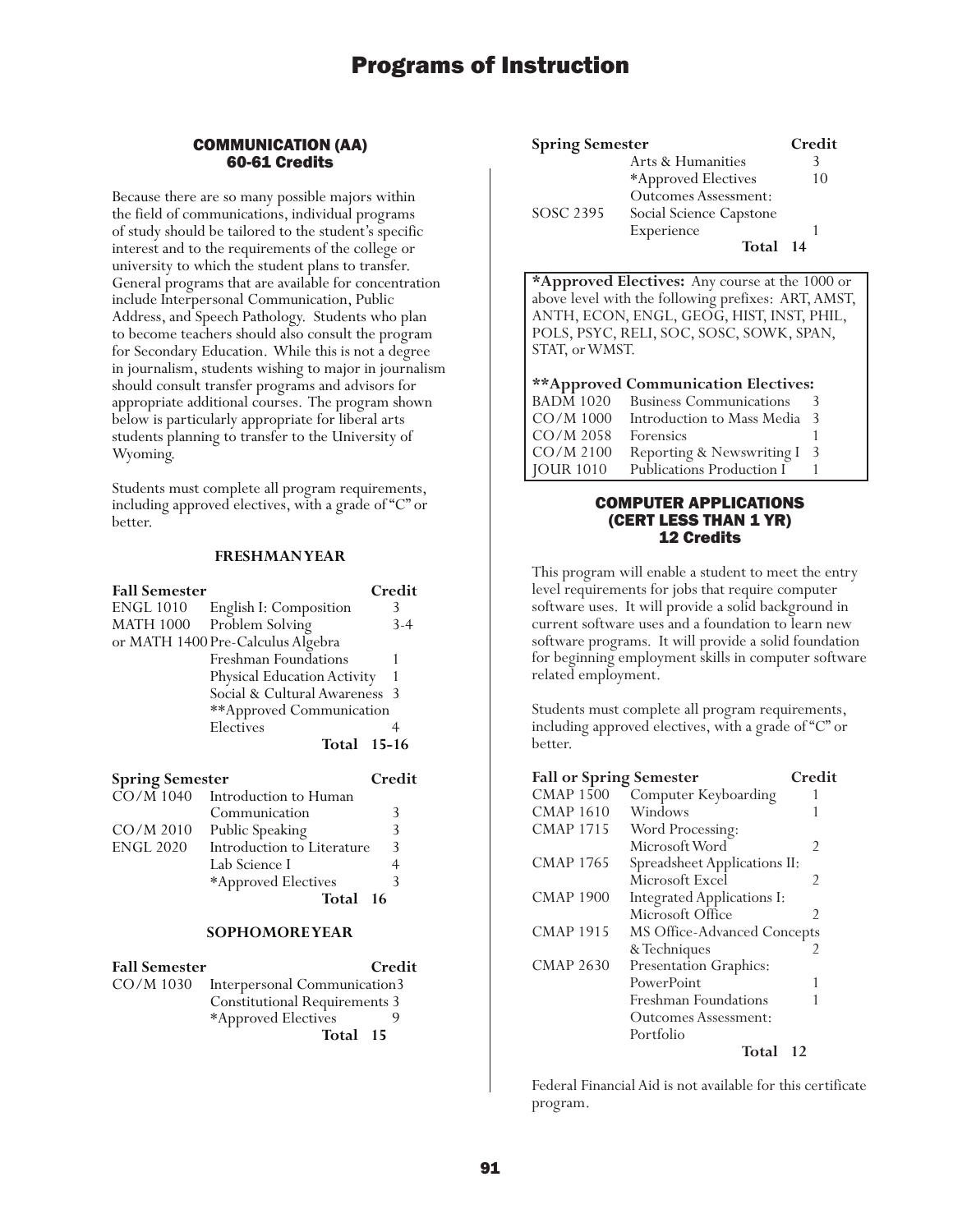## COSMETOLOGY (AAS) 74+ Credits

The Cosmetology program is an 1800 clock hour program that covers curriculum set by Wyoming law and includes additional studies to broaden the scope of opportunities in the field. Graduates of this program should possess a salable skill and be prepared to take the national examination for entry into the field of cosmetology.

Students must complete all program requirements, including approved electives, with a grade of "C" or better.

#### **FRESHMAN YEAR**

| <b>Fall Semester</b> |                                       | Credit         |
|----------------------|---------------------------------------|----------------|
| <b>CSMO 1500</b>     | Intro to Nail Technology              | 3              |
| <b>CSMO 1505</b>     | Nail Technology Lab                   | 5              |
| <b>CSMO 1705</b>     | Hair Fundamentals                     |                |
| CSMO 1720            | General Cosmetology                   |                |
|                      | Science                               | 3              |
| <b>CMAP 1900</b>     | <b>Integrated Applications I:</b>     |                |
|                      | Microsoft Office                      | $\mathfrak{D}$ |
| <b>ENTR 1500</b>     | Successful Entrepreneurship           | - 2            |
|                      | or ENTR 1520 Creating a Business Plan |                |
|                      | or ENTR 2500 Small Business Operation |                |
|                      | Management                            |                |
|                      | <b>Freshman Foundations</b>           |                |
|                      | Total<br>20                           |                |

| <b>Spring Semester</b> |                                            | Credit         |
|------------------------|--------------------------------------------|----------------|
| <b>BADM 1005</b>       | <b>Business Mathematics I</b>              | 3              |
|                        | or MATH 1515 Applied Technical Mathematics |                |
| <b>CSMO 1600</b>       | Intro to Skin Technology                   | 3              |
| <b>CSMO 1605</b>       | Skin Technology Lab                        |                |
| <b>CSMO 1610</b>       | <b>Esthetic Concepts I</b>                 | $\mathcal{P}$  |
| <b>CSMO 1700</b>       | Intro to Hair Technology                   | 3              |
| <b>CSMO 1710</b>       | Intro to Hair Technology II                | $\mathfrak{D}$ |
| <b>CSMO 1715</b>       | Hair Fundamentals II                       | $\mathfrak{D}$ |
| <b>CSMO 1785</b>       | <b>Clinical Applications II</b>            | 3              |
|                        | Total                                      | 19             |

## **SOPHOMORE YEAR**

| <b>Fall Semester</b> |                                 | Credit |
|----------------------|---------------------------------|--------|
| <b>CSMO 1730</b>     | Cosmetology Lab I               | 3      |
|                      | CSMO 1735 Cosmetology Lab II    | 3      |
| <b>CSMO 1790</b>     | Clinical Applications III       | 6      |
| <b>CSMO 1795</b>     | <b>Clinical Applications IV</b> | 6      |
|                      | Total 18                        |        |

| <b>Spring Semester</b>        |                                        | Credit  |
|-------------------------------|----------------------------------------|---------|
| $\overline{\text{CSMO}}$ 1740 | Cosmetology Lab V                      |         |
| <b>CSMO 1800</b>              | Clinical Applications V                | 6       |
| <b>CSMO 1805</b>              | Clinical Applications VI               | $2 - 6$ |
|                               | Communication 1                        |         |
|                               | <b>Constitutional Requirements 2-3</b> |         |
|                               | <b>Outcomes Assessment:</b>            |         |
| <b>CSMO 1875</b>              | <b>Cosmetology Assessment</b>          |         |
|                               | Total                                  | $17+$   |

#### **Optional Summer Semester Courses**

| CSMO 1745 Techniques in Cosmetology 3    |  |
|------------------------------------------|--|
| CSMO 1810 Clinical Applications VIII 1-6 |  |
| Total 4-9                                |  |

Federal Financial Aid is awarded and disbursed according to clock hour regulations.

### COSMETOLOGY - BARBERING TECHNICIAN (CERT 1 YR) 30 Credits

The Barber Technician Certificate program (no chemicals) includes the 1000 hours of barbering course work as required by Wyoming Law. It combines theory classes, practical work and handson clientele practice. Completion of this program prepares the student for national testing in barbering technology.

Students must complete all program requirements, including approved electives, with a grade of "C" or better.

| <b>Fall Semester</b>   |                                 | Credit |
|------------------------|---------------------------------|--------|
| <b>BARB 1525</b>       | Barbering Hair                  |        |
|                        | <b>Fundamentals I</b>           | 4      |
| BARB 1550              | General Science of Barbering 3  |        |
|                        | Total 7                         |        |
| <b>Spring Semester</b> |                                 | Credit |
| BARB 1500              | <b>Clinical Applications I</b>  | 4      |
| BARB 1505              | <b>Clinical Applications II</b> | 3      |
| <b>BARB 1520</b>       | Barbering Shop Management/      |        |
|                        | <b>Business Methods</b>         | 3      |
| BARB 1530              | Barbering Hair                  |        |
|                        | Fundamentals II                 | 3      |
|                        | Total                           | 13     |
| Summer Semester        |                                 | Credit |
| BARB 1535              | Clinical Applications VIII      | 6      |
| BARB 1625              | Techniques in Barbering         | 3      |
|                        | <b>Outcomes Assessment:</b>     |        |
| <b>BARB 1675</b>       | <b>Barbering Assessment</b>     |        |
|                        | Total                           | 10     |
|                        |                                 |        |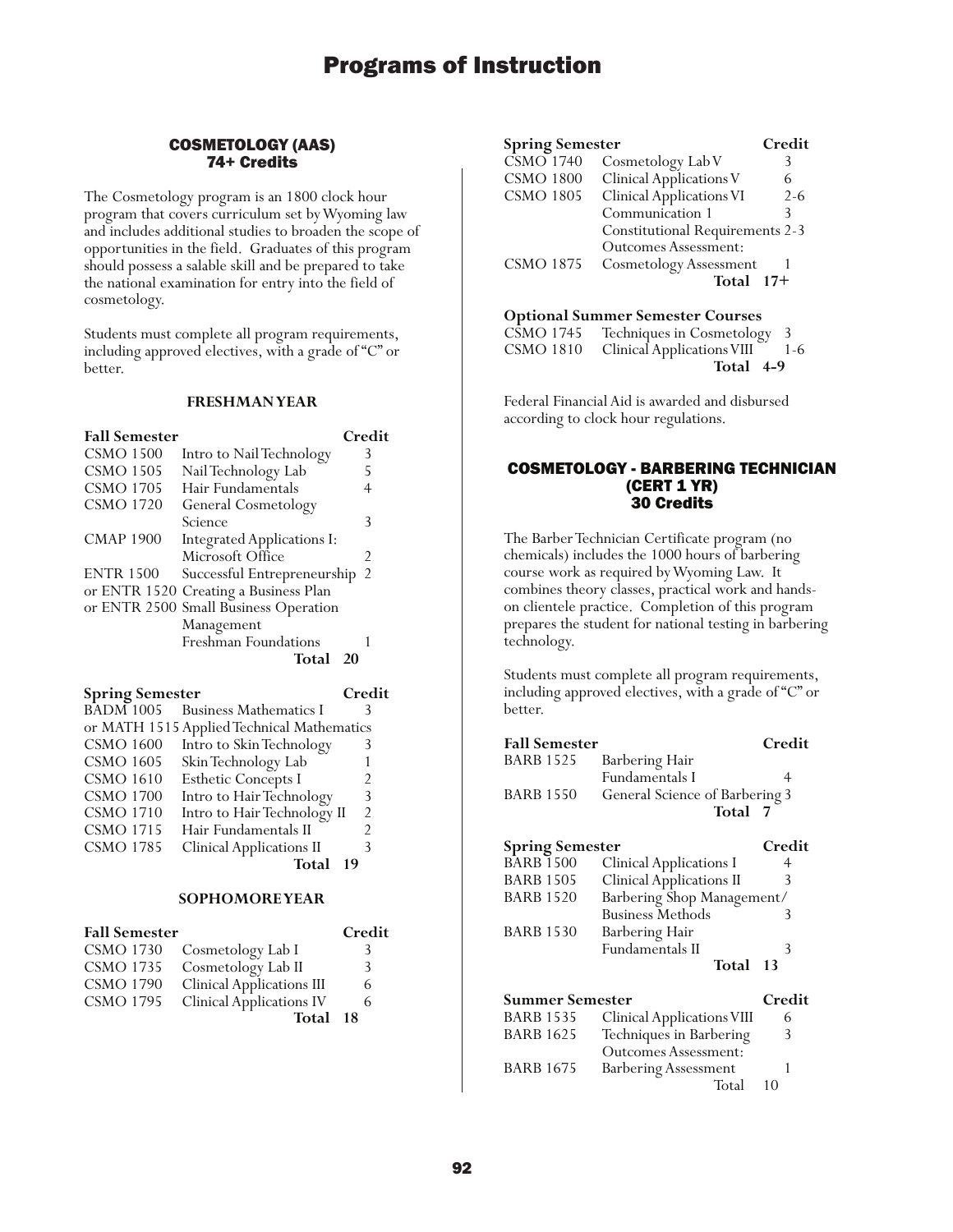For more information about this certificate program, links to occupational information, estimated program cost, normal time for program completion, median debt at program completion (if available), please visit EWC's website at: http://ewc.wy.edu/futurestudents/financial-aid/career/.

Federal Financial Aid is awarded and disbursed according to clock hour regulations.

## COSMETOLOGY - ESTHETICS (CERT LESS THAN 1 YR) 22 Credits

This course will prepare the student for a career in the diversified area of skin care. This program begins in the spring semester **only** and is completed during the summer semester. The extensive training will also prepare the student for national testing in the area of skin care.

Students must complete all program requirements, including approved electives, with a grade of "C" or better.

| <b>Spring Semester</b> |                                                           | Credit |
|------------------------|-----------------------------------------------------------|--------|
| <b>CSMO 1600</b>       | Intro to Skin Technology                                  | 3      |
| <b>CSMO 1605</b>       | Skin Technology Lab                                       |        |
| <b>CSMO 1610</b>       | <b>Esthetics Concepts I</b>                               | 2      |
| <b>CSMO 1795</b>       | <b>Clinical Applications IV</b>                           | 6      |
|                        | Total                                                     | 12     |
|                        |                                                           |        |
|                        |                                                           |        |
| <b>Summer Semester</b> |                                                           | Credit |
| <b>CSMO 1725</b>       | <b>General Cosmetology</b>                                |        |
|                        | Science II                                                | 3      |
| <b>CSMO 1810</b>       |                                                           | 1-6    |
|                        | Clinical Applications VIII<br><b>Outcomes Assessment:</b> |        |
| CSMO 1675              | Esthetics Assessment                                      |        |

For more information about this certificate program, links to occupational information, estimated program cost, normal time for program completion, median debt at program completion (if available), please visit EWC's website at: http://ewc.wy.edu/futurestudents/financial-aid/career/.

Federal Financial Aid is awarded and disbursed according to clock hour regulations.

## COSMETOLOGY - HAIR TECHNICIAN (CERT 1 YR) 30 Credits

The Hair Technology Certificate is designed for the student who only desires education/training in the area of hair design. This program begins in the SECOND HALF of the fall semester, and ends in the summer semester. Completion of this program prepares the student for national testing in the area of hair technology.

Students must complete all program requirements, including approved electives, with a grade of "C" or better.

| <b>Fall Semester</b>   |                                 | Credit |
|------------------------|---------------------------------|--------|
| <b>CSMO 1705</b>       | Hair Fundamentals               | 4      |
| CSMO 1720              | General Cosmetology             |        |
|                        | Science                         | 3      |
|                        | Total 7                         |        |
| <b>Spring Semester</b> |                                 | Credit |
| <b>CSMO 1700</b>       | Intro to Hair Technology        | 3      |
| <b>CSMO 1710</b>       | Intro to Hair Technology II     | 2      |
| <b>CSMO 1715</b>       | Hair Fundamentals II            | 2      |
| <b>CSMO 1780</b>       | Clinical Applications I         | 3      |
| <b>CSMO 1785</b>       | <b>Clinical Applications II</b> | 3      |
|                        | Total                           | 13     |
| Summer Semester        |                                 | Credit |
| CSMO 1745              | Techniques in Cosmetology       | 3      |
| <b>CSMO 1810</b>       | Clinical Applications VIII      | 1-6    |
|                        | <b>Outcomes Assessment:</b>     |        |
| CSMO 1775              | Hair Technician Assessment      |        |
|                        | Total                           | 10     |

For more information about this certificate program, links to occupational information, estimated program cost, normal time for program completion, median debt at program completion (if available), please visit EWC's website at: http://ewc.wy.edu/futurestudents/financial-aid/career/.

Federal Financial Aid is awarded and disbursed according to clock hour regulations.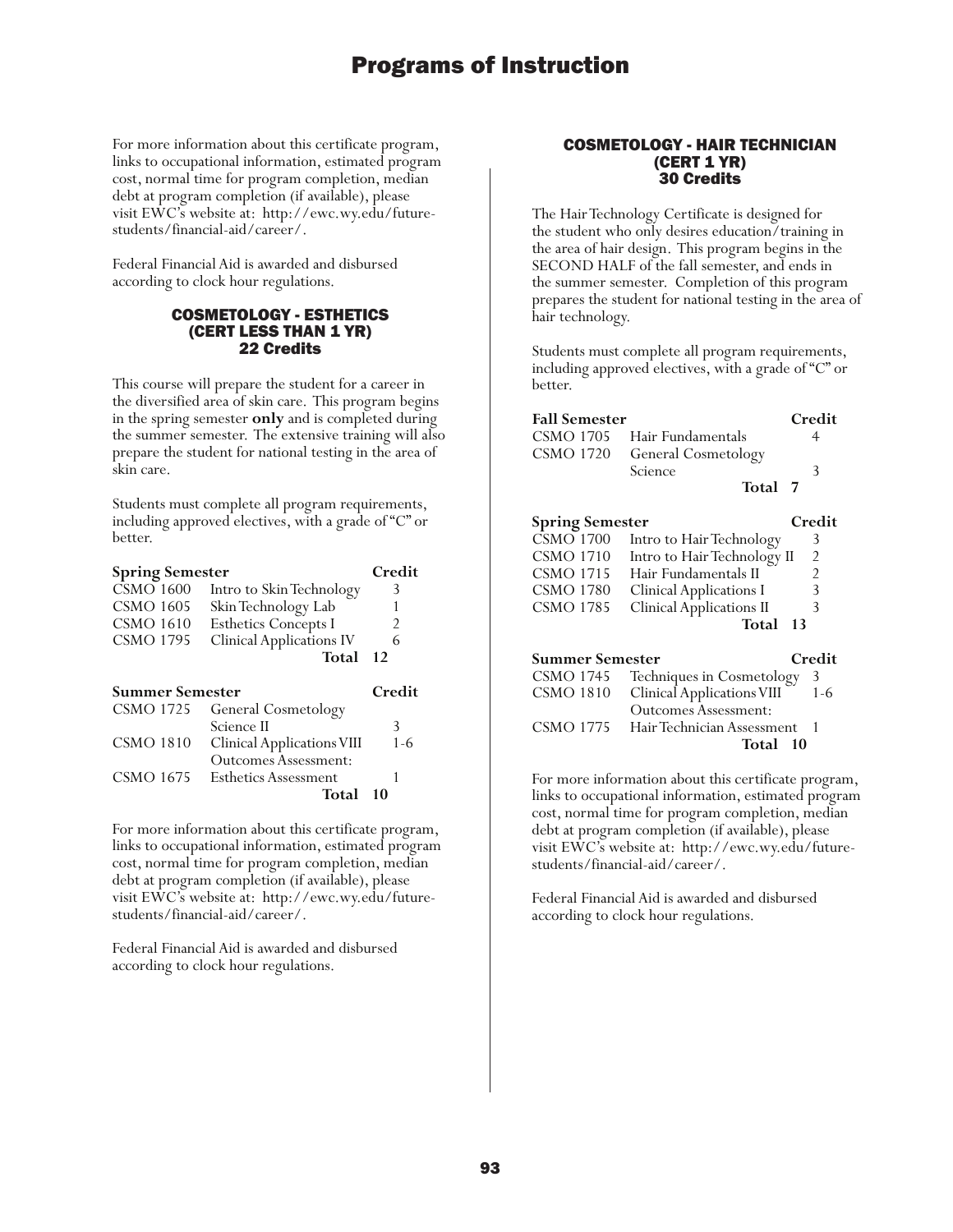### COSMETOLOGY - NAIL TECHNICIAN (CERT LESS THAN 1 YR) 18 Credits

The Nail Technician Certificate is designed to train the student for an entry-level job in a high-demand area of Cosmetology. It will also prepare the student for national testing in the area of nail technology.

Students must complete all program requirements, including approved electives, with a grade of "C" or better.

| <b>Fall Semester</b> |                                 | Credit |
|----------------------|---------------------------------|--------|
| <b>CSMO 1500</b>     | Intro to Nail Technology        | 3      |
| <b>CSMO 1505</b>     | Nail Technology Lab             | 5      |
| <b>CSMO 1720</b>     | <b>General Cosmetology</b>      |        |
|                      | Science                         | 3      |
| <b>CSMO 1795</b>     | <b>Clinical Applications IV</b> | 6      |
|                      | <b>Outcomes Assessment:</b>     |        |
| <b>CSMO 1575</b>     | Nail Technician Assessment      |        |
|                      | Total                           | - 18   |

Federal Financial Aid is not available for this certificate program.

## CRIMINAL JUSTICE (AA) 60-61 Credits

This program introduces students to the criminal justice system through instruction in its theoretical and legal frameworks. It incorporates elements of various fields within criminal justice in order to provide students a strong foundation of coursework as well as practical skills necessary to enter the workforce. Coursework includes introductory criminal justice courses central to the field and specialized electives allowing students opportunity to pursue a specific focus. Students should work closely with their advisor to select electives best suited to fulfill their transfer/career needs.

**Program Note:** Those considering a career in a criminal justice field should be aware of strict admissions criteria employed by sate stands and criminal justice agencies. Factors that may disqualify candidates for employment in the profession include conviction of a crime, history of drug abuse, psychological problems, and various physical conditions. Certain classes in the Eastern Wyoming College criminal justice programs may also be restricted to individuals for the same reasons. Please consult with a department faculty advisor if you have any concerns in this area.

Students must complete all program requirements, including approved electives, with a grade of "C" or better.

## **FRESHMAN YEAR**

| <b>Fall Semester</b>   |                                                      | Credit |
|------------------------|------------------------------------------------------|--------|
| CRMJ 2120              | Introduction to                                      |        |
|                        | Criminal Justice                                     | 3      |
| CRMJ 2350              | Introduction to Corrections                          | 3      |
| <b>ENGL 1010</b>       | English I: Composition                               | 3      |
| SOC 1000               | Sociological Principles                              | 3      |
|                        | <b>Freshman Foundations</b>                          |        |
|                        | Physical Education Activity                          | 1      |
|                        | Total 14                                             |        |
|                        |                                                      |        |
| <b>Spring Semester</b> |                                                      | Credit |
|                        |                                                      |        |
| CRMJ 2210              | Criminal Law I                                       | 3      |
| CRMJ 2420              | Juvenile Justice                                     | 3      |
| MATH 1000              |                                                      | 3-4    |
|                        | Problem Solving<br>or MATH 1400 Pre-Calculus Algebra |        |
| POLS 1000              | American & Wyoming                                   |        |
|                        | Government                                           | 3      |
|                        |                                                      |        |
|                        | **Approved Criminal<br>Justice Electives             | 3      |

## **SOPHOMORE YEAR**

| <b>Fall Semester</b><br>CRMJ 2400 | Criminology<br>Lab Science I<br>*Approved Electives<br>**Approved Criminal | Credit<br>3<br>4<br>6 |
|-----------------------------------|----------------------------------------------------------------------------|-----------------------|
|                                   | Justice Electives                                                          | 3                     |
|                                   | Total                                                                      | - 16                  |
| <b>Spring Semester</b>            |                                                                            | Credit                |
| <b>CRMJ 2690</b>                  | Supervised Lab Experience                                                  | 2                     |
|                                   | Arts & Humanities                                                          | 3                     |
|                                   | Communication 2                                                            | 3                     |
|                                   | *Approved Electives                                                        | 3                     |
|                                   | **Approved Criminal                                                        |                       |
|                                   | Justice Electives                                                          | 3                     |
|                                   | Outcomes Assessment:                                                       |                       |
| CRMJ 2895                         | Criminal Justice Capstone                                                  | -1                    |
|                                   | Total 15                                                                   |                       |

**\*Approved Electives:** Any course at the 1000 or above level.

**\*\*Approved Criminal Justice Electives:**

| $CRM\bar{J}$ 1510 | Law Enforcement Procedures3      |   |  |
|-------------------|----------------------------------|---|--|
| CRMI/             |                                  |   |  |
| <b>PSYC 2125</b>  | Forensic Psychology              | 3 |  |
| <b>CRMJ 2250</b>  | Criminal Justice                 |   |  |
|                   | Administration                   | 3 |  |
| <b>CRMJ 2280</b>  | Criminal Procedures              | 3 |  |
| <b>CRMJ 2370</b>  | <b>Institutional Corrections</b> | 3 |  |
| <b>CRMJ 2550</b>  | Criminal Investigation I         | 3 |  |
| <b>CRMJ 2590</b>  | Drugs & Criminal Justice         | 3 |  |
|                   |                                  |   |  |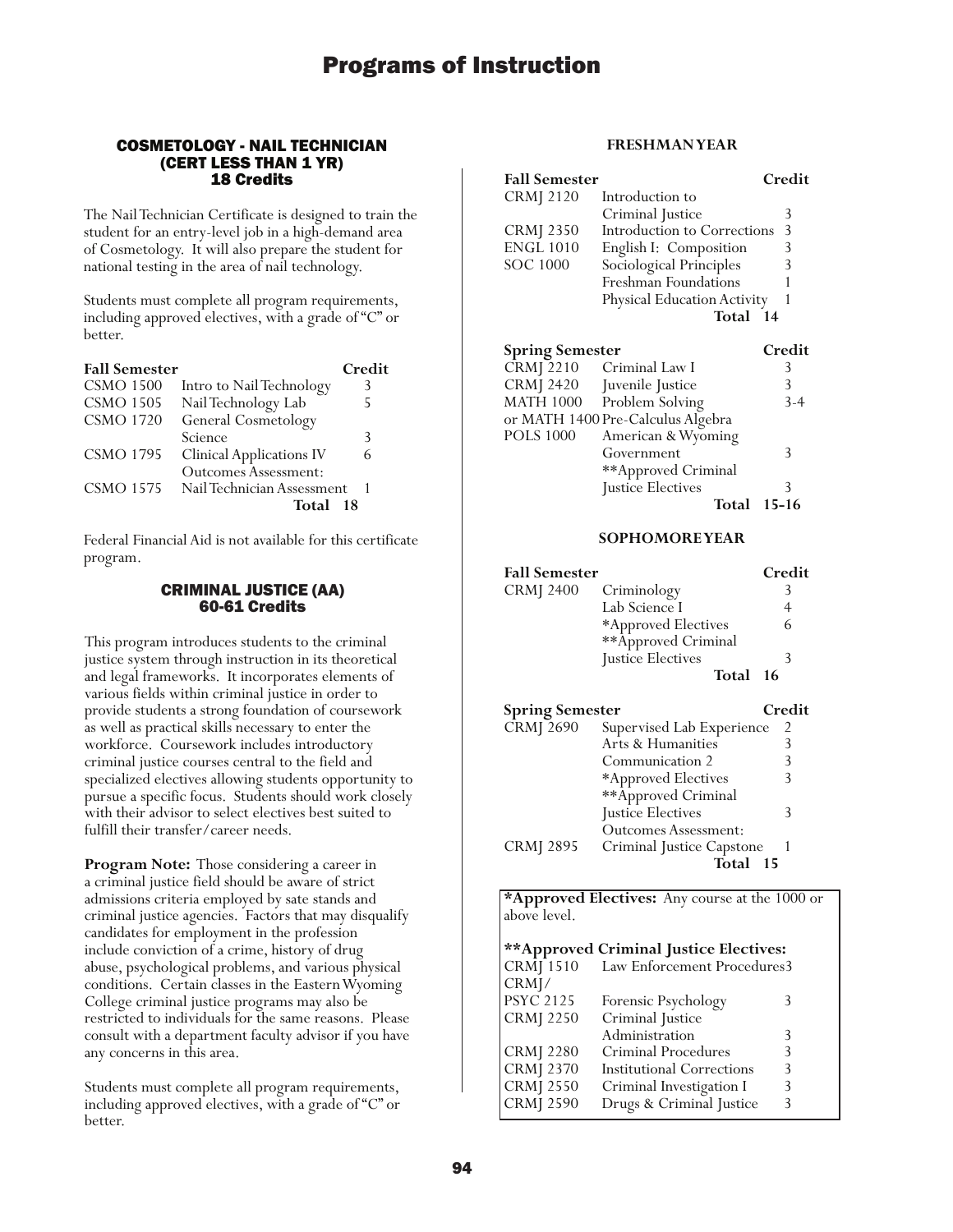## CRIMINAL JUSTICE DISTANCE LEARNING (AA) 60-61 CREDITS

This program introduces students to the criminal justice system through instruction in its theoretical and legal frameworks. It incorporates elements of various fields within criminal justice in order to provide students a strong foundation of coursework as well as practical skills necessary to enter the workforce. Coursework includes introductory criminal justice courses central to the field and specialized electives allowing students opportunity to pursue a specific focus. Students should work closely with their advisor to select electives best suited to fulfill their transfer/career needs.

**Program Note:** Those considering a career in a criminal justice field should be aware of strict admissions criteria employed by sate stands and criminal justice agencies. Factors that may disqualify candidates for employment in the profession include conviction of a crime, history of drug abuse, psychological problems, and various physical conditions. Certain classes in the Eastern Wyoming College criminal justice programs may also be restricted to individuals for the same reasons. Please consult with a department faculty advisor if you have any concerns in this area.

Students must complete all program requirements, including approved electives, with a grade of "C" or better.

## **FRESHMAN YEAR**

| <b>Fall Semester</b>   |                                   | Credit |
|------------------------|-----------------------------------|--------|
| <b>CRMJ</b> 2120       | Introduction to                   |        |
|                        | Criminal Justice                  | 3      |
| <b>CRMJ</b> 2350       | Introduction to Corrections       | 3      |
| <b>ENGL 1010</b>       | English I: Composition            | 3      |
| SOC 1000               | Sociological Principles           | 3      |
|                        | Freshman Foundations              |        |
|                        | Physical Education Activity       |        |
|                        | Total 14                          |        |
| <b>Spring Semester</b> |                                   | Credit |
| <b>CRMJ</b> 2210       | Criminal Law I                    | 3      |
| <b>CRMJ 2420</b>       | Juvenile Justice                  | 3      |
| <b>MATH 1000</b>       | Problem Solving                   | $3-4$  |
|                        | or MATH 1400 Pre-Calculus Algebra |        |
| <b>POLS 1000</b>       | American & Wyoming                |        |
|                        | Government                        | 3      |
|                        | Total                             | 15-16  |

## **SOPHOMORE YEAR**

| <b>Fall Semester</b>   |                           | Credit |
|------------------------|---------------------------|--------|
| <b>CRMJ 2400</b>       | Criminology               | 3      |
|                        | Lab Science I             | 4      |
|                        | *Approved Electives       | 6      |
|                        | **Approved Criminal       |        |
|                        | Justice Electives         | 3      |
|                        | Total                     | -16    |
| <b>Spring Semester</b> |                           | Credit |
| <b>CRMJ 2690</b>       | Supervised Lab Experience | 2      |
|                        | Arts & Humanities         | 3      |
|                        | Communication 2           | 3      |
|                        | *Approved Electives       | 3      |
|                        | **Approved Criminal       |        |
|                        | Justice Electives         | 3      |
|                        | Outcomes Assessment:      |        |
| CRMJ 2895              | Criminal Justice Capstone | 1      |
|                        | Total                     | 15     |

**\*Approved Electives:** Any course at the 1000 or above level.

### **\*\*Approved Criminal Justice Electives:** Law Enforcement Procedures 3 CRMJ/<br>PSYC 2125 PSYC 2125 Forensic Psychology 3<br>CRMJ 2250 Criminal Justice Criminal Justice Administration 3

| $CRM$ [ 2280     | Criminal Procedures              |       |
|------------------|----------------------------------|-------|
| <b>CRM</b> 2370  | <b>Institutional Corrections</b> |       |
| <b>CRMJ</b> 2550 | Criminal Investigation I         | 3CRMJ |
| 2590             | Drugs & Criminal Justice         |       |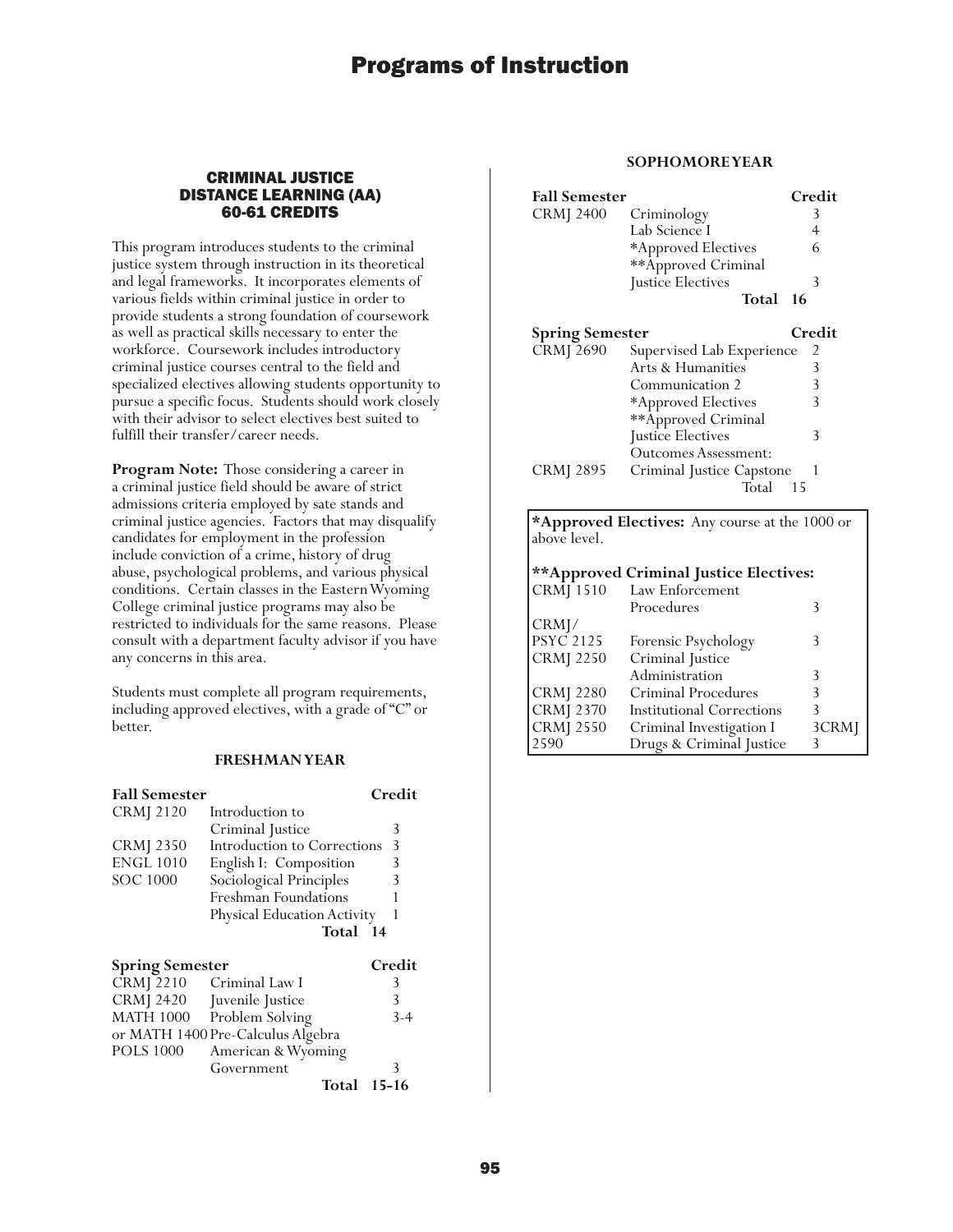### CRIMINAL JUSTICE (AAS) 60-61 Credits

The A.A.S. degree in Criminal Justice prepares the graduate for entry into the workforce in a variety of fields including law enforcement, corrections, and probation and parole. Graduates will develop professional and practical skills relevant to the field of criminal justice. Various opportunities to pursue a Bachelor's of Applied Science may be available to graduates.

**Program Note:** Those considering a career in a criminal justice field should be aware of strict admissions criteria employed by state standards and criminal justice agencies. Factors that may disqualify candidates for employment in the profession include conviction of a crime, history of drug abuse, psychological problems, and various physical conditions. Certain classes in the Eastern Wyoming College criminal justice programs may also be restricted to individuals for the same reasons. Please consult with a department faculty advisor if you have any concerns in this area.

Students must complete all program requirements, including approved electives, with a grade of "C" or better.

## **FRESHMAN YEAR**

| <b>Fall Semester</b> |                                        | Credit |
|----------------------|----------------------------------------|--------|
| <b>CRMJ</b> 1510     | Law Enforcement                        |        |
|                      | Procedures                             | ੨      |
| <b>CRMJ</b> 2120     | Intro to Criminal Justice              | 3      |
| <b>CRMJ 2350</b>     | Introduction to Corrections            | -3     |
|                      | Communication 1                        |        |
|                      | <b>Constitutional Requirements 2-3</b> |        |
|                      | Freshman Foundations                   |        |
|                      | <b>Total 15-16</b>                     |        |

#### **Spring Semester Credit**

|                  | $\overline{CO/M}$ 2010 Public Speaking  |     |
|------------------|-----------------------------------------|-----|
|                  | or CO/M 1030Interpersonal Communication |     |
| <b>CRMJ</b> 1520 | Law Enforcement Operations3             |     |
| <b>CRMJ 2420</b> | Juvenile Justice                        |     |
| <b>CRMJ 2550</b> | Criminal Investigation I                |     |
| <b>MATH 1515</b> | Applied Technical                       |     |
|                  | Mathematics                             |     |
|                  | Physical Education Activity             |     |
|                  | Total                                   | -16 |
|                  |                                         |     |

## **SOPHOMORE YEAR**

| <b>Fall Semester</b> |                           | Credit |
|----------------------|---------------------------|--------|
| <b>CRMJ</b> 2280     | Criminal Procedures       | 3      |
| <b>CRMJ 2560</b>     | Criminal Investigation II | 3      |
| <b>CRMJ 2590</b>     | Drugs & Criminal Justice  | 3      |
| <b>CRMJ 2781</b>     | Use of Force I            | 3      |
| <b>PSYC 1000</b>     | General Psychology        | 3      |
|                      | Total 15                  |        |

| <b>Spring Semester</b> |                             | Credit         |
|------------------------|-----------------------------|----------------|
| CRMJ 2125              | Forensic Psychology         | 3              |
| <b>CRMJ 2570</b>       | Criminalistics (Forensics)  | 3              |
| <b>CRMJ 2690</b>       | Supervised Lab Experience   | $\mathcal{P}$  |
| <b>CRMJ 2791</b>       | Use of Force II             | 3              |
| <b>HLED 1221</b>       | Standard First Aid & Safety | $\mathfrak{D}$ |
|                        | <b>Outcomes Assessment:</b> |                |
| <b>CRMJ 2895</b>       | Criminal Justice Capstone   |                |
|                        | Project                     |                |
|                        | <b>Total</b>                |                |

## CRIMINAL JUSTICE CORRECTIONS (CERT 1 YR) 31-32 Credits

The Corrections Certificate program is designed for both the pre-service student and current correctional employee. The program provides the academic background for an understanding of the criminal justice system and the role of corrections within it. It also provides the necessary foundation courses towards the pursuit of the Associate of Arts Degree in Criminal Justice.

**Program Note:** Those considering a career in a criminal justice field should be aware of strict admissions criteria employed by sate stands and criminal justice agencies. Factors that may disqualify candidates for employment in the profession include conviction of a crime, history of drug abuse, psychological problems, and various physical conditions. Certain classes in the Eastern Wyoming College criminal justice programs may also be restricted to individuals for the same reasons. Please consult with a department faculty advisor if you have any concerns in this area.

Students must complete all program requirements, including approved electives, with a grade of "C" or better.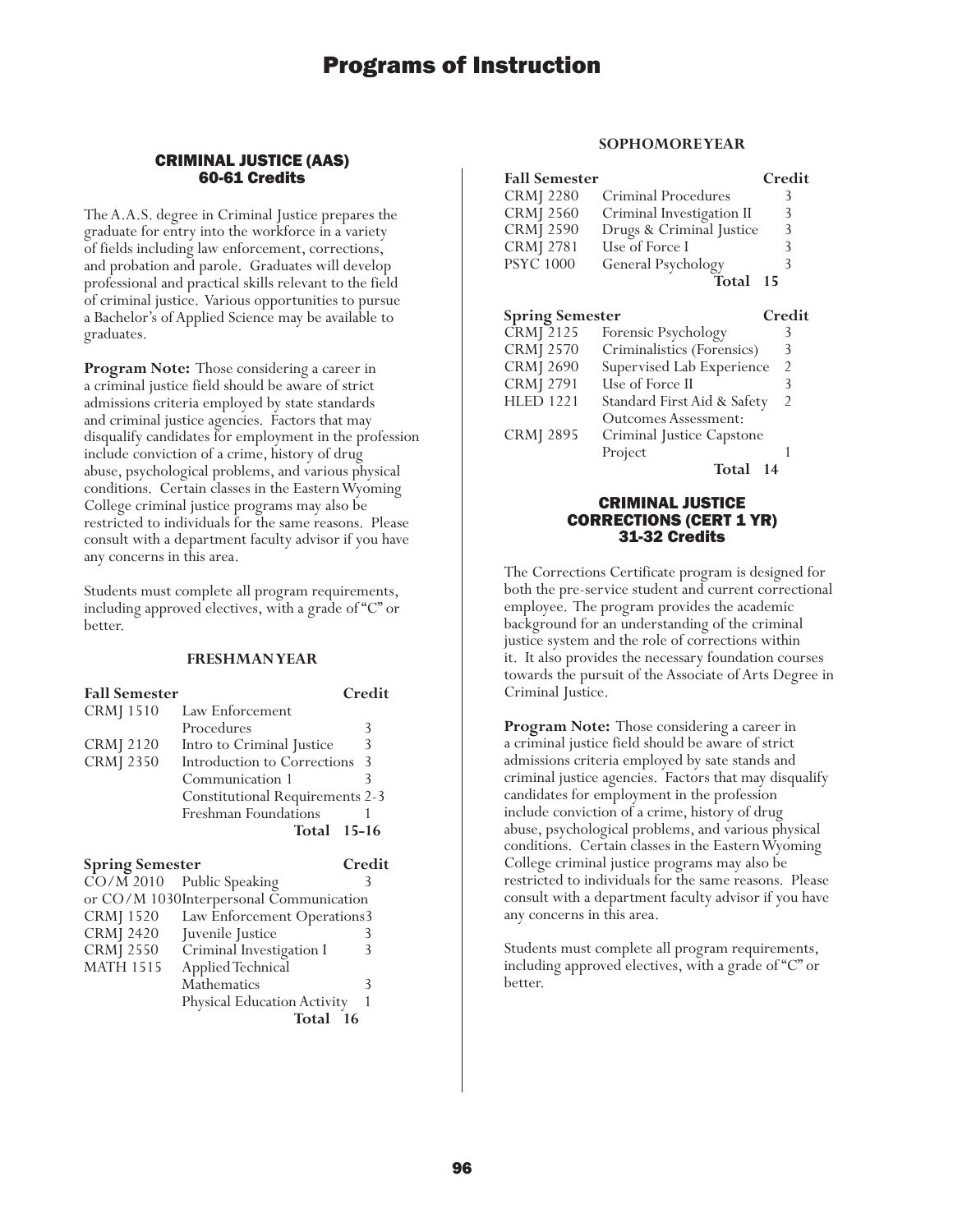## **FRESHMAN YEAR**

| <b>Fall Semester</b>                              |                                        | Credit    |
|---------------------------------------------------|----------------------------------------|-----------|
| <b>CRMJ</b> 2120                                  | Intro to Criminal Justice              | 3         |
| CRMJ 2350                                         | Intro to Corrections                   | 3         |
| <b>MATH 1515</b>                                  | Applied Technical                      |           |
|                                                   | Mathematics                            | 3         |
| <b>PSYC 1000</b>                                  | General Psychology                     | 3         |
|                                                   | <b>Constitutional Requirements 2-3</b> |           |
|                                                   | <b>Freshman Foundations</b>            |           |
|                                                   | Total                                  | $15 - 16$ |
|                                                   |                                        |           |
|                                                   |                                        |           |
| <b>Spring Semester</b>                            |                                        | Credit    |
| CO/M 1030                                         | Interpersonal                          |           |
|                                                   | Communications                         | 3         |
|                                                   | Forensic Psychology                    | 3         |
|                                                   | Criminal Law I                         | 3         |
|                                                   | Institutional Corrections              | 3         |
| CRMJ 2125<br><b>CRMJ</b> 2210<br><b>CRMJ 2370</b> | Communication 1                        | 3         |
|                                                   | Physical Education Activity            | 1         |
|                                                   | <b>Outcomes Assessment:</b>            |           |

**Total 16**

For more information about this certificate program, links to occupational information, estimated program cost, normal time for program completion, median debt at program completion (if available), please visit EWC's website at: http://ewc.wy.edu/futurestudents/financial-aid/career/.

## CRIMINAL JUSTICE CORRECTIONS DISTANCE LEARNING (CERT 1 YR) 31-32 Credits

The Corrections Certificate program is designed for both the pre-service student and current correctional employee. The program provides the academic background for an understanding of the criminal justice system and the role of corrections within it. It also provides the necessary foundation courses towards the pursuit of the Associate of Arts Degree in Criminal Justice.

**Program Note:** Those considering a career in a criminal justice field should be aware of strict admissions criteria employed by sate stands and criminal justice agencies. Factors that may disqualify candidates for employment in the profession include conviction of a crime, history of drug abuse, psychological problems, and various physical conditions. Certain classes in the Eastern Wyoming College criminal justice programs may also be restricted to individuals for the same reasons. Please consult with a department faculty advisor if you have any concerns in this area.

Students must complete all program requirements, including approved electives, with a grade of "C" or better.

#### **FRESHMAN YEAR**

| <b>Fall Semester</b>   |                                        | Credit    |
|------------------------|----------------------------------------|-----------|
| CRMJ 2120              | Intro to Criminal Justice              | 3         |
| <b>CRMJ 2350</b>       | Intro to Corrections                   | 3         |
| <b>MATH 1515</b>       | Applied Technical                      |           |
|                        | Mathematics                            | 3         |
| <b>PSYC 1000</b>       | General Psychology                     | 3         |
|                        | <b>Constitutional Requirements 2-3</b> |           |
|                        | Freshman Foundations                   |           |
|                        | Total                                  | $15 - 16$ |
|                        |                                        |           |
|                        |                                        |           |
| <b>Spring Semester</b> |                                        | Credit    |
| CO/M 1030              | Interpersonal                          |           |
|                        | Communications                         | 3         |
| CRMJ 2125              | Forensic Psychology                    | 3         |
| <b>CRMJ</b> 2210       | Criminal Law I                         | 3         |
| <b>CRMJ 2370</b>       | <b>Institutional Corrections</b>       | 3         |
|                        | Communication 1                        | 3         |

For more information about this certificate program, links to occupational information, estimated program cost, normal time for program completion, median debt at program completion (if available), please visit EWC's website at: http://ewc.wy.edu/futurestudents/financial-aid/career/.

Outcomes Assessment: Departmental Paper

**Total 16**

## ECONOMICS (AS) 60 Credits

The suggested program in Economics allows the student to earn an Associate of Science Degree while completing the first two years of college work toward a bachelor's degree. Economics is the study of how scarce resources are allocated in our economy and in the global economy. Students will learn how profits in business can be optimized, and how informed decisions and predictions in business can be reasonably made. Economics can develop valuable skills for survival and success in today's world.

Students must complete all program requirements, including approved electives, with a grade of "C" or better.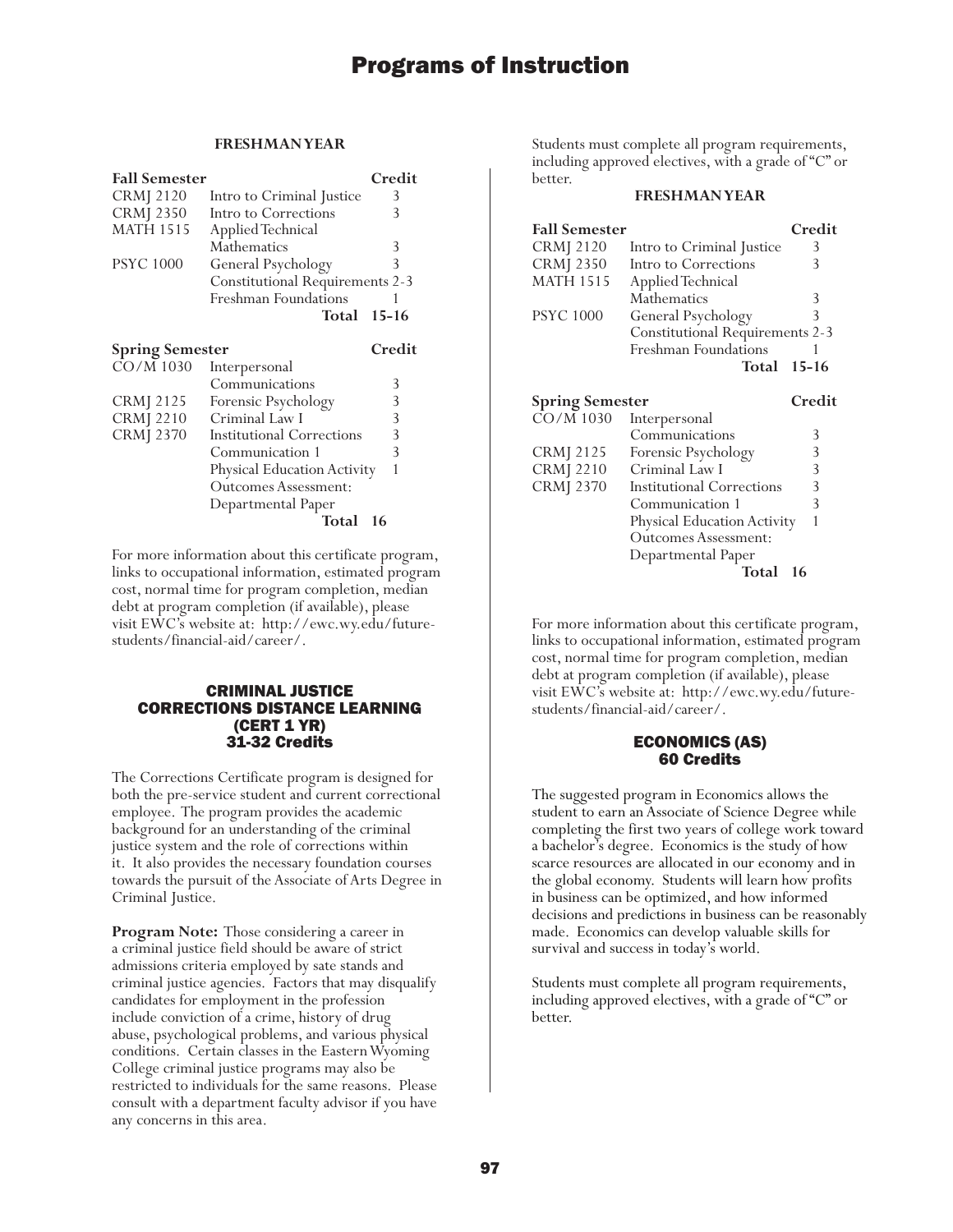### **FRESHMAN YEAR**

| <b>Fall Semester</b>   |                                    | Credit         |
|------------------------|------------------------------------|----------------|
| $CO/M$ 2010            | Public Speaking                    | 3              |
| <b>ECON 1010</b>       | Macroeconomics                     | 3              |
| <b>ENGL 1010</b>       | English I: Composition             | 3              |
|                        | <b>Constitutional Requirements</b> | 3              |
|                        | Freshman Foundations               | 1              |
|                        | *Approved Electives                | 2              |
|                        | Total                              | 15             |
| <b>Spring Semester</b> |                                    | Credit         |
| <b>ECON 1020</b>       | Microeconomics                     | 3              |
| <b>ENGL 2020</b>       | Introduction to Literature         | 3              |
| MATH 1400              | Pre-Calculus Algebra               | $\overline{4}$ |
| <b>PSYC 1000</b>       | General Psychology                 | 3              |
|                        | Lab Science I                      | 4              |
|                        | Total                              | 17             |
|                        | <b>SOPHOMORE YEAR</b>              |                |
| <b>Fall Semester</b>   |                                    | Credit         |
| <b>ACCT 1010</b>       | Principles of Accounting I         | 3              |
| <b>MATH 2350</b>       | <b>Business Calculus</b>           | 4              |
| <b>STAT 2050</b>       | <b>Fundamentals of Statistics</b>  | $\overline{4}$ |
|                        | Arts & Humanities                  | 3              |
|                        | Physical Education Activity        | 1              |
|                        | Total                              | - 15           |
| <b>Spring Semester</b> |                                    | Credit         |
| <b>ACCT 1020</b>       | Principles of Accounting II        | 3              |
| <b>BADM 2010</b>       | <b>Business Law I</b>              | 3              |
| <b>IMGT 2400</b>       | Introduction to Information        |                |
|                        | Management                         | 3              |
| <b>MATH 2355</b>       | <b>Mathematical Applications</b>   |                |
|                        | for Business                       | 4              |
|                        | Socail & Cultural Awareness        | 3              |
|                        | <b>Outcomes Assessment:</b>        |                |
|                        | Departmental Paper                 |                |
|                        | Total                              | 16             |

**\*Approved Electives:** Any course at the 1000 or above level.

## EDUCATION - ELEMENTARY (AA) 60 Credits

The Associate of Arts Degree in Education includes freshman and sophomore level courses. Education programs vary greatly at four-year institutions, so the student should consult the catalog of the college or university of his/her choice for information on specific program requirements.

Eastern Wyoming College maintains articulation agreements with several regional four-year institutions. Students should consult and work closely with their academic advisor to ensure

successful transfer with these institutions. While transfer institutions are similar in most instances, each institution has unique degree requirements that only academic advisors may be aware of. It is in the student's best interest to work with an advisor who can help facilitate the transfer process.

Notice of background check: All education students are subject to background checks for selected educational coursework involving student contact and future employment as professionals in education and related fields. Student financial aid may be used to cover the cost.

Students must complete all program requirements, including approved electives, with a grade of "C" or better.

### **FRESHMAN YEAR**

| <b>Fall Semester</b>   |                                      | Credit |
|------------------------|--------------------------------------|--------|
| <b>EDEL 1410</b>       | Elementary School Math               |        |
|                        | Seminar I                            | 1      |
| <b>EDFD 2020</b>       | Foundations of Education             | 3      |
| <b>ENGL 1010</b>       | English I: Composition               | 3      |
| <b>MATH 1100</b>       | Math for Elementary                  |        |
|                        | Teachers I                           | 3      |
|                        | <b>Constitutional Requirements 3</b> |        |
|                        | <b>Freshman Foundations</b>          |        |
|                        | Physical Education Activity          |        |
|                        | Total 15                             |        |
| <b>Spring Semester</b> |                                      | Credit |
| <b>EDEL 2410</b>       | Elementary School Math               |        |
|                        | Seminar II                           | 1      |
| <b>EDUC 2100</b>       | Practicum in Teaching                | 2      |
| <b>ENGL 2020</b>       | Introduction to Literature           | 3      |
|                        | or CO/M 2010Public Speaking          |        |

|                  | or CO/M 2010Public Speaking |               |
|------------------|-----------------------------|---------------|
| <b>LIBS 2280</b> | Literature for Children     | ₹             |
| MATH 2120        | Math for Elementary         |               |
|                  | Teachers II                 | $\mathcal{R}$ |
|                  | *Approved Electives         |               |
|                  | Total 15                    |               |

| <b>Fall Semester</b> |                               | Credit |
|----------------------|-------------------------------|--------|
| <b>EDFD 2100</b>     | <b>Educational Psychology</b> |        |
| <b>ITEC 2360</b>     | Teaching with Technology      | 3      |
|                      | Lab Science I                 |        |
|                      | Social & Cultural Awareness 3 |        |
|                      | *Approved Electives           |        |
|                      | Total 16                      |        |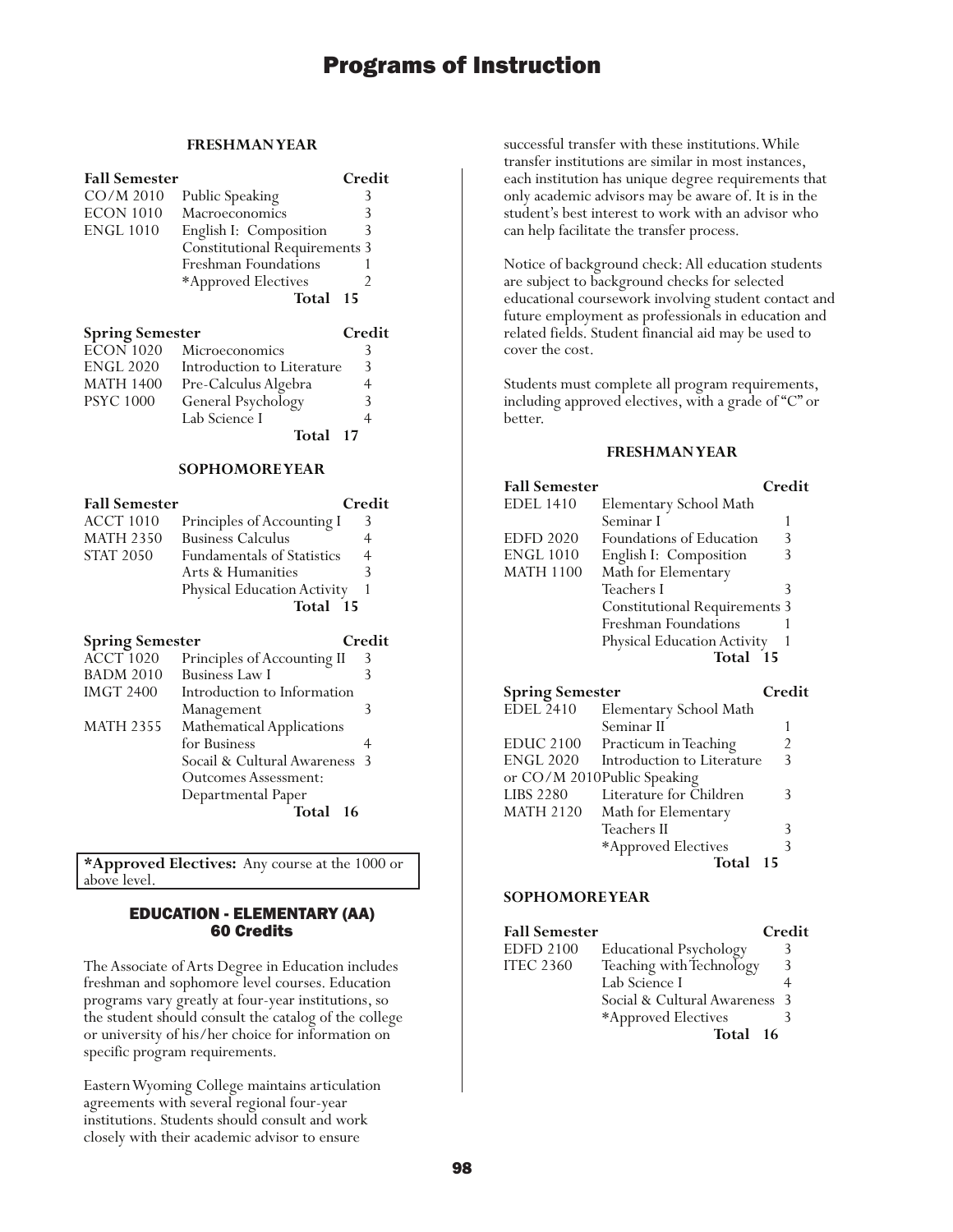| <b>Spring Semester</b> |                             | Credit |
|------------------------|-----------------------------|--------|
| <b>EDEX 2485</b>       | Introduction to Special     |        |
|                        | Education                   | Κ      |
| <b>EDFD 2450</b>       | Lifespan Human              |        |
|                        | Development                 | 3      |
|                        | *Approved Electives         |        |
|                        | <b>Outcomes Assessment:</b> |        |
| <b>EDUC 2800</b>       | Capstone: Education         |        |
|                        | Total                       | 14     |

**\*Approved Electives:** Any course at the 1000 or above level with the following prefixes:

ANTH, ART, BIOL, CHEM, EDUC, EDEC, EDEL, ENGL, FCSC, FREN, GEOG, GEOL, GERM, HLED, HIST, MATH, MOLB, MUSC, PHIL, PEAC, PEPR, PHYS, POLS, PSYC, RELI, SOSC, SPAN, STAT, THEA, WMST or ZOO

## EDUCATION - ELEMENTARY DISTANCE LEARNING (AA) 60 Credits

The Associate of Arts Degree in Education includes freshman and sophomore level courses. Education programs vary greatly at four-year institutions, so the student should consult the catalog of the college or university of his/her choice for information on specific program requirements.

Eastern Wyoming College maintains articulation agreements with several regional four-year institutions. Students should consult and work closely with their academic advisor to ensure successful transfer with these institutions. While transfer institutions are similar in most instances, each institution has unique degree requirements that only academic advisors may be aware of. It is in the student's best interest to work with an advisor who can help facilitate the transfer process.

Notice of background check: All education students are subject to background checks for selected educational coursework involving student contact and future employment as professionals in education and related fields. Student financial aid may be used to cover the cost.

Students must complete all program requirements, including approved electives, with a grade of "C" or better.

## **FRESHMAN YEAR**

| <b>Fall Semester</b> |                                      | Credit |
|----------------------|--------------------------------------|--------|
| EDEL 1410            | Elementary School Math               |        |
|                      | Seminar I                            |        |
| <b>EDFD 2020</b>     | Foundations of Education             | 3      |
| ENGL 1010            | English I: Composition               | 3      |
| MATH 1100            | Math for Elementary                  |        |
|                      | Teachers I                           | 3      |
|                      | <b>Constitutional Requirements 3</b> |        |
|                      | Freshman Foundations                 |        |
|                      | Physical Education Activity          |        |
|                      | Total<br>- 15                        |        |
|                      |                                      |        |
|                      |                                      |        |

| <b>Spring Semester</b> |                             | Credit |
|------------------------|-----------------------------|--------|
| <b>EDEL</b> 2410       | Elementary School Math      |        |
|                        | Seminar II                  |        |
| EDUC 2100              | Practicum in Teaching       | 2      |
| <b>ENGL 2020</b>       | Introduction to Literature  | 3      |
|                        | or CO/M 2010Public Speaking |        |
| <b>LIBS 2280</b>       | Literature for Children     | 3      |
| <b>MATH 2120</b>       | Math for Elementary         |        |
|                        | Teachers II                 | ζ      |
|                        | *Approved Electives         | 3      |
|                        | Total                       | 15     |

#### **SOPHOMORE YEAR**

| <b>Fall Semester</b>   |                               | Credit |
|------------------------|-------------------------------|--------|
| <b>EDFD 2100</b>       | <b>Educational Psychology</b> | 3      |
| <b>ITEC 2360</b>       | Teaching with Technology      |        |
|                        | Lab Science I                 |        |
|                        | Social & Cultural Awareness 3 |        |
|                        | *Approved Electives           |        |
|                        | Total 16                      |        |
| <b>Spring Semester</b> |                               | Credit |

| Spring semester  |                           | eregii |
|------------------|---------------------------|--------|
| <b>EDEX 2485</b> | Introduction to Special   |        |
|                  | Education                 |        |
| <b>EDFD 2450</b> | Lifespan Human            |        |
|                  | Development               | 3      |
|                  | *Approved Electives       |        |
|                  | Outcomes Assessment:      |        |
| <b>EDUC 2800</b> | <b>Education Capstone</b> |        |
|                  | Total                     | 14     |
|                  |                           |        |

**\*Approved Electives:** Any course at the 1000 or above level with the following prefixes:

ANTH, ART, BIOL, CHEM, EDUC, EDEC, EDEL, ENGL, FCSC, FREN, GEOG, GEOL, GERM, HLED, HIST, MATH, MOLB, MUSC, PHIL, PEAC, PEPR, PHYS, POLS, PSYC, RELI, SOSC, SPAN, STAT, THEA, WMST or ZOO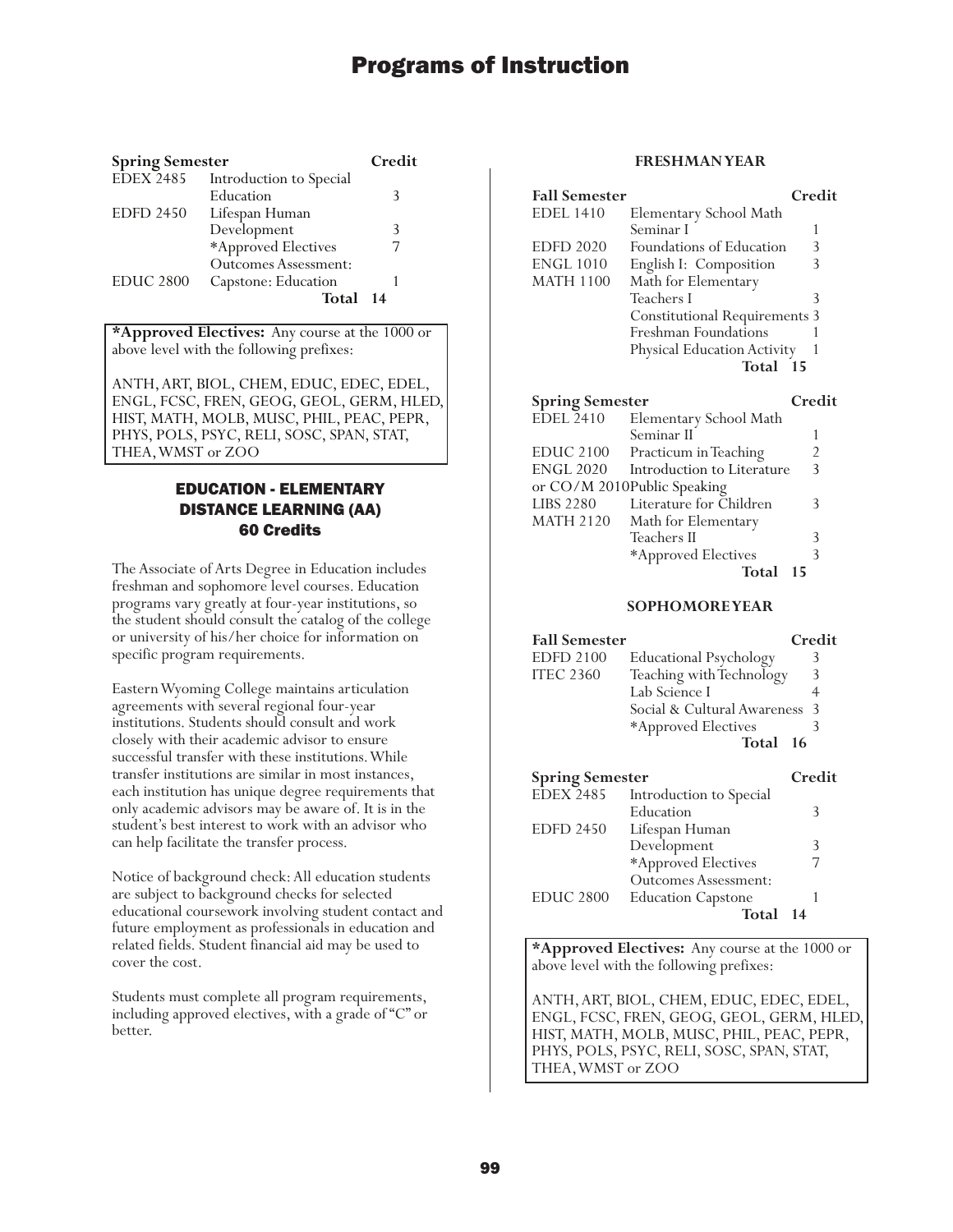## EDUCATION - EARLY CHILDHOOD (AA) 60-61 Credits

The Early Childhood Education Associate of Arts degree is a four-semester program designed to prepare students for employment as teachers or aides in early childhood programs, preschools, and Head Start programs. Students will gain background in child development as well as planning and administering early childhood educational programs. The courses will combine lecture activities with observation and participation activities in early childhood settings. The associate's degree will allow students to enter the workforce or further their education as early childhood professionals.

Notice of background check: All education students are subject to background checks for selected educational coursework involving student contact and future employment as professionals in education and related fields. Student financial aid may be used to cover the cost.

Students must complete all program requirements, including approved electives, with a grade of "C" or better.

### **FRESHMAN YEAR**

| <b>Fall Semester</b>   |                                      | Credit |
|------------------------|--------------------------------------|--------|
| <b>EDEC</b> 1020       | Intro to Early Childhood             |        |
|                        | Education                            | 3      |
| <b>ENGL 1010</b>       | English I: Composition               |        |
|                        | <b>Constitutional Requirements 3</b> |        |
|                        | Freshman Foundations                 |        |
|                        | Physical Education Activity          |        |
|                        | Social & Cultural Awareness 3        |        |
|                        | Total 14                             |        |
| <b>Spring Semester</b> |                                      | Credit |

| эргинд эсписыст  |                                     | U CU           |
|------------------|-------------------------------------|----------------|
| FCSC 2121        | Child Development                   |                |
| <b>HLED 1221</b> | Standard First Aid & Safety         | $\overline{2}$ |
| <b>MATH 1000</b> | Problem Solving                     | 3              |
|                  | or BADM 1005 Business Mathematics I |                |
|                  | Communication 2                     | 3              |
|                  | *Program/Additional                 |                |
|                  | Electives                           |                |
|                  | Total 15                            |                |
|                  |                                     |                |

## **SOPHOMORE YEAR**

| <b>Fall Semester</b> |                                   | Credit |
|----------------------|-----------------------------------|--------|
| <b>EDEC 2000</b>     | <b>Engaging Families in Early</b> |        |
|                      | Childhood Setting                 |        |
| <b>ITEC 2360</b>     | Teaching with Technology          | 3      |
| <b>LIBS 2280</b>     | Literature for Children           |        |
|                      | Lab Science I                     |        |
|                      | *Program/Additional               |        |
|                      | Electives                         |        |
|                      | Total 16                          |        |

| <b>Spring Semester</b> |                                                                         | Credit    |
|------------------------|-------------------------------------------------------------------------|-----------|
|                        | *Program/Additional<br>Electives                                        | $14 - 15$ |
| <b>EDUC 2800</b>       | Outcomes Assessment:<br><b>Education Capstone</b><br>Total<br>$15 - 16$ |           |

### **\*Approved Program/Additional Electives for Education - Early Childhood and Education - Early Childhood Distance Learning:**

Program Electives: Students should take a minimum of 4 courses from the following list (11-12 credit hours). EDEC 1100 Observation & Guidance of Young Children 2 EDEC 1105 Observation & Guidance of Young Children Lab 1 EDEC 1200 Administration in Early Childhood Programs 3 EDEC 1300 Curriculum Planning & Development for Young Children 2 EDEC 1305 Curriculum Planning & Development for Young Children Lab 1 EDFD 2020 Foundations of Education 3 EDUC 2100 Practicum in Teaching 2 Additional Electives: Students may take 8 or more credit hours from the following list of courses. ART 2074 Art for the Elementary/Middle School Teacher 3<br>Introduction to Business 3 BADM 1000 Introduction to Business BADM 1020 Business Communications 3<br>BADM 1030 Personal Finance 3 BADM 1030 Personal Finance 3<br>CO/M 2010 Public Speaking 3 Public Speaking CO/M 1040 Introduction to Human Communication 3 EDEX 2484 Introduction to Special Education 3<br>Principles of Nutrition 3 FCSC 1141 Principles of Nutrition<br>MUSC 2018 Music for Elementary Music for Elementary Classroom Teachers 3 PEPR 1052 Prevention of Athletic Injuries/Illness 3 PSYC 1000 General Psychology 3<br>SOC 1000 Sociological Principles 3 SOC 1000 Sociological Principles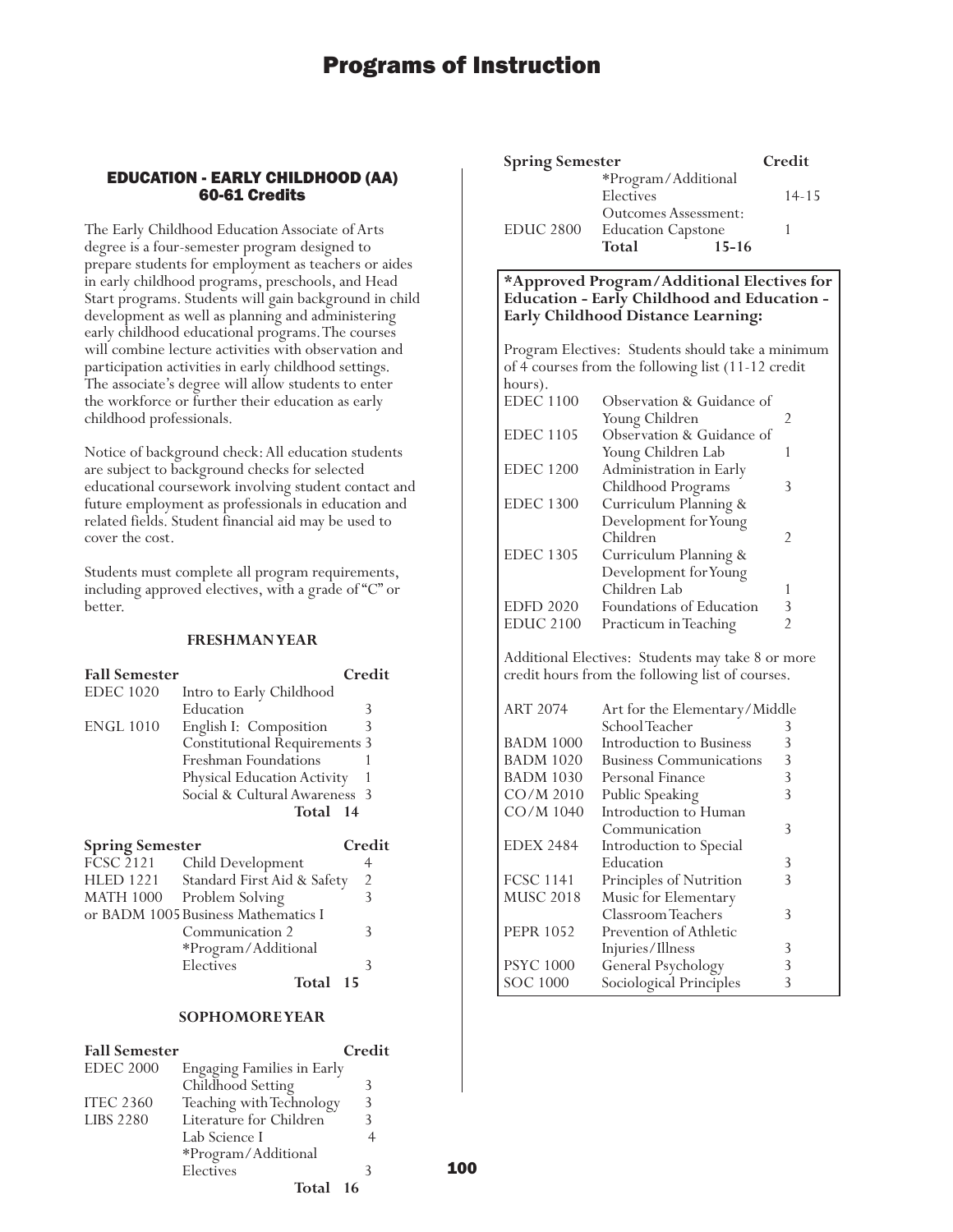#### EDUCATION - EARLY CHILDHOOD DISTANCE LEARNING (AA) 60-61 Credits

The Early Childhood Education Associate of Arts degree is a four-semester program designed to prepare students for employment as teachers or aides in early childhood programs, preschools, and Head Start programs. Students will gain background in child development as well as planning and administering early childhood educational programs. The courses will combine lecture activities with observation and participation activities in early childhood settings. The associate's degree will allow students to enter the workforce or further their education as early childhood professionals.

Notice of background check: All education students are subject to background checks for selected educational coursework involving student contact and future employment as professionals in education and related fields. Student financial aid may be used to cover the cost.

Students must complete all program requirements, including approved electives, with a grade of "C" or better.

#### **FRESHMAN YEAR**

| <b>Fall Semester</b> |                                      | Credit |
|----------------------|--------------------------------------|--------|
| <b>EDEC</b> 1020     | Intro to Early Childhood             |        |
|                      | Education                            | 3      |
| <b>ENGL 1010</b>     | English I: Composition               | 3      |
|                      | <b>Constitutional Requirements 3</b> |        |
|                      | Freshman Foundations                 |        |
|                      | Physical Education Activity          |        |
|                      | Social & Cultural Awareness 3        |        |
|                      | Total<br>$\overline{14}$             |        |

| <b>Spring Semester</b> |                                     | Credit |
|------------------------|-------------------------------------|--------|
| $\overline{FCSC}$ 2121 | Child Development                   |        |
| <b>HLED 1221</b>       | Standard First Aid & Safety         | 2      |
| MATH 1000              | Problem Solving                     | 3      |
|                        | or BADM 1005 Business Mathematics I |        |
|                        | Communication 2                     | 3      |
|                        | *Program/Additional                 |        |
|                        | Electives                           |        |
|                        | Total                               | -15    |

### **SOPHOMORE YEAR**

| <b>Fall Semester</b>   |                                   | Credit    |
|------------------------|-----------------------------------|-----------|
| <b>EDED 2000</b>       | <b>Engaging Families in Early</b> |           |
|                        | Childhood Setting                 | 3         |
| <b>ITEC 2360</b>       | Teaching with Technology          | 3         |
| <b>LIBS 2280</b>       | Literature for Children           | 3         |
|                        | Lab Science I                     | 4         |
|                        | *Program/Additional               |           |
|                        | Electives                         | 3         |
|                        | Total                             | -16       |
| <b>Spring Semester</b> |                                   | Credit    |
|                        | *Program/Additional               |           |
|                        | Electives                         | $14 - 15$ |
|                        | <b>Outcomes Assessment:</b>       |           |
| <b>EDUC 2800</b>       | <b>Education Capstone</b>         |           |
|                        | Total                             | -15-16    |

### EDUCATION - SECONDARY (AA) 60 Credits

The Associate of Arts degree in Secondary Education includes freshman and sophomore level courses required for most students majoring in secondary education. The program provides students with the knowledge and skills necessary to become a teacher while earning transfer credit in the chosen content area (Science, Math, History, Social Studies, Agriculture, English, etc.).

Eastern Wyoming College maintains articulation agreements with several regional four-year institutions. Students should consult and work closely with their academic advisor to ensure successful transfer with these institutions. While transfer institutions are similar in most instances, each institution has unique degree requirements that only academic advisors may be aware of. It is in the student's best interest to work with an advisor who can help facilitate the transfer process.

Notice of background check: All education students are subject to background checks for selected educational coursework involving student contact and future employment as professionals in education and related fields. Student financial aid may be used to cover the cost.

Students must complete all program requirements, including approved electives, with a grade of "C" or better.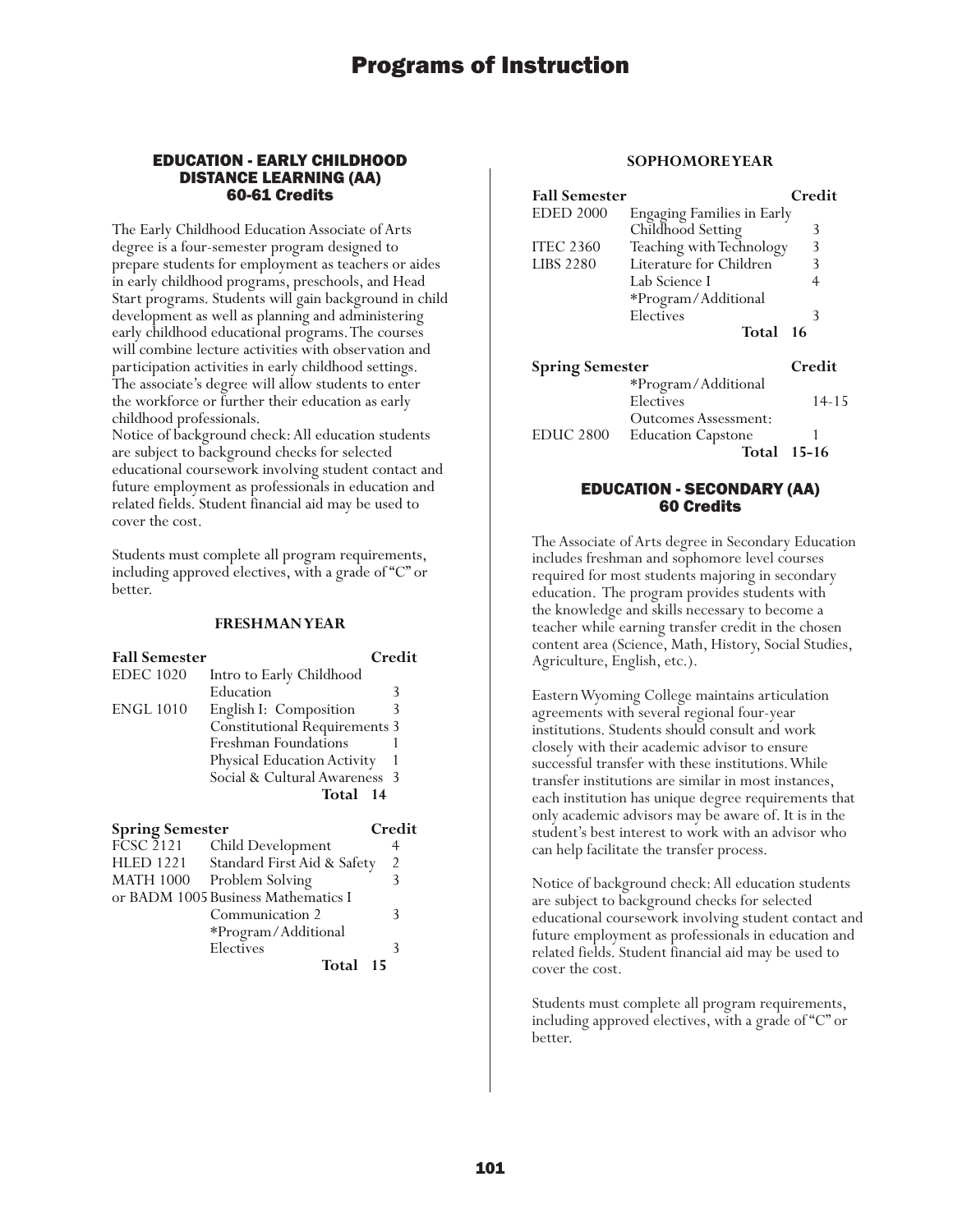## **FRESHMAN YEAR**

| <b>Fall Semester</b>   |                                                                     | Credit                           |
|------------------------|---------------------------------------------------------------------|----------------------------------|
| <b>EDFD 2020</b>       | Foundations of Education                                            | 3                                |
| <b>ENGL 1010</b>       | English I: Composition                                              | 3                                |
| <b>MATH 1000</b>       | Problem Solving                                                     | 3                                |
| <b>PSYC 1000</b>       | General Psychology                                                  | 3                                |
|                        | Freshman Foundations                                                | 1                                |
|                        | Physical Education Activity                                         | 1                                |
|                        | Total 14                                                            |                                  |
|                        |                                                                     | Credit                           |
| <b>Spring Semester</b> |                                                                     | 2                                |
| <b>ENGL 2020</b>       | EDUC 2100 Practicum in Teaching<br>Introduction to Literature       | 3                                |
|                        |                                                                     |                                  |
|                        | or CO/M 2010Public Speaking<br><b>Constitutional Requirements 3</b> |                                  |
|                        | *Area of Concentration/                                             |                                  |
|                        | <b>Approved Electives</b>                                           | 7                                |
|                        | Total                                                               | 15                               |
|                        | <b>SOPHOMORE YEAR</b>                                               |                                  |
|                        |                                                                     |                                  |
| <b>Fall Semester</b>   |                                                                     | Credit                           |
| <b>EDFD 2100</b>       | <b>Educational Psychology</b>                                       | 3                                |
| <b>ITEC 2360</b>       | Teaching with Technology                                            | $\overline{\mathbf{3}}$          |
|                        | Arts & Humanities                                                   | $\overline{3}$<br>$\overline{4}$ |
|                        | Lab Science I                                                       |                                  |
|                        | *Area of Concentration/                                             |                                  |
|                        | <b>Approved Electives</b>                                           | 3                                |
|                        | Total                                                               | 16                               |
| <b>Spring Semester</b> |                                                                     | Credit                           |
| <b>EDEX 2484</b>       |                                                                     |                                  |
|                        | Introduction to Special                                             |                                  |
|                        | Education                                                           | 3                                |
|                        | *Area of Concentration/                                             |                                  |

**Total 15**

EDUC 2800 Capstone: Education 1

## **\*Area of Concentration/Approved Electives:**

Outcomes Assessment:

Take any course at the 1000 or above level with the following prefixes: ACCT, AGEC, AGRI, AGTK, AECL, AMST, ANSC, ANTH, ART, BIOL, BADM, CHEM, CO/M, ECON, EDEC, EDEL, EDFD, ELTR, ENTK, ENGL, EQST, FCSC, FREN, GEOG, GEOL, GERM, HLED, HIST, JOUR, MCHT, MGT, MKT, MATH, MOLB, MUSC, PHIL, PEAC, PEAT, PEPR, PHYS, POLS, PSYC, REWM, RELI, RNEW, SAFE, SOC, SOSC, SOWK, SOIL, SPAN, STAT, THEA, WELD, WMST, and ZOO.

### EDUCATION-SECONDARY (AA) Agriculture Option

The agriculture education curriculum provides the student with a good preparation for transferring to a bachelor completion program at a four-year institution. It is designed for those students interested in teaching in high schools, technical schools, and community colleges. This program emphasizes animal science and general agricultural courses. Education programs vary greatly at four-year institutions so the student should consult the catalog of the college or university of his/her choice for information on specific program requirements.

Notice of background check: All education students are subject to background checks for selected educational coursework involving student contact and future employment as professionals in education and related fields. Student financial aid may be used to cover the cost.

Students must complete all program requirements, including approved electives, with a grade of "C" or better.

#### **FRESHMAN YEAR**

| <b>Fall Semester</b>   |                             | Credit |
|------------------------|-----------------------------|--------|
| <b>AECL 1000</b>       | Agroecology                 | 4      |
| <b>AGRI 1000</b>       | Issues in Agriculture       |        |
| <b>EDFD 2020</b>       | Foundations of Education    | 3      |
| <b>ENGL 1010</b>       | English I: Composition      | 3      |
| <b>MATH 1400</b>       | Pre-Calculus Algebra        | 4      |
|                        | Physical Education Activity |        |
|                        | Total 16                    |        |
| <b>Spring Semester</b> |                             | Credit |

| spring semester<br>стен                 |
|-----------------------------------------|
| $\widehat{ANSC}$ 1010 Introduction to   |
| Animal Science                          |
| $\mathfrak{D}$<br>Practicum in Teaching |
| Communication 2<br>ζ                    |
| <b>Constitutional Requirements 3</b>    |
| Social & Cultural Awareness 3           |
| Total 15                                |
|                                         |

| <b>Fall Semester</b> |                               | Credit |
|----------------------|-------------------------------|--------|
| <b>AGEC 1010</b>     | Agricultural Economics I      |        |
| <b>ANSC 2030</b>     | Principles of Livestock       |        |
|                      | Feeding                       | 4      |
| <b>EDFD 2100</b>     | <b>Educational Psychology</b> | 3      |
| <b>ITEC 2360</b>     | Teaching with Technology      | 3      |
|                      | *Approved Elective            |        |
|                      | <b>Total</b>                  |        |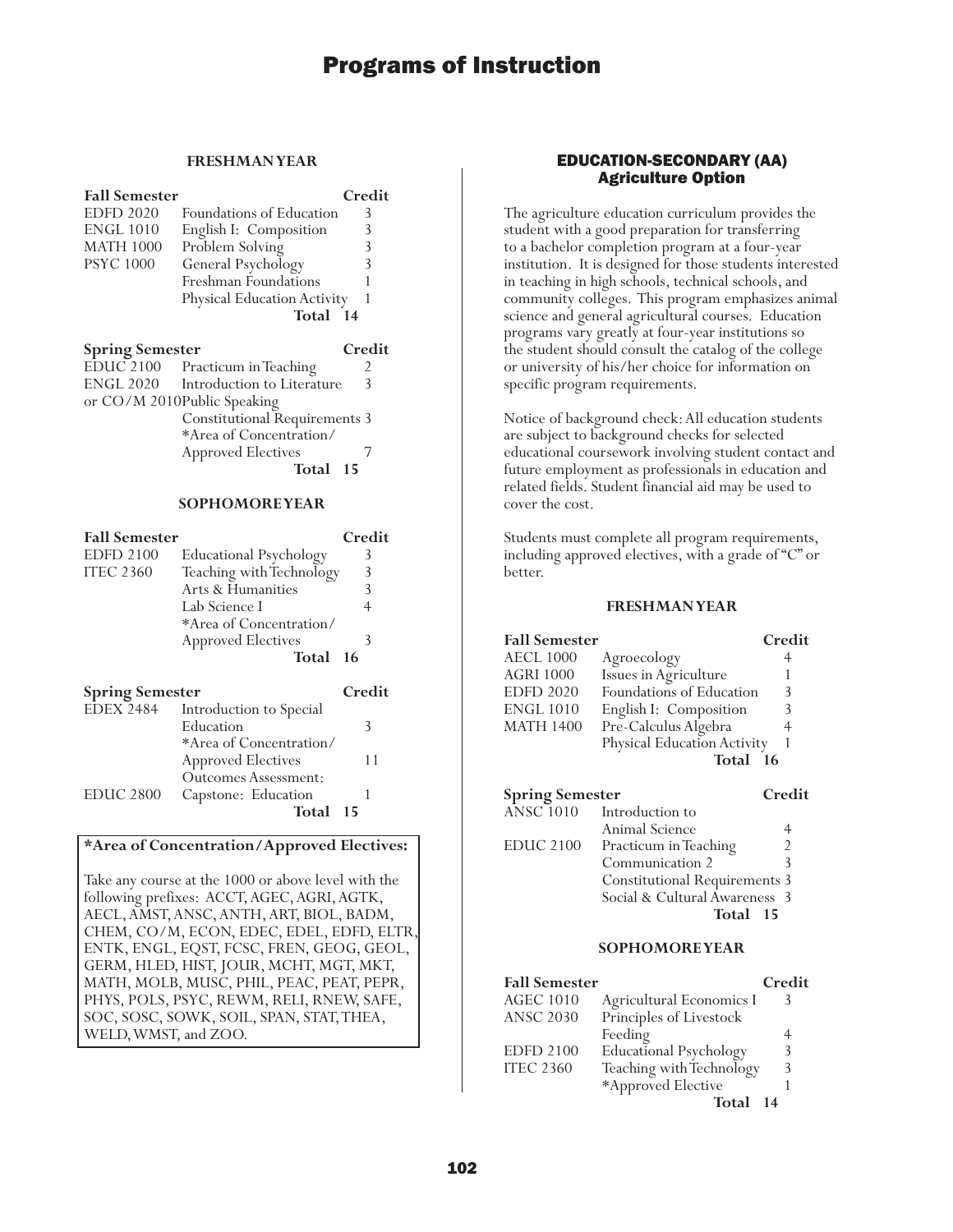| <b>Spring Semester</b> |                               | Credit |
|------------------------|-------------------------------|--------|
| <b>CHEM 1000</b>       | <b>Introductory Chemistry</b> | 4      |
| <b>EDEX 2484</b>       | Introduction to Special       |        |
|                        | Education                     | 3      |
| <b>REWM 2000</b>       | Principles of Range           |        |
|                        | Management                    | 3      |
|                        | Arts & Humanities             | 3      |
|                        | Outcomes Assessment:          |        |
| <b>AGEC 2395</b>       | Ag Capstone Project           |        |
|                        | Total                         | 15     |

### **\*Additional requirements/electives for Education-Secondary Agriculture Option majors:**

| <b>BIOL</b> 1010<br>$CO/M$ 2010 | General Biology I<br>Public Speaking |   |  |
|---------------------------------|--------------------------------------|---|--|
| <b>EDFD 2450</b>                | Lifespan Human                       |   |  |
|                                 | Development                          | 3 |  |
| <b>ENGL 2020</b>                | Introduction to Literature           | ς |  |

## EDUCATION-SECONDARY (AA) Physcial Education Option

The Physical Education K-12 teacher track is for students planning to transfer to a four-year institution and major in PE education. The secondary education program of study is the program students should follow. However, it is important that students work with their advisor when selecting electives and area of concentration courses.

Notice of background check: All education students are subject to background checks for selected educational coursework involving student contact and future employment as professionals in education and related fields. Student financial aid may be used to cover the cost.

Students must complete all program requirements, including approved electives, with a grade of "C" or better.

## **FRESHMAN YEAR**

| <b>Fall Semester</b> |                             | Credit |
|----------------------|-----------------------------|--------|
| <b>EDFD 2020</b>     | Foundations of Education    | 3      |
| <b>ENGL 1010</b>     | English I: Composition      |        |
| <b>MATH 1000</b>     | Problem Solving             |        |
| <b>PSYC 1000</b>     | General Psychology          |        |
|                      | Freshman Foundations        |        |
|                      | Physical Education Activity |        |
|                      | Total                       |        |

| <b>Spring Semester</b> |                                      | Credit |
|------------------------|--------------------------------------|--------|
| EDUC 2100              | Practicum in Teaching                |        |
|                        | Communication 2                      |        |
|                        | <b>Constitutional Requirements 3</b> |        |
|                        | *Area of Concentration/              |        |
|                        | <b>Approved Electives</b>            |        |
|                        | Total 15                             |        |
|                        |                                      |        |

## **SOPHOMORE YEAR**

| <b>Fall Semester</b>   |                               | Credit |
|------------------------|-------------------------------|--------|
| <b>EDFD 2100</b>       | <b>Educational Psychology</b> | 3      |
| <b>ITEC 2360</b>       | Teaching with Technology      | 3      |
|                        | Arts & Humanities             | 3      |
|                        | Lab Science I                 | 4      |
|                        | *Area of Concentration/       |        |
|                        | <b>Approved Electives</b>     | 3      |
|                        | Total                         | -16    |
|                        |                               |        |
|                        |                               |        |
| <b>Spring Semester</b> |                               | Credit |
| EDEX 2484              | Introduction to Special       |        |
|                        | Education                     | 3      |
|                        | *Area of Concentration/       |        |
|                        | <b>Approved Electives</b>     | 11     |
|                        | Outcomes Assessment:          |        |
| <b>EDUC 2800</b>       | Capstone: Education           |        |

## **\*Area of Concentration/Approved Electives for Education-Secondary Physical Education Option:**

Take any course at the 1000 or above level with the following prefixes: ACCT, AMST, ANTH, ART, BIOL, BADM, CHEM, CO/M, ECON, EDEC, EDEL, EDFD, ELTR, ENTK, ENGL, FCSC, FREN, GEOG, GEOL, GERM, HLED, HIST, JOUR, MCHT, MGT, MKT, MATH, MOLB, MUSC, PHIL, PEAC, PEAT, PEPR, PHYS, POLS, PSYC, REWM, RELI, RNEW, SAFE, SOC, SOSC, SOWK, SPAN, STAT, THEA, WELD, WMST, and ZOO.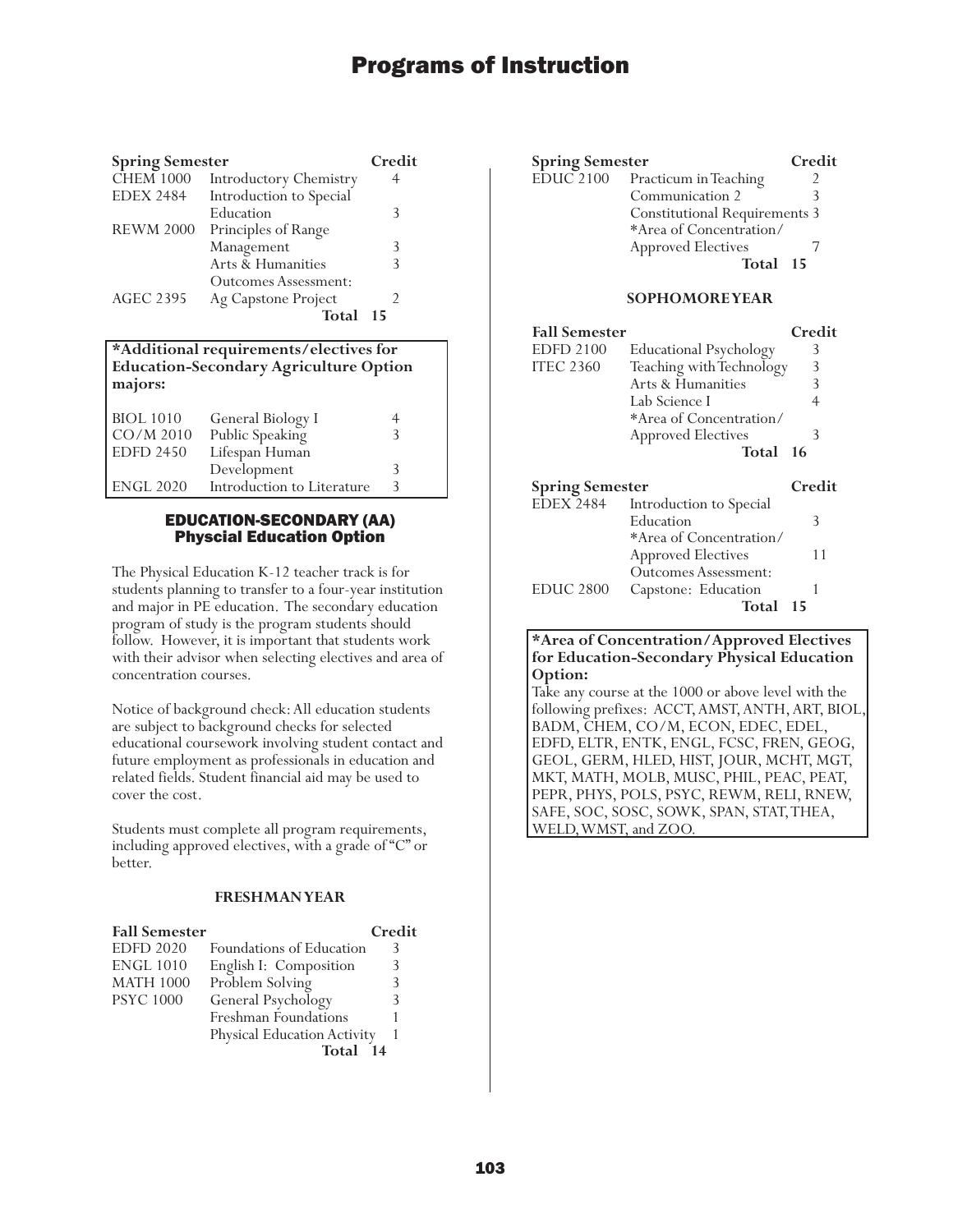### EDUCATION - CHILD DEVELOPMENT (CERT 1 YR) 24 Credits

This program will enable students to meet the entry-level requirements for employment in an early childhood care and education setting. Students will gain basic knowledge of child development and acquire the fundamental skills necessary to effectively educate and care for young children. In addition to entry-level competencies, this program will also serve as partial completion for Elementary Education majors seeking a minor in Early Childhood Education, or an endorsement.

The certificate provides professional training through a combination of coursework and applied experiences working with children. Students will begin working on their professional portfolio as a requirement of the Child Development course.

Additionally, students seeking Child Development Associate (CDA) completion should note that FCSC 2121, EDEC 1100 & 1105, and EDEC 1300 & 1305 include a combined total of 90 hours of early childhood classroom experience as partial fulfillment to meet the CDA credential. The Child Development Associate credential is recognized nationally for entrylevel employment into the childcare profession. Elementary Education majors completing all 12 hours of required courses with a grade of "C" or better, and at least one elective course will receive transfer credit at the University of Wyoming toward a minor in Early Childhood Education. Students transferring to another four-year institution should consult with their academic advisor regarding transferability of the certificate/courses.

Notice of background check: All education students are subject to background checks for selected educational coursework involving student contact and future employment as professionals in education and related fields. Student financial aid may be used to cover the cost.

Students must complete all program requirements, including approved electives, with a grade of "C" or better.

| <b>Fall Semester</b>   |                                   | Credit         |
|------------------------|-----------------------------------|----------------|
| <b>EDEC 1020</b>       | Introduction to Early             |                |
|                        | Childhood Education               | 3              |
| <b>EDEC 1100</b>       | Observation & Guidance of         |                |
|                        | Young Children                    | 2              |
| <b>EDEC</b> 1105       | Observation & Guidance of         |                |
|                        | Young Children Lab                | 1              |
| <b>EDEC 2000</b>       | <b>Engaging Families in Early</b> |                |
|                        | <b>Childhood Settings</b>         | 3              |
| <b>LIBS 2280</b>       | Literature for Children           | 3              |
|                        | Total                             | -12            |
| <b>Spring Semester</b> |                                   | Credit         |
| <b>EDEC 1200</b>       | Administration in Early           |                |
|                        | Childhood Programs                | 3              |
| <b>EDEC 1300</b>       | Curriculum Planning &             |                |
|                        | Development for                   |                |
|                        | Young Children                    | 2              |
| <b>EDEC 1305</b>       | Curriculum Planning &             |                |
|                        | Development for                   |                |
|                        | Young Children Lab                | 1              |
| <b>FCSC 2121</b>       | Child Development                 | $\overline{4}$ |
| <b>HLED 1221</b>       | Standard First Aid & Safety       | $\overline{2}$ |
|                        | <b>Outcomes Assessment:</b>       |                |
|                        | Portfolio                         |                |
|                        | (Included in FCSC 2121 Course)    |                |
|                        | Total 12                          |                |
|                        |                                   |                |

### EDUCATION - CHILD DEVELOPMENT DISTANCE LEARNING (CERT 1 YR) 24 Credits

This program will enable students to meet the entry-level requirements for employment in an early childhood care and education setting. Students will gain basic knowledge of child development and acquire the fundamental skills necessary to effectively educate and care for young children. In addition to entry-level competencies, this program will also serve as partial completion for Elementary Education majors seeking a minor in Early Childhood Education, or an endorsement.

The certificate provides professional training through a combination of coursework and applied experiences working with children. Students will begin working on their professional portfolio as a requirement of the Child Development course.

Additionally, students seeking Child Development Associate (CDA) completion should note that FCSC 2121, EDEC 1100 & 1105, and EDEC 1300 & 1305 include a combined total of 90 hours of early childhood classroom experience as partial fulfillment to meet the CDA credential. The Child Development Associate credential is recognized nationally for entrylevel employment into the childcare profession.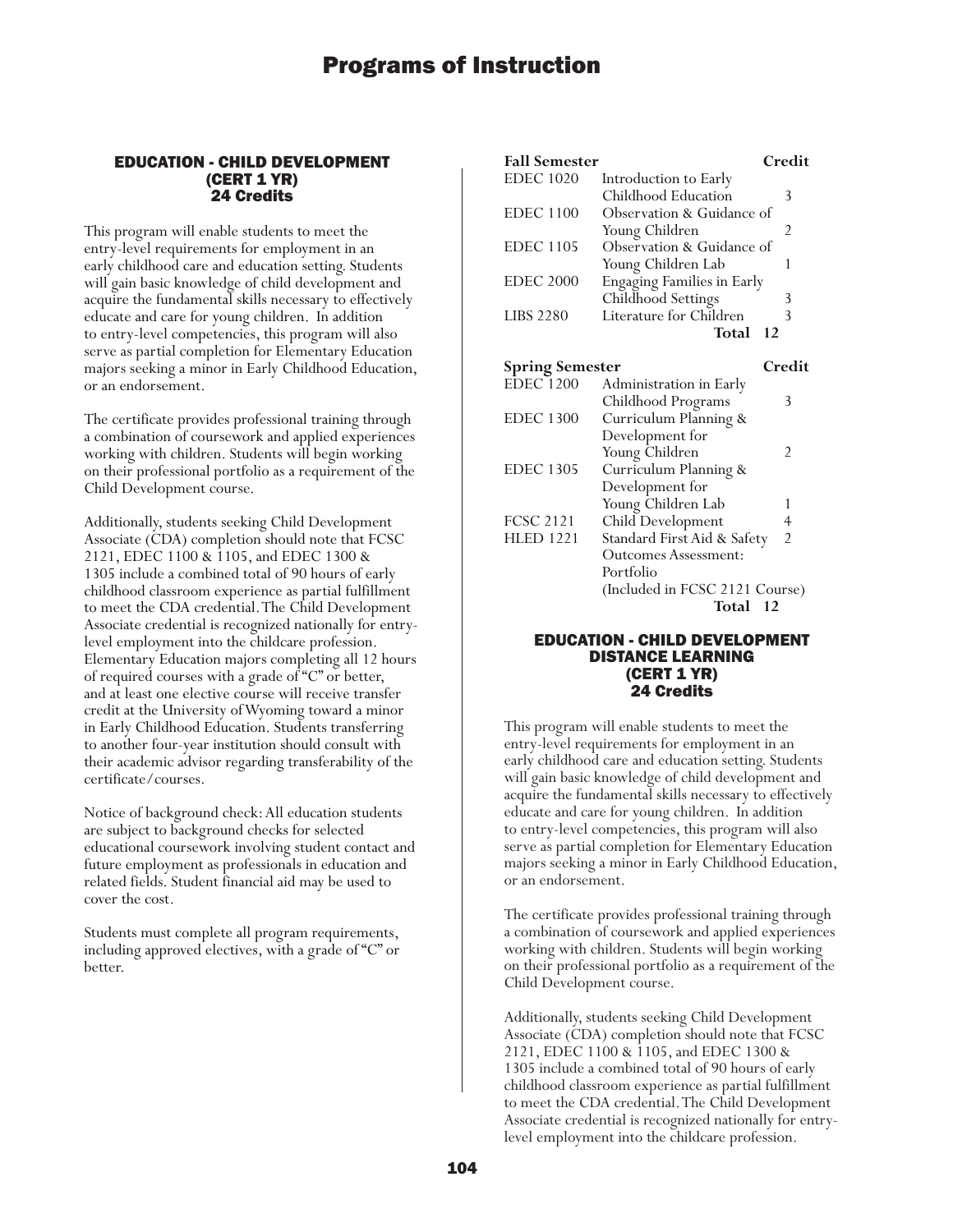Elementary Education majors completing all 12 hours of required courses with a grade of "C" or better, and at least one elective course will receive transfer credit at the University of Wyoming toward a minor in Early Childhood Education. Students transferring to another four-year institution should consult with their academic advisor regarding transferability of the certificate/courses.

Notice of background check: All education students are subject to background checks for selected educational coursework involving student contact and future employment as professionals in education and related fields. Student financial aid may be used to cover the cost.

Students must complete all program requirements, including approved electives, with a grade of "C" or better.

| <b>Fall Semester</b> |                                   | Credit |
|----------------------|-----------------------------------|--------|
| <b>EDEC</b> 1020     | Introduction to Early             |        |
|                      | Childhood Education               | 3      |
| <b>EDEC</b> 1100     | Observation & Guidance of         |        |
|                      | Young Children                    | 2      |
| <b>EDEC</b> 1105     | Observation & Guidance of         |        |
|                      | Young Children Lab                |        |
| <b>EDEC 2000</b>     | <b>Engaging Families in Early</b> |        |
|                      | Childhood Settings                |        |
| <b>LIBS 2280</b>     | Literature for Children           |        |
|                      | Total                             | 12     |

| <b>Spring Semester</b> |                                | Credit         |
|------------------------|--------------------------------|----------------|
| <b>EDEC</b> 1200       | Administration in Early        |                |
|                        | Childhood Programs             | 3              |
| <b>EDEC 1300</b>       | Curriculum Planning &          |                |
|                        | Development for                |                |
|                        | Young Children                 | $\mathcal{P}$  |
| <b>EDEC 1305</b>       | Curriculum Planning &          |                |
|                        | Development for                |                |
|                        | Young Children Lab             |                |
| <b>FCSC 2121</b>       | Child Development              | 4              |
| <b>HLED 1221</b>       | Standard First Aid & Safety    | $\mathfrak{D}$ |
|                        | <b>Outcomes Assessment:</b>    |                |
|                        | Portfolio                      |                |
|                        | (Included in FCSC 2121 Course) |                |
|                        | <b>Total</b>                   | 12             |

## ENGLISH (AA) 60-61 Credits

The program in English is designed to provide freshman- and sophomore-level courses required of most students majoring in English or English education. The student should consult the catalog of the college or university of his/her choice for information on the specific requirements of that institution. Students planning to major in English can benefit from any additional study in writing, language, and other areas of the humanities and fine arts.

Students must complete all program requirements, including approved electives, with a grade of "C" or better.

## **FRESHMAN YEAR**

| <b>Fall Semester</b> |                                      | Credit |
|----------------------|--------------------------------------|--------|
| <b>ENGL 1010</b>     | English I: Composition               | 3      |
| <b>FREN 1010</b>     | 1st Year French I                    |        |
|                      | or SPAN 1010 1st Year Spanish I      |        |
| <b>MATH 1000</b>     | Problem Solving                      | $3-4$  |
|                      | or MATH 1400 Pre-Calculus Algebra    |        |
|                      | <b>Constitutional Requirements 3</b> |        |
|                      | Freshman Foundations                 |        |
|                      | Total 14-15                          |        |

## **Spring Semester Credit**

| - r - - - - - - - |                                  |   |
|-------------------|----------------------------------|---|
| ENGL 2020         | Introduction to Literature       | 3 |
| <b>FREN 1020</b>  | 1st Year French II               |   |
|                   | or SPAN 1020 1st Year Spanish II |   |
|                   | Lab Science I                    |   |
|                   | Physical Education Activity      |   |
|                   | Social & Cultural Awareness 3    |   |
|                   | Total 15                         |   |
|                   |                                  |   |

| <b>Fall Semester</b> |                                         | Credit |
|----------------------|-----------------------------------------|--------|
|                      | ENGL 2425 Literatures in English I      | 3      |
|                      | or ENGL 2430 Literatures in English II  |        |
|                      | or ENGL 2435 Literatures in English III |        |
|                      | Arts & Humanities                       | 3      |
|                      | Arts & Humanities or                    |        |
|                      | Social & Cultural Awareness 3           |        |
|                      | *Approved Electives                     |        |
|                      | Total 15                                |        |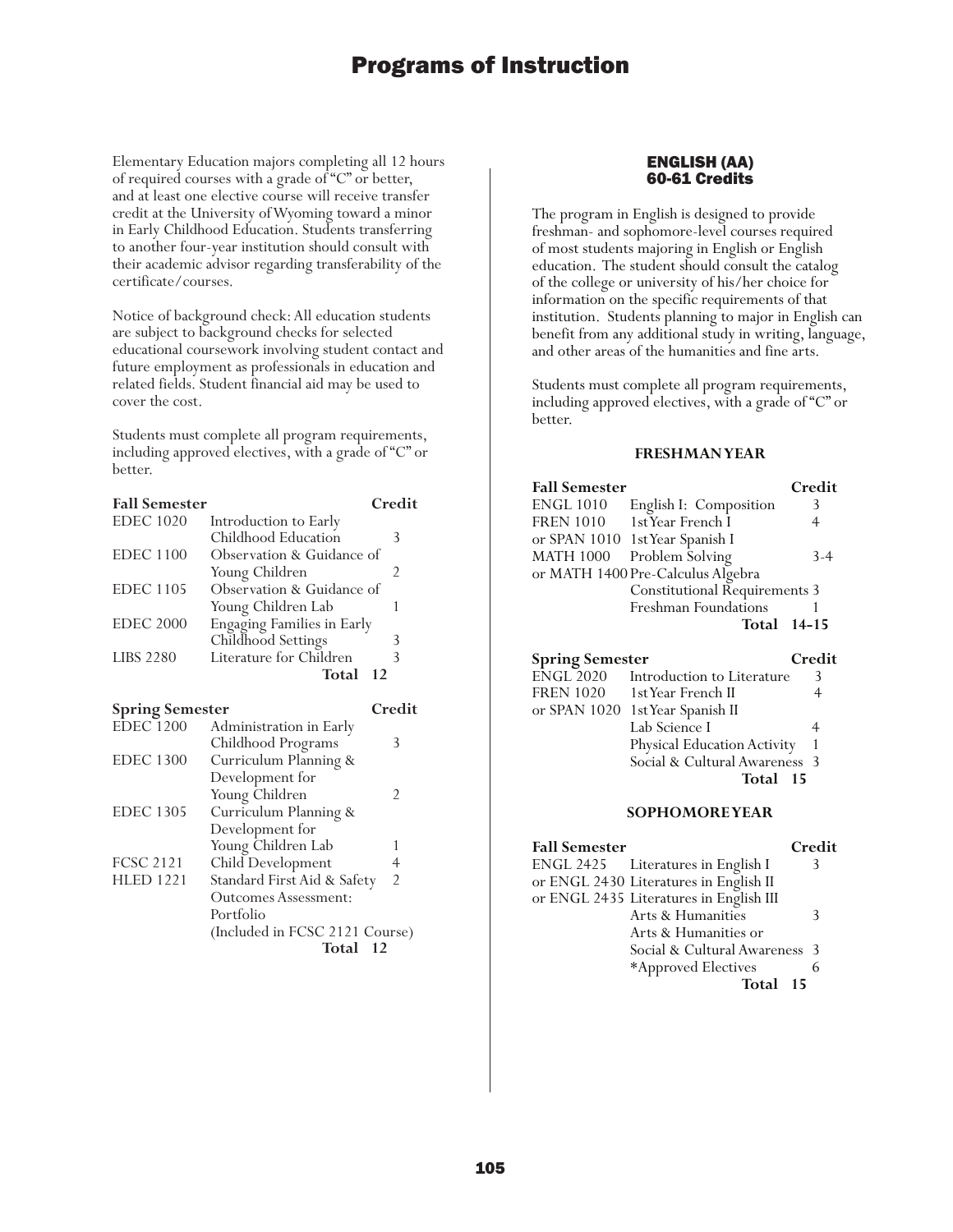| <b>Spring Semester</b>   |                                         | Credit |
|--------------------------|-----------------------------------------|--------|
|                          | ENGL 2425 Literatures in English I      | 3      |
|                          | or ENGL 2430 Literatures in English II  |        |
|                          | or ENGL 2435 Literatures in English III |        |
| <b>PSYC 1000</b>         | General Psychology                      | 3      |
|                          | *Approved Electives                     | 10     |
|                          | Outcomes Assessment:                    |        |
|                          | Choice of Research Project,             |        |
|                          | Journal, or Essay                       |        |
|                          | Total 16                                |        |
| $*$ Annuariad Electivism |                                         |        |

| "Approved Electives: |                                |   |
|----------------------|--------------------------------|---|
| <b>ART 2010</b>      | Art History I                  | 3 |
| <b>ART 2020</b>      | Art History II                 |   |
| <b>ENGL 2050</b>     | Creative Writing-              |   |
|                      | Introduction to Fiction        | 3 |
| <b>ENGL 2440</b>     | Literary Genres: Short Story 3 |   |
| <b>HIST 1110</b>     | Western Civilization I         |   |
| <b>HIST 1120</b>     | Western Civilization II        |   |
| <b>PHIL 1000</b>     | Introduction to Philosophy     | 3 |
| <b>SOSC 2300</b>     | Ethics in Practice             |   |

## ENTREPRENEURSHIP (CERT LESS THAN 1YR) 18 Credits

The Entrepreneurship Certificate program provides students who have the desire to start a business with an understanding of the concepts to chart a successful course toward business ownership. Emphasis is placed on identifying and evaluating entrepreneurial potential to successfully start a business.

Students must complete all program requirements, including approved electives, with a grade of "C" or better.

### **FRESHMAN YEAR**

| <b>Fall Semester</b> |                                  | Credit |
|----------------------|----------------------------------|--------|
| <b>ACCT 1050</b>     | <b>Practical Accounting I</b>    | フ      |
| <b>CMAP 1685</b>     | <b>Computer Applications:</b>    |        |
|                      | Quick Books                      | 1      |
| <b>ENTR 1500</b>     | Successful Entrepreneurship      | 2      |
| <b>ENTR 1520</b>     | Creating a Business Plan         | 2      |
| <b>ENTR 2500</b>     | <b>Small Business Operations</b> |        |
|                      | Management                       | 2      |
| <b>ENTR 2520</b>     | Legal Issues for                 |        |
|                      | Entrepreneurs                    | 2      |
| <b>MKT 1000</b>      | Sales                            | 3      |
| <b>MKT 2100</b>      | Principles of Marketing          | 3      |
|                      | *Approved Elective               |        |
|                      | Outcomes Assessment:             |        |
|                      | <b>Business Plan Project</b>     |        |
|                      | Total                            | 18     |

**\*Approved Electives:** Any course at the 1000 or above level.

For more information about this certificate program, links to occupational information, estimated program cost, normal time for program completion, median debt at program completion (if available), please visit EWC's website at: http://ewc.wy.edu/futurestudents/financial-aid/career/.

## INTERDISCIPLINARY STUDIES (AA) 60-61 Credits

The purpose of this program is to offer a student an opportunity for a broad-based degree rather than focusing on any one major area. Specific courses listed meet the general education requirements for EWC. It is essential that you work with your academic advisor to select appropriate classes. Degree requirements vary greatly at four-year institutions, so the student should consult the catalog of the college or university of his/her choice for information on specific program requirements.

Students must complete all program requirements, including approved electives, with a grade of "C" or better.

### **FRESHMAN YEAR**

| <b>Fall Semester</b>   |                                      | Credit    |
|------------------------|--------------------------------------|-----------|
| <b>ENGL 1010</b>       | English I: Composition               | 3         |
|                        | Freshman Foundations                 | 1         |
|                        | Mathematics                          | $3-4$     |
|                        | Physical Education Activity          | 1         |
|                        | *Approved Electives                  | 7         |
|                        | Total                                | $15 - 16$ |
| <b>Spring Semester</b> |                                      | Credit    |
|                        | Communication 2                      | 3         |
|                        | Social & Cultural Awareness          | 3         |
|                        | *Approved Electives                  | 9         |
|                        | Total                                | 15        |
|                        |                                      |           |
|                        | <b>SOPHOMORE YEAR</b>                |           |
| <b>Fall Semester</b>   |                                      | Credit    |
|                        | Arts & Humanities                    | 3         |
|                        | <b>Constitutional Requirements 3</b> |           |
|                        | Lab Science I                        | 4         |
|                        | *Approved Electives                  | 5         |
|                        | Total                                | 15        |
| <b>Spring Semester</b> |                                      | Credit    |
|                        | Arts & Humanities                    | 3         |
|                        | or Social & Cultural Awareness       |           |
|                        | *Approved Electives                  | 12        |
|                        | <b>Outcomes Assessment:</b>          |           |
|                        | Determined by Area of Emphasis       |           |
|                        | Total                                | -15       |

**\*Approved Elective:** Any course at the 1000 or above level.

106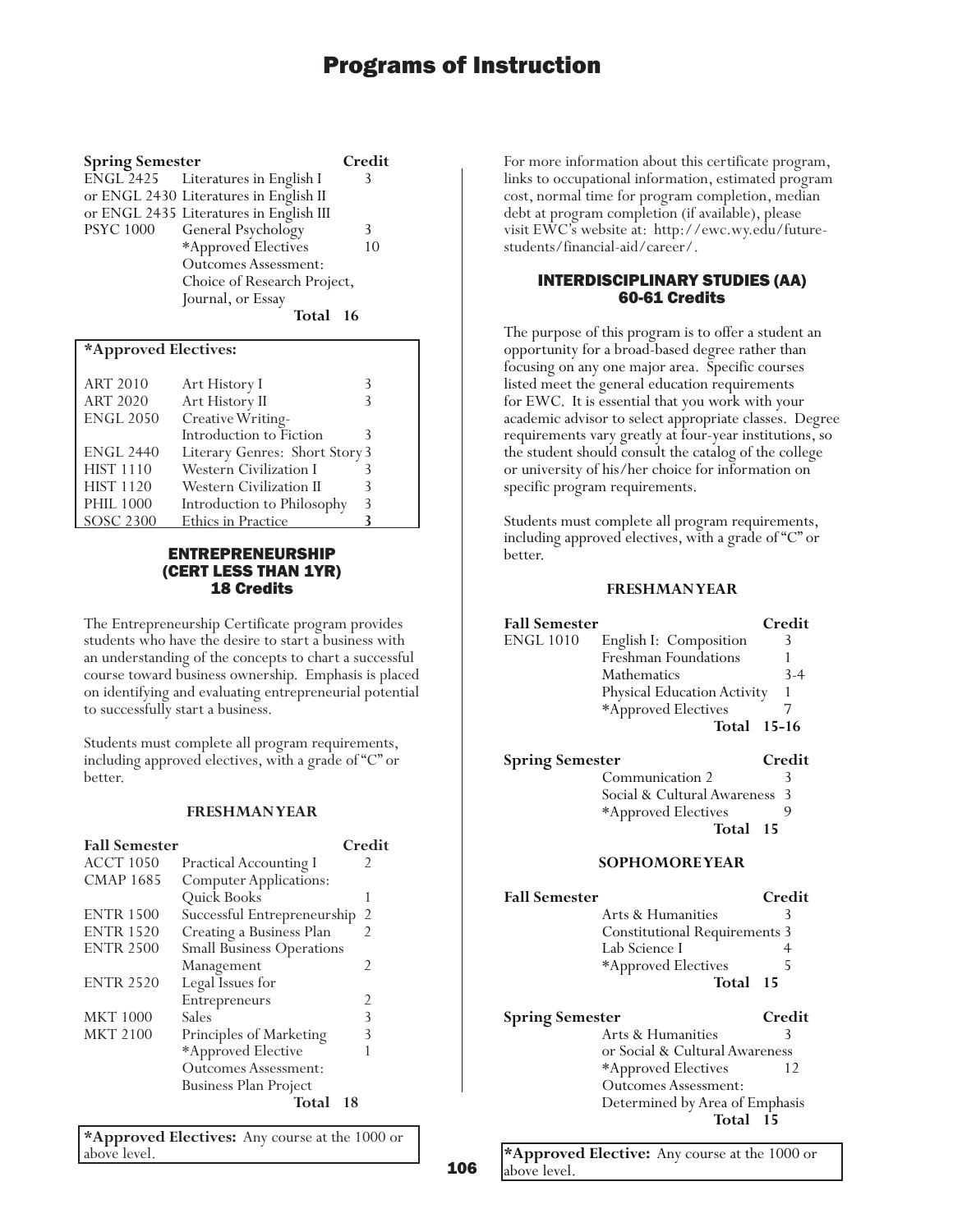### INTERDISCIPLINARY STUDIES (AA) DISTANCE LEARNING 60-61 Credits

The purpose of this program is to offer a student an opportunity for a broad-based degree rather than focusing on any one major area. Specific courses listed meet the general education requirements for EWC. It is essential that you work with your academic advisor to select appropriate classes. Degree requirements vary greatly at four-year institutions, so the student should consult the catalog of the college or university of his/her choice for information on specific program requirements.

Students must complete all program requirements, including approved electives, with a grade of "C" or better.

### **FRESHMAN YEAR**

| <b>Fall Semester</b><br><b>ENGL 1010</b> | English I: Composition<br>Freshman Foundations<br>Mathematics<br>Physical Education Activity<br>*Approved Electives<br>Total                                                        | Credit<br>3<br>1<br>$3-4$<br>1<br>7<br>$15 - 16$ |
|------------------------------------------|-------------------------------------------------------------------------------------------------------------------------------------------------------------------------------------|--------------------------------------------------|
| <b>Spring Semester</b>                   | Communication 2<br>Social & Cultural Awareness<br>*Approved Electives<br>Total                                                                                                      | Credit<br>3<br>3<br>9<br>15                      |
|                                          | <b>SOPHOMOREYEAR</b>                                                                                                                                                                |                                                  |
| <b>Fall Semester</b>                     | Arts & Humanities<br><b>Constitutional Requirements 3</b><br>Lab Science I<br>*Approved Electives<br>Total                                                                          | Credit<br>3<br>4<br>5<br>15                      |
| <b>Spring Semester</b>                   | Arts & Humanities                                                                                                                                                                   | Credit<br>3                                      |
|                                          | or Social & Cultural Awareness<br>*Approved Electives<br><b>Outcomes Assessment:</b><br>Determined by Area of Emphasis<br>Total<br>$*4$ proved Electives. Any course at the 1000 or | 12<br>- 15                                       |

\*Approved Electives: Any course at the 1000 or above level.

### INTERDISCIPLINARY STUDIES (AS) 60-62 Credits

The purpose of this program is to offer a student an opportunity for a broad-based degree rather than focusing on any one major area. Specific courses listed meet the general education requirements for EWC. It is essential that you work with your academic advisor to select appropriate classes. Degree requirements vary greatly at four-year institutions, so the student should consult the catalog of the college or university of his/her choice for information on specific program requirements.

Students must complete all program requirements, including approved electives, with a grade of "C" or better.

#### **FRESHMAN YEAR**

| <b>Fall Semester</b>   |                                      | Credit       |
|------------------------|--------------------------------------|--------------|
| <b>ENGL 1010</b>       | English I: Composition               | 3            |
|                        | Freshman Foundations                 | 1            |
|                        | Mathematics                          | $3 - 4$      |
|                        | Physical Education Activity          | $\mathbf{1}$ |
|                        | *Approved Electives                  | 7            |
|                        |                                      | Total        |
| $15 - 16$              |                                      |              |
| <b>Spring Semester</b> |                                      | Credit       |
|                        | Communication 2                      | 3            |
|                        | Social & Cultural Awareness          | 3            |
|                        | *Approved Electives                  | 9            |
|                        |                                      | Total        |
| 15                     |                                      |              |
|                        |                                      |              |
|                        | <b>SOPHOMOREYEAR</b>                 |              |
| <b>Fall Semester</b>   |                                      | Credit       |
|                        | Arts & Humanities                    | 3            |
|                        | <b>Constitutional Requirements 3</b> |              |
|                        | Lab Science I                        | 4            |
|                        | *Approved Electives                  | 5            |
|                        |                                      | Total        |
| 15                     |                                      |              |
| <b>Spring Semester</b> |                                      | Credit       |
|                        | Lab Science I                        |              |
|                        | or Mathematics                       | 3-4          |
|                        | *Approved Electives                  | 12           |
|                        | <b>Outcomes Assessment:</b>          |              |
|                        | Determined by Area of Emphasis       |              |
|                        | Total 15-16                          |              |
|                        |                                      |              |

**\*Approved Electives:** Any course at the 1000 or above level.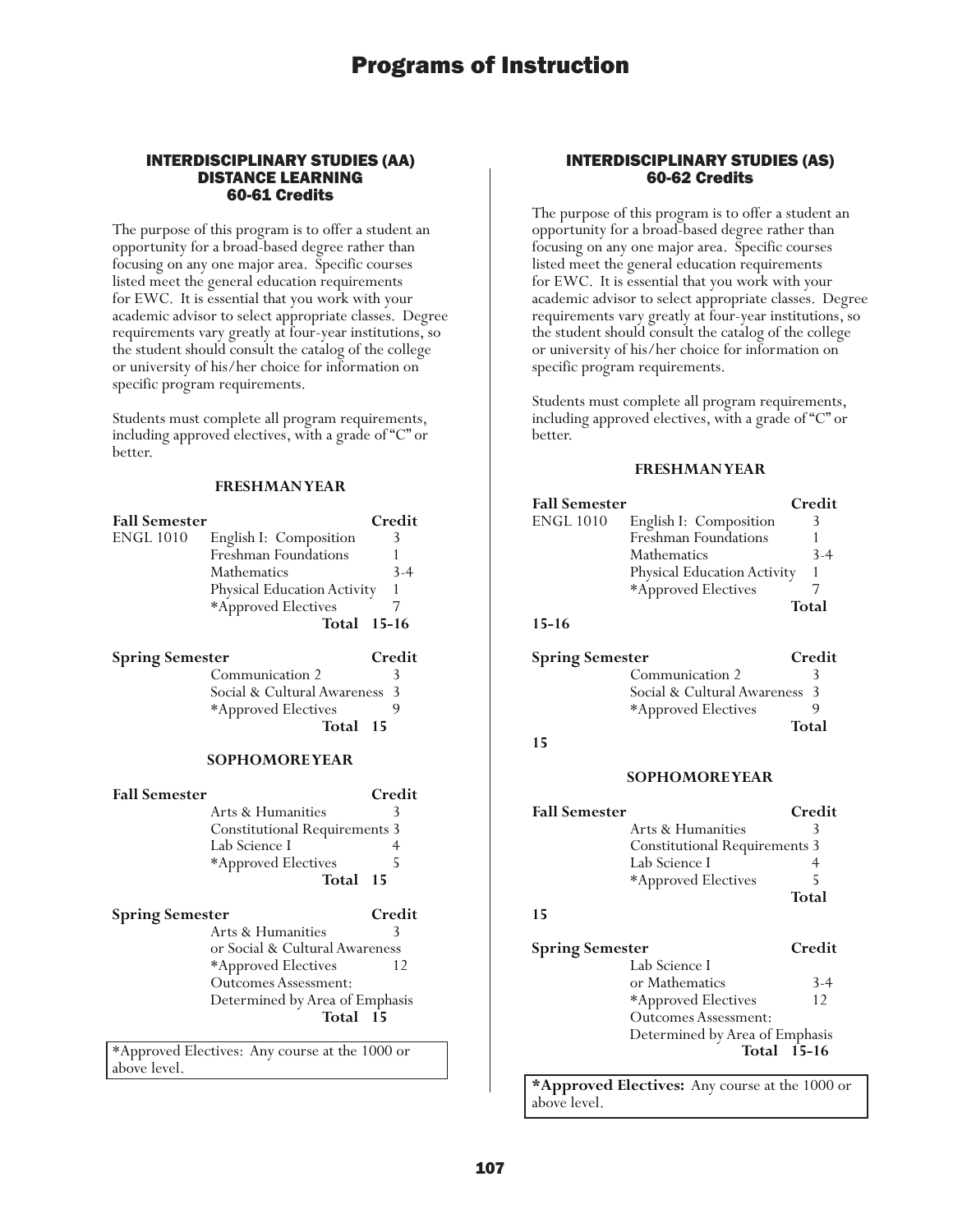## INTERDISCIPLINARY STUDIES DISTANCE LEARNING (AS) 60-62 Credits

The purpose of this program is to offer a student an opportunity for a broad-based degree rather than focusing on any one major area. Specific courses listed meet the general education requirements for EWC. It is essential that you work with your academic advisor to select appropriate classes. Degree requirements vary greatly at four-year institutions, so the student should consult the catalog of the college or university of his/her choice for information on specific program requirements.

Students must complete all program requirements, including approved electives, with a grade of "C" or better.

## **FRESHMAN YEAR**

| <b>Fall Semester</b>   |                                                       | Credit  |
|------------------------|-------------------------------------------------------|---------|
| <b>ENGL 1010</b>       | English I: Composition                                | 3       |
|                        | Freshman Foundations                                  | 1       |
|                        | Mathematics                                           | $3 - 4$ |
|                        | Physical Education Activity                           | 1       |
|                        | *Approved Electives                                   | 7       |
|                        | <b>Total</b><br>$15 - 16$                             |         |
| <b>Spring Semester</b> |                                                       | Credit  |
|                        | Communication 2                                       | 3       |
|                        | Social & Cultural Awareness                           | 3       |
|                        | *Approved Electives                                   | 9       |
|                        | Total<br>15                                           |         |
|                        |                                                       |         |
|                        | <b>SOPHOMOREYEAR</b>                                  |         |
|                        |                                                       |         |
| <b>Fall Semester</b>   |                                                       | Credit  |
|                        | Arts & Humanities                                     | 3       |
|                        |                                                       |         |
|                        | <b>Constitutional Requirements 3</b><br>Lab Science I | 4       |
|                        |                                                       | 5       |
|                        | *Approved Electives<br>Total<br>15                    |         |
|                        |                                                       |         |
| <b>Spring Semester</b> |                                                       | Credit  |
|                        | Lab Science I                                         |         |
|                        | or Mathematics                                        | $3-4$   |
|                        | *Approved Electives                                   | 12      |
|                        | <b>Outcomes Assessment:</b>                           |         |
|                        | Determined by Area of Emphasis                        |         |
|                        | Total 15-16                                           |         |

 ${\Large \bf Appendix}$ above level.

## MATHEMATICS (AS) 63 Credits

It is impossible to overemphasize the value of mathematics as a tool in other fields, notably engineering, physical science, and statistics. Recent developments in the biological, behavioral, and social sciences have drawn attention to the power of mathematics in these fields also. Along with the teaching of mathematics and research into pure mathematics, students majoring in mathematics also have many other options open to them. The courses listed below provide a strong background for specialization during the student's junior and senior years.

Students must complete all program requirements, including approved electives, with a grade of "C" or better.

### **FRESHMAN YEAR**

|                                       | <b>Fall Semester</b>                               | Credit         |
|---------------------------------------|----------------------------------------------------|----------------|
| <b>ENGL 1010</b>                      | English I: Composition                             | 3              |
| <b>MATH 2200</b>                      | Calculus I                                         | $\overline{4}$ |
|                                       | Freshman Foundations                               | 1              |
|                                       | Lab Science I                                      | $\overline{4}$ |
|                                       | Physical Education Activity                        | $\mathbf{1}$   |
|                                       | *Approved Electives                                | 3              |
|                                       | Total                                              | 16             |
|                                       |                                                    |                |
| <b>Spring Semester</b><br>$ENGL$ 2020 |                                                    | Credit         |
| <b>MATH 2205</b>                      | Introduction to Literature<br>Calculus II          | 3<br>5         |
| STAT 2050                             | <b>Fundamentals of Statistics</b>                  | $\overline{4}$ |
|                                       | Lab Science I                                      | $\overline{4}$ |
|                                       | Total                                              | 16             |
|                                       |                                                    |                |
| <b>SOPHOMORE YEAR</b>                 |                                                    |                |
| <b>Fall Semester</b>                  |                                                    | Credit         |
| <b>MATH 2210</b>                      | Calculus III                                       | 5              |
|                                       |                                                    |                |
|                                       | Lab Science I                                      | 4              |
|                                       | Social & Cultural Awareness                        | 3              |
|                                       |                                                    | 3              |
|                                       | *Approved Electives<br>Total                       | 15             |
|                                       |                                                    |                |
| <b>Spring Semester</b>                |                                                    | Credit         |
| <b>MATH 2250</b>                      | Elementary Linear Algebra                          | 3              |
|                                       | Arts & Humanities                                  | 3              |
|                                       | <b>Constitutional Requirements 3</b>               | 7              |
|                                       | *Approved Electives<br><b>Outcomes Assessment:</b> |                |
|                                       | Departmental Exam                                  |                |
|                                       | Total                                              | 16             |

**\*Approved Electives:** Any course at the 1000 or above level.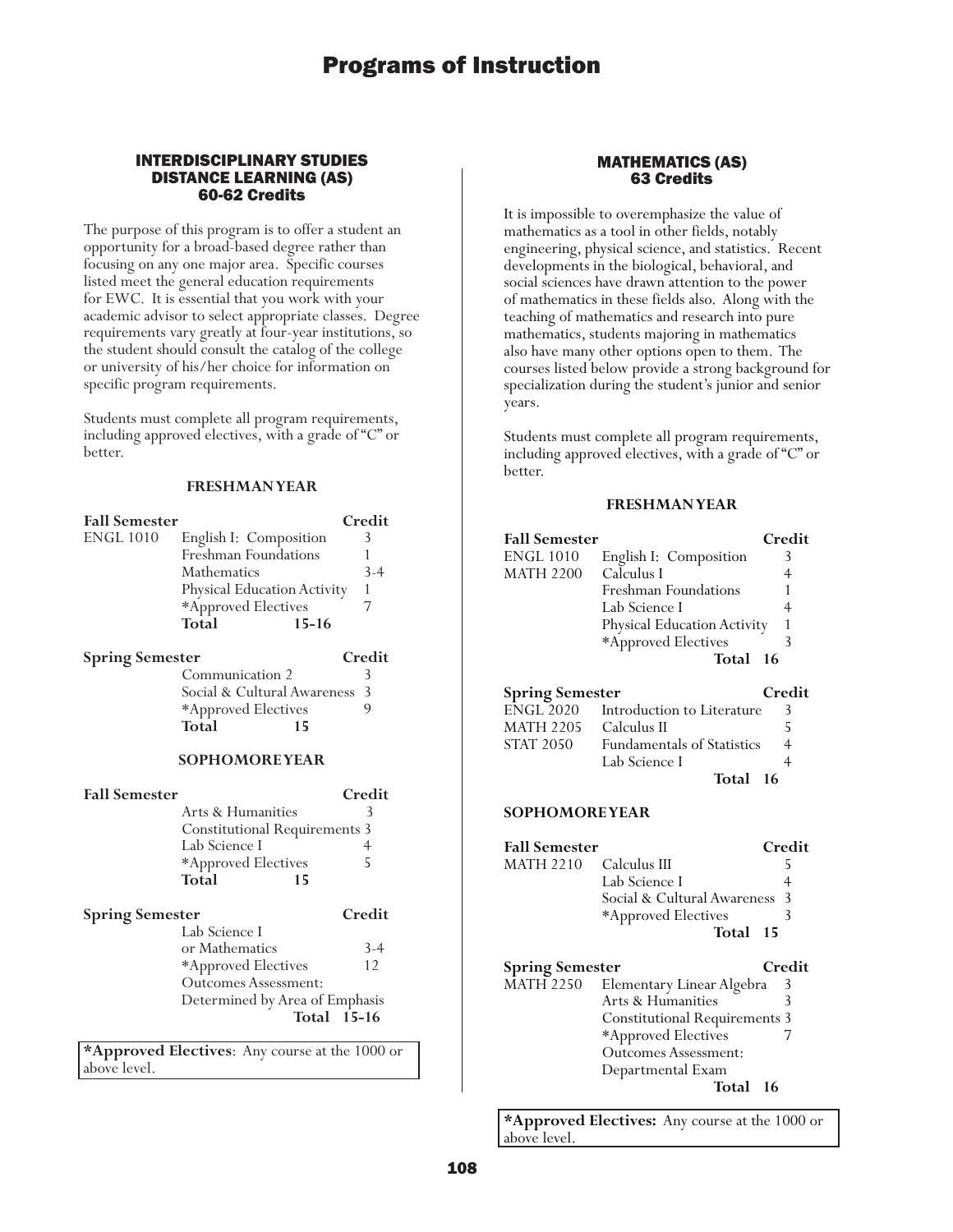### MATHEMATICS SECONDARY EDUCATION (AA) 60-61 Credits

Intended to prepare students to teach mathematics at the secondary level. Coursework will include the basic foundations of mathematics as well as theory and research related to learning of mathematics, with attention to significant human mental development factors.

Eastern Wyoming College maintains articulation agreements with several regional four-year institutions. Students should consult and work closely with their academic advisor to ensure successful transfer with these institutions. While transfer institutions are similar in most instances, each institution has unique degree requirements that only academic advisors may be aware of. It is in the student's best interest to work with an advisor who can help facilitate the transfer process.

Notice of background check: All education students are subject to background checks for selected educational coursework involving student contact and future employment as professionals in education and related fields. Student financial aid may be used to cover the cost.

Students planning to transfer to the University of Wyoming should take EDFD 2450 Lifespan Human Development.

Students must complete all program requirements, including approved electives, with a grade of "C" or better.

## **FRESHMAN YEAR**

| <b>Fall Semester</b>             |                                   | Credit  |
|----------------------------------|-----------------------------------|---------|
| <b>EDFD 2020</b>                 | Foundations of Education          | 3       |
| <b>ENGL 1010</b>                 | English I: Composition            | 3       |
| <b>MATH 2200</b>                 | Calculus I                        | 4       |
| <b>PSYC</b> 1000                 | General Psychology                | 3       |
|                                  | Freshman Foundations              |         |
|                                  | Physical Education Activity       |         |
|                                  | <b>Total</b>                      | - 15    |
| Credit<br><b>Spring Semester</b> |                                   |         |
| <b>EDUC 2100</b>                 | Practicum in Teaching             | $2 - 3$ |
| <b>MATH 2205</b>                 | Calculus II                       | 5       |
| STAT 2050                        | <b>Fundamentals of Statistics</b> | 4       |

## STAT 2050 Fundamentals of Statistics 4<br>Communication 2 3 Communication 2 3 **Total 14-15**

### **SOPHOMORE YEAR**

| <b>Fall Semester</b> |                               | Credit |
|----------------------|-------------------------------|--------|
| EDFD 2100            | <b>Educational Psychology</b> | Κ      |
| ITEC 2360            | Teaching with Technology      | 3      |
| <b>MATH 2210</b>     | Calculus III                  | 5      |
|                      | Lab Science I                 |        |
|                      | <b>Total</b>                  | 15     |

| <b>Spring Semester</b> |                                      | Credit |
|------------------------|--------------------------------------|--------|
| <b>EDEX 2484</b>       | Introduction to Special              |        |
|                        | Education                            | 3      |
| <b>MATH 2250</b>       | Elementary Linear Algebra            | 3      |
|                        | Arts & Humanities                    | 3      |
|                        | <b>Constitutional Requirements 3</b> |        |
|                        | *Area of Concentration/              |        |
|                        | <b>Approved Electives</b>            |        |
|                        | <b>Outcomes Assessment:</b>          |        |
|                        | Departmental Exam                    |        |
|                        | Total                                |        |

### **\*Area of Concentration/Approved Electives:**

Take any course at the 1000 or above level with the following prefixes: ACCT, AGEC, AGRI, AGTK, AECL, AMST, ANSC, ANTH, ART, BIOL, BADM, CHEM, CO/M, ECON, EDEC, EDEL, EDFD, ELTR, ENTK, ENGL, EQST, FCSC, FREN, GEOG, GEOL, GERM, HLED, HIST, JOUR, MCHT, MGT, MKT, MATH, MOLB, MUSC, PHIL, PEAC, PEAT, PEPR, PHYS, POLS, PSYC, REWM, RELI, RNEW, SAFE, SOC, SOSC, SOWK, SOIL, SPAN, STAT, THEA, WELD, WMST, and ZOO.

## NURSING ASSOCIATE DEGREE IN NURSING (ADN) 69 Credits (Available at Douglas Campus Only) ACEN Candidate

The Nursing program prepares the graduate to function as a Registered Nurse in providing care to clients with complex health care needs. Upon successful completion of this program, students are eligible to take the National Council Licensure Examination for Registered Nurses (NCLEX-RN) in any state. This program may require travel to surrounding communities. It is recommended that students contact the college regarding the program requirements. Students must complete all program requirements, including approved prerequisites with a grade of "C" or better and meet the minimum cumulative GPA of 2.5. EWC will admit a cohort group of students every two years.

Please note that this program has strict admittance requirements. Please visit https://ewc.wy.edu/ learning-and-outreach/nursing/. For more information contact the EWC Director of Nursing at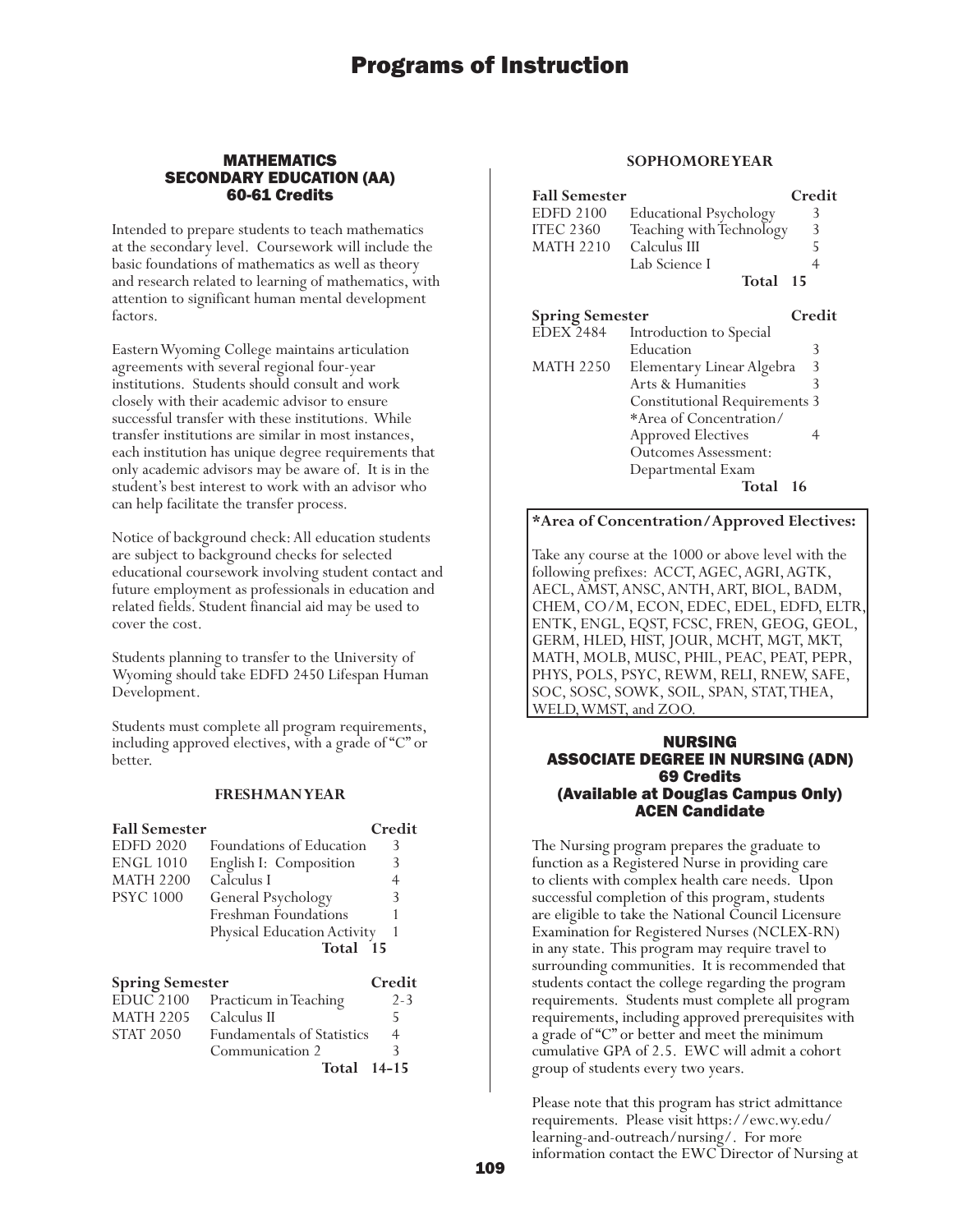### 307.624.7000.

This program is intended to articulate with the BSN program at the University of Wyoming. Please work closely with an advisor if you intend to pursue a bachelor's degree at the University of Wyoming.

Program prerequisites include the following courses which count toward the total program credits:

| Course           |                                          | Credit |
|------------------|------------------------------------------|--------|
| <b>BIOL 1010</b> | General Biology I                        | 4      |
| <b>ENGL 1010</b> | English I: Composition                   | 3      |
| <b>MATH 1400</b> | Pre-Calculus Algebra                     | 4      |
| ZOO 2015         | Human Anatomy                            | 4      |
|                  | Freshman Foundations                     |        |
|                  | Test of Essential Academic Skills (TEAS) |        |
|                  |                                          |        |

**Total 16**

## **FRESHMAN YEAR**

| <b>Fall Semester</b>   |                                  | Credit |
|------------------------|----------------------------------|--------|
| <b>NURS 1100</b>       | Nursing Care:                    |        |
|                        | Health Promotions                |        |
| ZOO 2025               | Human Physiology                 | 4      |
|                        | Total                            | 13     |
|                        |                                  |        |
| <b>Spring Semester</b> |                                  | Credit |
| $CO/M$ 2010            | <b>Public Speaking</b>           | 3      |
| <b>NURS 1200</b>       |                                  |        |
|                        | Nursing Care:<br>Chronic Illness | 9      |
| <b>PSYC 1000</b>       | General Psychology               | 3      |

#### **SOPHOMORE YEAR**

| <b>Fall Semester</b> |                               | Credit |
|----------------------|-------------------------------|--------|
| MOLB 2240            | Medical Microbiology          |        |
| <b>NURS 2300</b>     | Nursing Care: Acute Illness 9 |        |
|                      | Total 13                      |        |

## **Spring Semester Credit** NURS 2400 Nursing Care: Complex Illness 9 POLS 1000 American & Wyoming Government 3 Outcomes Assessment: NCLEX-RN Exam

## **Total 12**

### PHYSICAL EDUCATION, HEALTH AND RECREATION (AA) 60-61 Credits

The physical education department has three principal functions: 1) provide general physical activity and recreation activity classes to fulfill degree requirements for graduation, 2) prepare teachers for professional physical education, and 3) conduct the college intramural program for all students. A minimum of 100 noncredit contact hours with youth age 16 and under in each of the freshman and sophomore years will be required prior to matriculation at most four-year institutions.

Notice of background check: All education students are subject to background checks for selected educational coursework involving student contact and future employment as professionals in education and related fields. Student financial aid may be used to cover the cost.

Students planning to transfer to the University of Wyoming should take PSYC 2300 Developmental Psychology and EDFD 2451 Lifespan Human Development.

Students must complete all program requirements, including approved electives, with a grade of "C" or better.

## **FRESHMAN YEAR**

| <b>Fall Semester</b>   |                                      | Credit |
|------------------------|--------------------------------------|--------|
| BIOL 1010              | General Biology I                    | 4      |
| or BIOL 1000           | Principles of Biology                |        |
| <b>EDFD 2020</b>       | Foundations of Education             | 3      |
| <b>ENGL 1010</b>       | English I: Composition               | 3      |
| <b>PEAC 2000</b>       | Wellness: PE Concepts/               |        |
|                        | Fitness Course                       | 1      |
| <b>PEPR 1005</b>       | Intro to Physical Education          | 2      |
|                        | <b>Freshman Foundations</b>          | 1      |
|                        | Total                                | 14     |
|                        |                                      |        |
|                        |                                      |        |
| <b>Spring Semester</b> |                                      | Credit |
| CO/M 2010              | Public Speaking                      | 3      |
| COSC 1200              | Computer Information                 |        |
|                        | Systems                              | 3      |
| <b>PSYC 1000</b>       | General Psychology                   | 3      |
|                        | Arts & Humanities                    | 3      |
|                        | <b>Constitutional Requirements 3</b> |        |
|                        | Physical Education Activity          |        |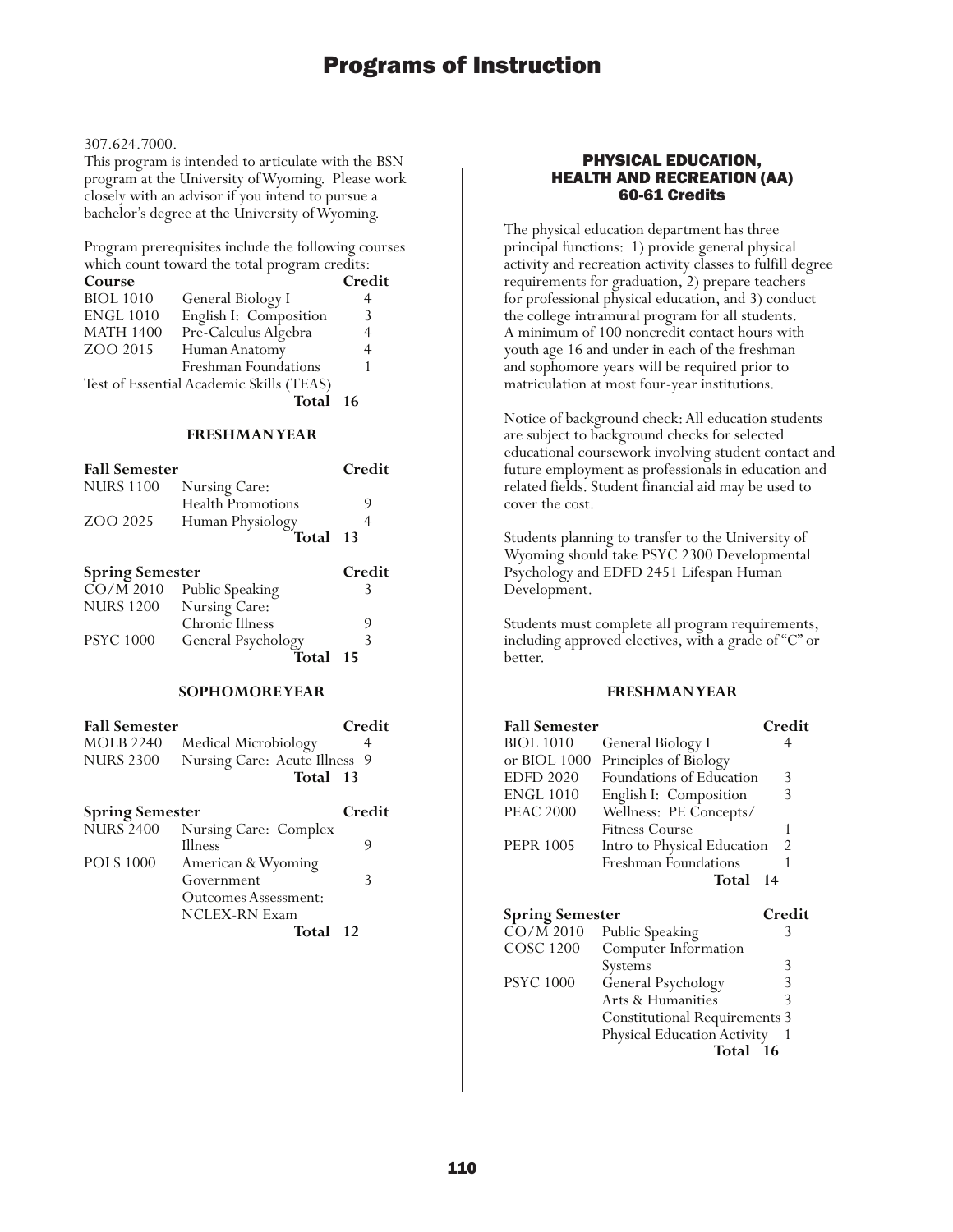## **SOPHOMORE YEAR**

| <b>Fall Semester</b>   |                                   | Credit |
|------------------------|-----------------------------------|--------|
| <b>FCSC 1141</b>       | Principles of Nutrition           | 3      |
| <b>HLED 1006</b>       | Personal Health                   | 3      |
| <b>MATH 1000</b>       | Problem Solving                   |        |
|                        | or MATH 1400 Pre-Calculus Algebra | 3-4    |
| ZOO 2015               | Human Anatomy                     | 4      |
|                        | Social & Cultural Awareness       | 3      |
|                        | Total 16-17                       |        |
|                        |                                   |        |
|                        |                                   |        |
| <b>Spring Semester</b> |                                   | Credit |
| <b>EDFD 2100</b>       | <b>Educational Psychology</b>     | 3      |
| EDUC 2100              | Practicum in Teaching             | 3      |
| HLED 1221              | Standard First Aid & Safety       | 2      |
| ZOO 2025               | Human Physiology                  | 4      |
|                        | <b>Outcomes Assessment:</b>       |        |
| <b>PEPR 2395</b>       | Physical Education Capstone       |        |
|                        | Experience                        | 2      |

## PREPROFESSIONAL ALLIED HEALTH (AS) 61-62 Credits

This program provides students with courses needed to meet the prerequisites for the areas of Dental Hygiene, Medical Lab Tech, and Radiology Tech Programs. Additional credit hours may be required to meet pre-requisite coursework requirements for a particular transfer institution's program.

Students must complete all program requirements, including approved electives, with a grade of "C" or better.

## **FRESHMAN YEAR**

| <b>Fall Semester</b>   |                                      | Credit |
|------------------------|--------------------------------------|--------|
| <b>BIOL 1000</b>       | Principles of Biology                |        |
| or BIOL 1010           | General Biology I                    | 4      |
| <b>CHEM 1000</b>       | Introductory Chemistry               |        |
|                        | or CHEM 1020 General Chemistry I     | 4      |
| <b>ENGL 1010</b>       | English I: Composition               | 3      |
| <b>MATH 1400</b>       | Pre-Calculus Algebra                 |        |
|                        | or MATH 1000 Problem Solving         | 3-4    |
|                        | Freshman Foundations                 |        |
|                        | <b>Total 15-16</b>                   |        |
| <b>Spring Semester</b> |                                      | Credit |
|                        | ENGL 2020 Introduction to Literature |        |
|                        | or $CO/M$ 2010 Public Speaking       |        |

|                  | or CO/M 2010Public Speaking |  |
|------------------|-----------------------------|--|
| <b>PSYC 1000</b> | General Psychology          |  |
|                  | Arts & Humanities           |  |
|                  | Physical Education Activity |  |
|                  | *Approved Electives         |  |
|                  | Total 16                    |  |

| <b>Fall Semester</b>   |                                      | Credit |
|------------------------|--------------------------------------|--------|
| ZOO 2015               | Human Anatomy                        | 4      |
|                        | <b>Constitutional Requirements 3</b> |        |
|                        | *Approved Electives                  |        |
|                        |                                      | Total  |
| 15                     |                                      |        |
| <b>Spring Semester</b> |                                      | Credit |
| <b>BIOL 1050</b>       | Medical Terminology                  | 3      |
| ZOO 2025               | Human Physiology                     | 4      |
|                        | *Approved Electives                  | 8      |
|                        | Outcomes Assessment:                 |        |
|                        | Portfolio/Rubrics Based              |        |
|                        | Assessment                           |        |
|                        | Total                                | 15     |

| *Approved Electives: |                                   |   |
|----------------------|-----------------------------------|---|
| <b>CHEM 2300</b>     | Introductory Organic              |   |
|                      | Chemistry                         |   |
| CO/M 2010            | Public Speaking                   | 3 |
| <b>COSC 1200</b>     | Computer Information              |   |
|                      | System                            | 3 |
| <b>FCSC 1141</b>     | Principles of Nutrition           | 3 |
| <b>HLED 1221</b>     | Standard First Aid & Safety       | 2 |
| <b>MATH 1405</b>     | Pre-Calculus Trigonometry         | 3 |
| <b>MOLB 2240</b>     | Medical Microbiology              |   |
| <b>PHYS 1110</b>     | <b>General Physics I</b>          |   |
| <b>SOC 1000</b>      | Sociological Principles           | 3 |
| <b>SOSC 2300</b>     | Ethics in Practice                |   |
| <b>STAT 2050</b>     | <b>Fundamentals of Statistics</b> |   |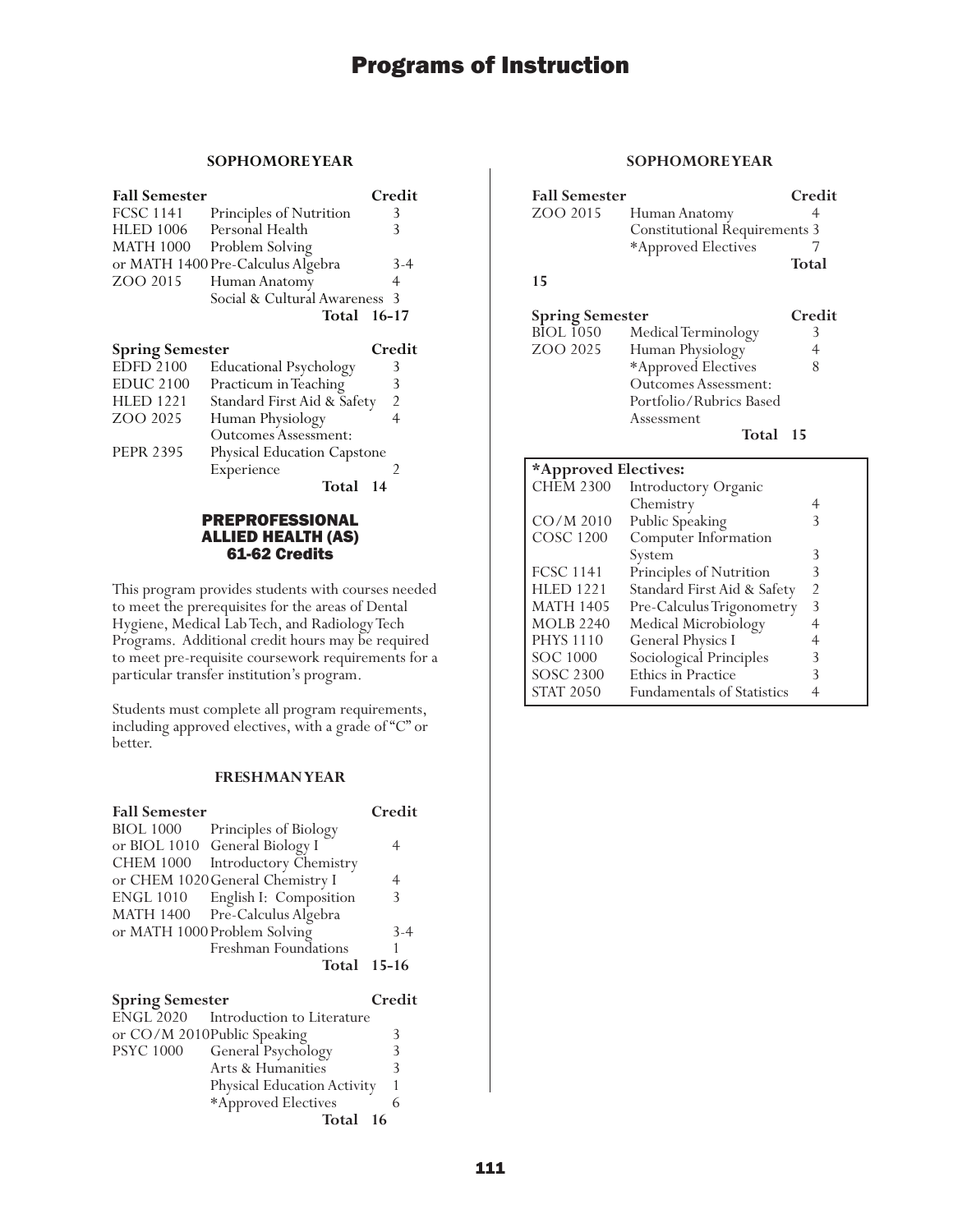## PREPROFESSIONAL DENTISTRY (AS) 60 Credits

The pre-professional curricula are designed to meet the requirements of the major institutions offering professional programs in these fields and can be varied if necessary to meet special requirements of specific professional schools. It is recommended that students contact the college to which they plan to transfer and secure direct information concerning their particular degree requirements.

Students must complete all program requirements, including approved electives, with a grade of "C" or better.

## **FRESHMAN YEAR**

| <b>Fall Semester</b>   |                            | Credit |
|------------------------|----------------------------|--------|
| <b>BIOL</b> 1010       | General Biology I          | 4      |
| <b>CHEM 1020</b>       | General Chemistry I        | 4      |
| <b>ENGL 1010</b>       | English I: Composition     | 3      |
| <b>MATH 2200</b>       | Calculus I                 | 4      |
|                        | Freshman Foundations       |        |
|                        | Total 16                   |        |
| <b>Spring Semester</b> |                            | Credit |
| <b>BIOL 2020</b>       | General Biology II         |        |
| <b>CHEM 1030</b>       | General Chemistry II       | 4      |
| <b>ENGL 2020</b>       | Introduction to Literature |        |
|                        |                            |        |

|                  | or CO/M 2010Public Speaking |                |
|------------------|-----------------------------|----------------|
| <b>PSYC 1000</b> | General Psychology          |                |
|                  | Total                       | $\blacksquare$ |

**Total 14**

## **SOPHOMORE YEAR**

| <b>Fall Semester</b> |                                      | Credit |
|----------------------|--------------------------------------|--------|
| <b>AMST 2110</b>     | <b>Cultural Diversity</b>            |        |
|                      | in America                           | 3      |
| <b>CHEM 2320</b>     | Organic Chemistry I                  |        |
| or PHYS 1110         | <b>General Physics</b>               |        |
| ZOO 2015             | Human Anatomy                        |        |
|                      | <b>Constitutional Requirements 3</b> |        |
|                      | Physical Education Activity          |        |
|                      | Total<br>- 15                        |        |

| <b>Spring Semester</b> |                                 | Credit         |
|------------------------|---------------------------------|----------------|
| <b>CHEM 2340</b>       | Organic Chemistry II            |                |
|                        | or PHYS 1120 General Physics II | 4              |
| <b>MOLB 2221</b>       | General Microbiology            | $\overline{4}$ |
| <b>SOSC 2300</b>       | <b>Ethics in Practice</b>       | 3              |
| ZOO 2025               | Human Physiology                | 4              |
|                        | <b>Outcomes Assessment:</b>     |                |
|                        | Portfolio/Rubrics Based         |                |
|                        | Assessment                      |                |
|                        |                                 |                |

**Total 15**

## PREPROFESSIONAL MEDICINE (AS) 60 Credits

The pre-professional curricula are designed to meet the requirements of the major institutions offering professional programs in these fields and can be varied if necessary to meet special requirements of specific professional schools. It is recommended that students contact the college to which they plan to transfer and secure direct information concerning their particular degree requirements.

Students must complete all program requirements, including approved electives, with a grade of "C" or better.

## **FRESHMAN YEAR**

| <b>Fall Semester</b>   |                        | Credit |
|------------------------|------------------------|--------|
| <b>BIOL 1010</b>       | General Biology I      | 4      |
| <b>CHEM 1020</b>       | General Chemistry I    | 4      |
| ENGL 1010              | English I: Composition | 3      |
| MATH 2200              | Calculus I             | 4      |
|                        | Freshman Foundations   |        |
|                        | Total 16               |        |
| <b>Spring Semester</b> |                        | Credit |

| <b>BIOL 2020</b> | General Biology II           |   |
|------------------|------------------------------|---|
| <b>CHEM 1030</b> | General Chemistry II         | 4 |
| <b>ENGL 2020</b> | Introduction to Literature   |   |
|                  | or CO/M 2010Public Speaking  | 3 |
|                  | PSYC 1000 General Psychology | 3 |
|                  | Total 14                     |   |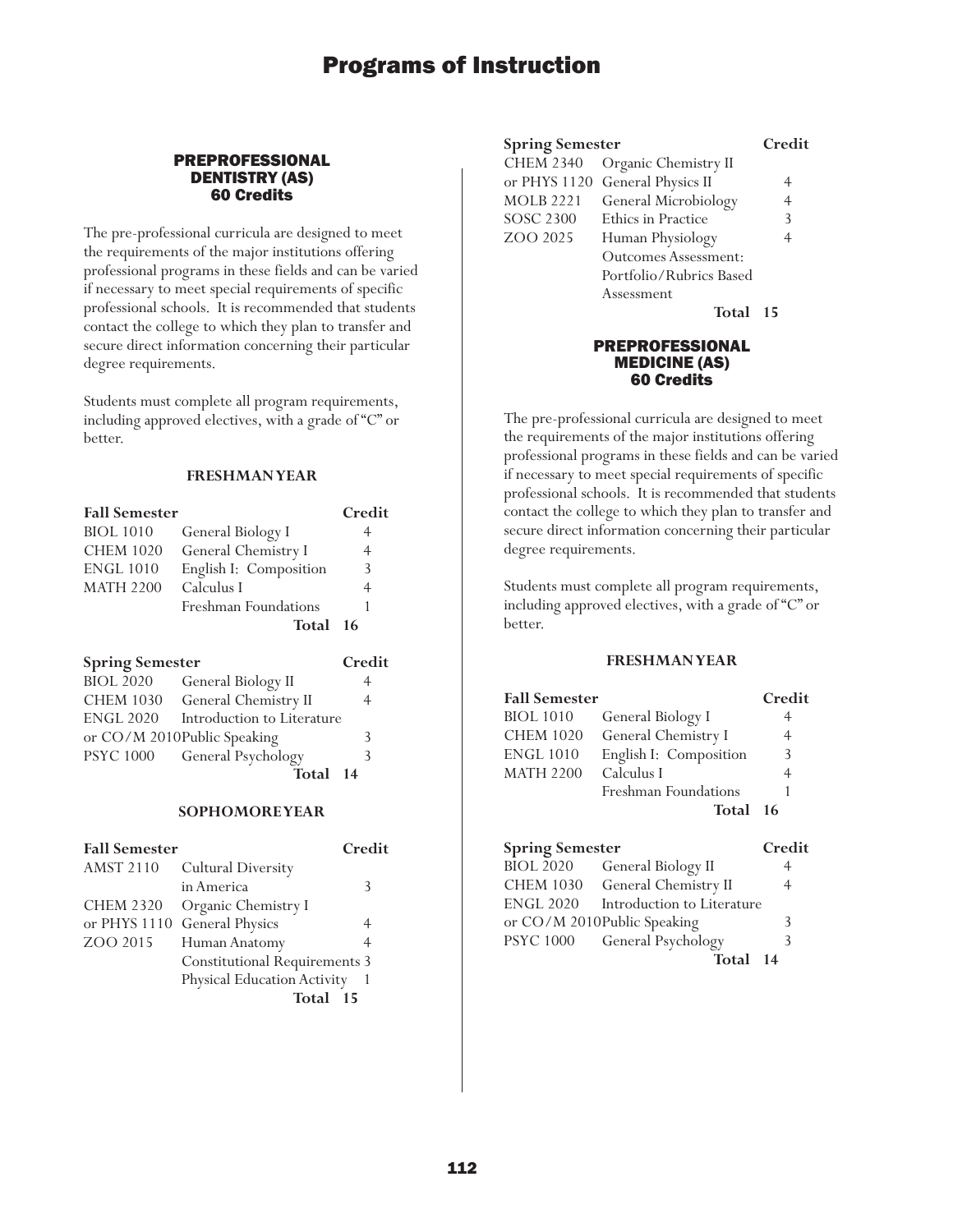## **SOPHOMORE YEAR**

| <b>Fall Semester</b> |                                      | Credit |
|----------------------|--------------------------------------|--------|
| <b>AMST 2110</b>     | <b>Cultural Diversity</b>            |        |
|                      | in America                           | 3      |
| <b>CHEM 2320</b>     | Organic Chemistry I                  |        |
| or PHYS 1110         | <b>General Physics</b>               |        |
| ZOO 2015             | Human Anatomy                        | 4      |
|                      | <b>Constitutional Requirements 3</b> |        |
|                      | Physical Education Activity          |        |
|                      | Total 15                             |        |
|                      |                                      |        |

| <b>Spring Semester</b> |                                 | Credit |
|------------------------|---------------------------------|--------|
| <b>CHEM 2340</b>       | Organic Chemistry II            |        |
|                        | or PHYS 1120 General Physics II |        |
| <b>MOLB 2221</b>       | General Microbiology            | 4      |
| <b>SOSC 2300</b>       | <b>Ethics in Practice</b>       | 3      |
| ZOO 2025               | Human Physiology                | 4      |
|                        | Outcomes Assessment:            |        |
|                        | Portfolio/Rubrics Based         |        |
|                        | Assessment                      |        |
|                        | <b>Total</b>                    | 15     |

## PREPROFESSIONAL NURSING (AS) 60-64 Credits

This program provides students with courses needed to meet the prerequisites for four-year (BSN) nursing programs. Students should consult with a prenursing advisor concerning courses that meet the requirements for the school to which they intend to transfer.

Students must complete all program requirements, including approved electives, with a grade of "C" or better.

## **FRESHMAN YEAR**

| <b>Fall Semester</b> |                             | Credit |
|----------------------|-----------------------------|--------|
| <b>BIOL 1000</b>     | Principles of Biology       |        |
| or BIOL 1010         | General Biology I           |        |
| <b>ENGL 1010</b>     | English I: Composition      | 3      |
| <b>MATH 1400</b>     | Pre-Calculus Algebra        | 4      |
| <b>SOC 1000</b>      | Sociological Principles     | 3      |
|                      | Freshman Foundations        |        |
|                      | Physical Education Activity |        |
|                      | Total                       | 16     |

| <b>Spring Semester</b> |                                      | Credit |
|------------------------|--------------------------------------|--------|
|                        | CHEM 1000 Introductory Chemistry     |        |
|                        | ENGL 2020 Introduction to Literature | -3     |
|                        | or CO/M 2010Public Speaking          |        |
| <b>PSYC 1000</b>       | General Psychology                   |        |
|                        | <b>Constitutional Requirements 3</b> |        |
|                        | Social & Cultural Awareness 3        |        |
|                        | Total 16                             |        |

## **SOPHOMORE YEAR**

| <b>Fall Semester</b> |                         | Credit             |
|----------------------|-------------------------|--------------------|
| <b>FCSC 1141</b>     | Principles of Nutrition |                    |
| ZOO 2015             | Human Anatomy           |                    |
|                      | Arts & Humanities       | 3                  |
|                      | *Approved Electives     | 4.7                |
|                      |                         | <b>Total 14-17</b> |
|                      |                         |                    |

| <b>Spring Semester</b> |                                   | Credit         |
|------------------------|-----------------------------------|----------------|
| $E\bar{D}FD$ 2450      | Lifespan Human                    |                |
|                        | Development                       | 3              |
| <b>MOLB 2240</b>       | Medical Microbiology              | 4              |
| <b>STAT 2050</b>       | <b>Fundamentals of Statistics</b> | $\overline{4}$ |
| ZOO 2025               | Human Physiology                  |                |
|                        | Outcomes Assessment:              |                |
|                        | Portfolio/Rubrics Based           |                |
|                        | Assessment                        |                |
|                        |                                   |                |

**Total 15**

| *Approved Electives: |                        |  |
|----------------------|------------------------|--|
| <b>BIOL</b> 1050     | Medical Terminology    |  |
| CO/M 1030            | Interpersonal          |  |
|                      | Communication          |  |
| <b>COSC 1200</b>     | Computer Information   |  |
|                      | Systems                |  |
| <b>FCSC 2121</b>     | Child Development      |  |
| <b>HLTK 1510</b>     | <b>Nurse Assistant</b> |  |
| <b>SOSC 2300</b>     | Ethics in Practice     |  |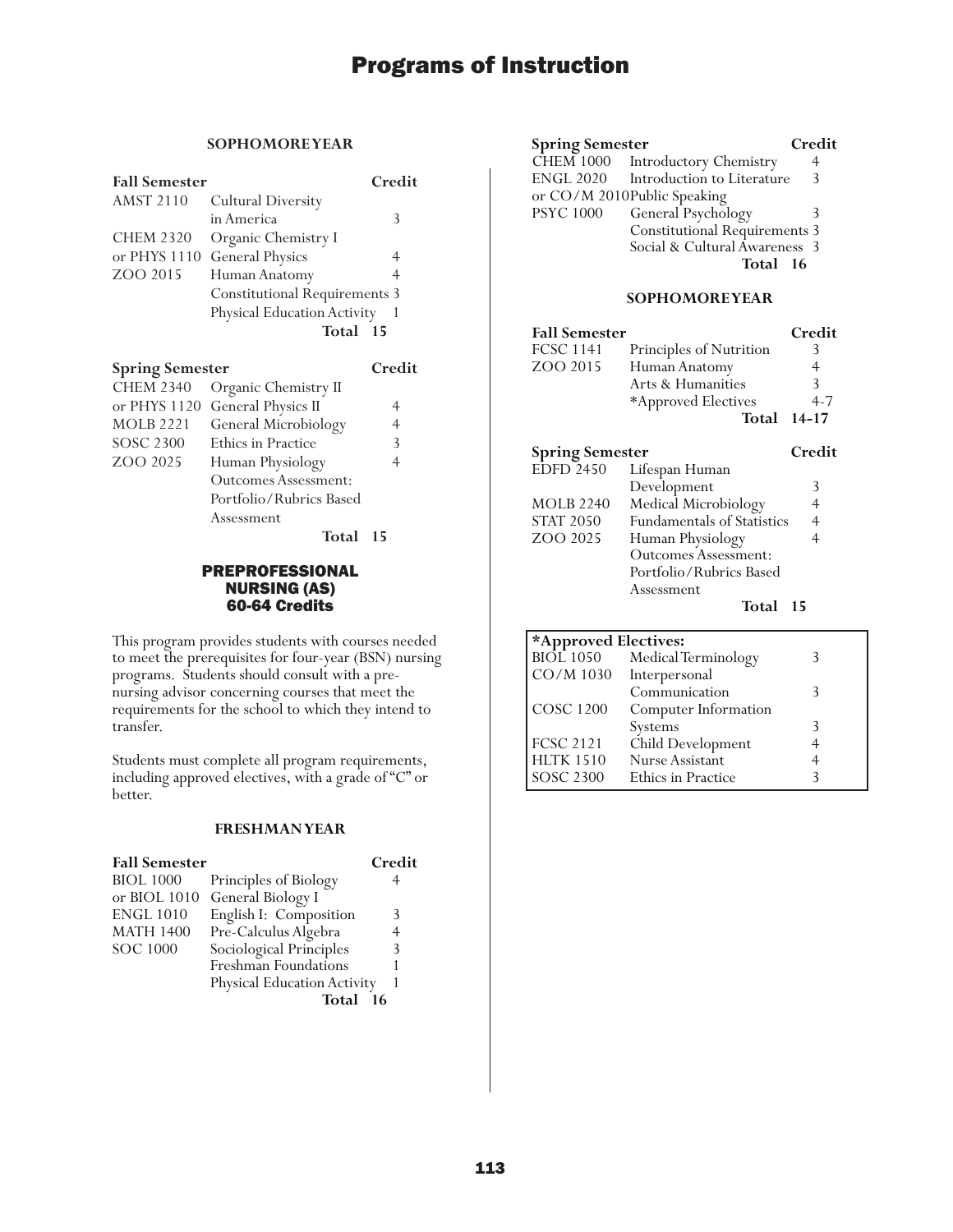## PREPROFESSIONAL PHARMACY (AS) 61 Credits

This recommended program fulfills the first two years of a pharmacy curriculum. Students interested in transferring to a specific school of pharmacy should plan their second pre-professional year using the transfer institution's catalog.

Students must complete all program requirements, including approved electives, with a grade of "C" or better.

#### **FRESHMAN YEAR**

| <b>Fall Semester</b> |                             | Credit |
|----------------------|-----------------------------|--------|
| <b>BIOL</b> 1010     | General Biology I           |        |
| <b>CHEM 1020</b>     | General Chemistry I         | 4      |
| <b>ENGL 1010</b>     | English I: Composition      | 3      |
|                      | Freshman Foundations        |        |
|                      | Physical Education Activity |        |
|                      | Total                       | $-13$  |

| <b>Spring Semester</b>         | Credit                                |
|--------------------------------|---------------------------------------|
| General Biology II             | 4                                     |
| CHEM 1030 General Chemistry II | 4                                     |
| Introduction to Literature     | $\mathcal{E}$                         |
| or CO/M 2010Public Speaking    |                                       |
| American & Wyoming             |                                       |
| Government                     | 3                                     |
|                                |                                       |
| Total                          |                                       |
|                                | Social & Cultural Awareness 3<br>- 17 |

#### **SOPHOMORE YEAR**

| <b>Fall Semester</b> |                     | Credit |
|----------------------|---------------------|--------|
| <b>CHEM 2320</b>     | Organic Chemistry I | 4      |
| <b>MATH 2200</b>     | Calculus I          | 4      |
| ZOO 2015             | Human Anatomy       | 4      |
|                      | Arts & Humanities   | 3      |
|                      | Total 15            |        |
|                      |                     |        |

| <b>Spring Semester</b>            | Credit         |
|-----------------------------------|----------------|
| Organic Chemistry II              | 4              |
| Medical Microbiology              | 4              |
| <b>Fundamentals of Statistics</b> | $\overline{4}$ |
| Human Physiology                  | 4              |
| <b>Outcomes Assessment:</b>       |                |
| Portfolio/Rubrics Based           |                |
| Assessment                        |                |
| Total                             | 16             |
|                                   |                |

## PREPROFESSIONAL VETERINARY MEDICINE (AS) 64 Credits

Veterinary medicine focuses on maintaining the health and welfare of animals and people. Veterinarians diagnose and control animal diseases, treat sick and injured animals, prevent the transmission of animal diseases to people, and advise owners on the proper care of animals. Students who follow this preparatory track will be well prepared for admission into veterinary science and medicine programs nationwide.

Students should plan their science/math elective choices to the requirements of their selected transfer institution.

Students must complete all program requirements, including approved electives, with a grade of "C" or better.

## **FRESHMAN YEAR**

| <b>Fall Semester</b> |                        | Credit |
|----------------------|------------------------|--------|
| <b>BIOL 1010</b>     | General Biology I      | 4      |
| <b>CHEM 1020</b>     | General Chemistry I    | 4      |
| <b>ENGL 1010</b>     | English I: Composition | 3      |
| <b>MATH 1400</b>     | Pre-Calculus Algebra   | 4      |
|                      | Freshman Foundations   |        |
|                      | Total 16               |        |
|                      |                        |        |

**Spring Semester Credit** ENGL 2020 Introduction to Literature 3 or CO/M 2010Public Speaking Constitutional Requirements 3 Social & Cultural Awareness 3<br>\*Science/Math Electives 7 \*Science/Math Electives 7 **Total 16**

## **SOPHOMORE YEAR**

## **Fall Semester Credit**

- Arts & Humanities 3
- Physical Education Activity 1 \*Science/Math Electives 12 **Total 16**

| <b>Spring Semester</b>      | Credit |
|-----------------------------|--------|
| *Science/Math Electives     | 16     |
| <b>Outcomes Assessment:</b> |        |
| Portfolio/Rubrics Based     |        |
| Assessment                  |        |
|                             |        |

**Total 16**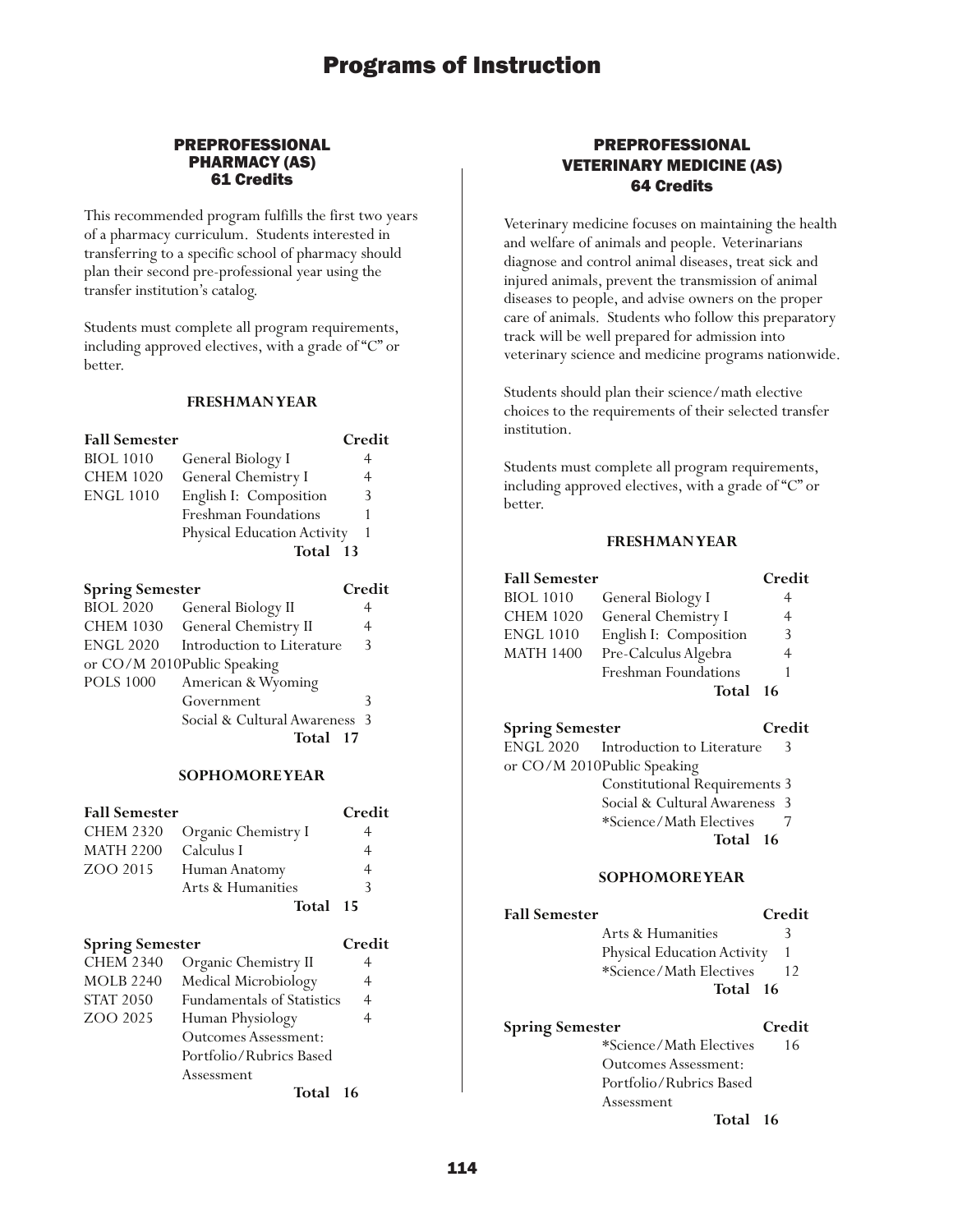## **\*Science/Math Electives:**

| <b>BIOL 2020</b> | General Biology I                 |   |
|------------------|-----------------------------------|---|
| <b>CHEM 1030</b> | General Chemistry II              | 4 |
| <b>CHEM 2320</b> | Organic Chemistry I               | 4 |
| <b>CHEM 2340</b> | Organic Chemistry II              | 4 |
| <b>MATH 1405</b> | Pre-Calculus Trigonometry         | 3 |
| <b>MATH 2200</b> | Calculus I                        | 4 |
| <b>PHYS 1110</b> | <b>General Physics I</b>          | 4 |
| <b>PHYS 1120</b> | General Physics II                | 4 |
| <b>STAT 2050</b> | <b>Fundamentals of Statistics</b> |   |

## SOCIAL SCIENCE (AA) 60 Credits

A major in Social Science offers a broad based degree that can lead to a variety of careers in government, law, education, business, social or counseling work, or international relations. The Social Science program at Eastern Wyoming College is designed to provide the student with core knowledge in such areas as History, Political Science, Psychology and Sociology.

## **Program Notes:**

Students interested in pursuing a degree in Psychology or Sociology at a transfer institution are advised to take at least 12 hours of either Psychology or Sociology and the following: CO/M 2010 Public Speaking 2 Lab Science Electives or 1 Lab Science and STAT 2050 or STAT 2070

Students interested in pursuing a degree in History at a transfer institution are advised to take at least 12 hours of History including some of the following electives: HIST 1110, HIST 1120, HIST 1211, HIST 1221, HIST 1290, HIST 2290, ECON 1010, ECON 1020, GEOG 1000 and STAT 2050 or STAT 2070.

Students interested in pursuing a degree in Political Science at a transfer institution are advised to take at least 12 hours of Political Science and History electives and STAT 2050 or STAT 2070.

Students must complete all program requirements, including approved electives, with a grade of "C" or better.

## **FRESHMAN YEAR**

| <b>Fall Semester</b> |                                   | Credit    |
|----------------------|-----------------------------------|-----------|
| <b>ENGL 1010</b>     | English I: Composition            |           |
| <b>MATH 1000</b>     | Problem Solving                   | $3-4$     |
|                      | or MATH 1400 Pre-Calculus Algebra |           |
| <b>PSYC 1000</b>     | General Psychology                |           |
| or SOC 1000          | Sociological Principles           |           |
|                      | Freshman Foundations              |           |
|                      | Physical Education Activity       |           |
|                      | *Approved Electives               |           |
|                      | Total                             | $14 - 15$ |

| <b>Spring Semester</b> | Credit |
|------------------------|--------|
| Arts & Humanities      |        |
| Communication 2        |        |
| *Approved Electives    |        |
| Total 15               |        |
|                        |        |

## **SOPHOMORE YEAR**

| <b>Fall Semester</b>   | <b>Constitutional Requirements 3</b> | Credit |
|------------------------|--------------------------------------|--------|
|                        | Lab Science I                        |        |
|                        | **Program Electives                  | 8      |
|                        | Total 15                             |        |
| <b>Spring Semester</b> |                                      | Credit |
|                        | Social & Cultural Awareness          | -3     |
|                        | *Approved Electives                  | 8      |
|                        | **Program Electives                  | 4      |
|                        | Outcomes Assessment:                 |        |
| SOSC 2395              | Social Science Capstone              |        |
|                        | Experience                           |        |
|                        | Total                                |        |

**\*Approved Electives:** Any course at the 1000 or above level.

**\*\*Program Electives:** Take any course with the following prefixes: AMST, ANTH, CO/M, CRMJ, ECON, GEOG, HIST, PHIL, POLS, PSYC, RELI, SOC, SOSC, SOWK, SPAN, WMST, and STAT.

## STATISTICS (AS) 60 Credits

The curriculum in statistics includes a firm foundation in mathematics and computer science, in addition to coursework in statistical theory and methodology. The nature of statistical work is to design and analyze research projects through the application of the principles of mathematics, computer science, and statistics. The student who wishes to make valid inferences from empirical data will find the field of statistics fascinating and rewarding.

Students must complete all program requirements, including approved electives, with a grade of "C" or better.

## **FRESHMAN YEAR**

| <b>Fall Semester</b> |                                      | Credit |
|----------------------|--------------------------------------|--------|
| <b>ECON 1010</b>     | Macroeconomics                       |        |
| <b>ENGL 1010</b>     | English I: Composition               | 3      |
| <b>MATH 2200</b>     | Calculus I                           |        |
|                      | <b>Constitutional Requirements 3</b> |        |
|                      | Freshman Foundations                 |        |
|                      | Physical Education Activity          |        |
|                      | Total<br>15                          |        |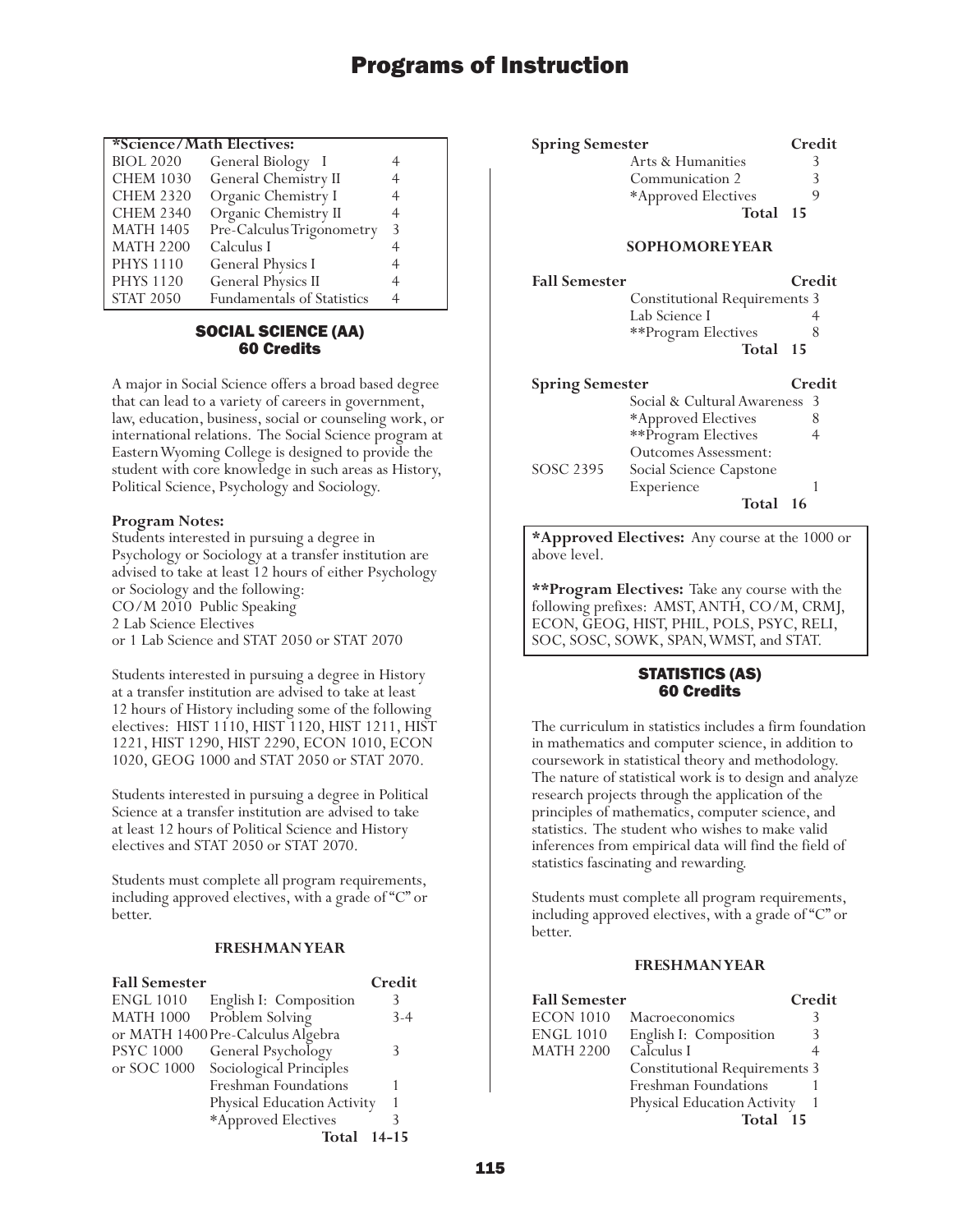| <b>Spring Semester</b> |                                       | Credit |
|------------------------|---------------------------------------|--------|
|                        | $\overline{ECON}$ 1020 Microeconomics |        |
| <b>ENGL 2020</b>       | Introduction to Literature            | 3      |
| <b>MATH 2205</b>       | Calculus II                           |        |
| <b>STAT 2050</b>       | <b>Fundamentals of Statistics</b>     | 4      |
|                        | Total 15                              |        |

## **SOPHOMORE YEAR**

| <b>Fall Semester</b> |                            | Credit                   |
|----------------------|----------------------------|--------------------------|
| ACCT 1010            | Principles of Accounting I | 3                        |
| MATH 2210            | Calculus III               | $\overline{\phantom{a}}$ |
|                      | Arts & Humanities          | $\mathcal{R}$            |
|                      | Lab Science I              |                          |
|                      | Total 15                   |                          |

| <b>Spring Semester</b> |                                     | Credit |
|------------------------|-------------------------------------|--------|
| ACCT <sub>1020</sub>   | Principles of Accounting II         | 3      |
| <b>BADM 2010</b>       | <b>Business Law I</b>               | 3      |
| $CO/M$ 2010            | Public Speaking                     | 3      |
| <b>IMGT 2400</b>       | Introduction to Information         |        |
|                        | Management                          | 3      |
| <b>MATH 2250</b>       | Elementary Linear Algebra           | 3      |
|                        | or MATH 2310 Differential Equations |        |
|                        | <b>Outcomes Assessment:</b>         |        |
|                        | Departmental Exam                   |        |
|                        | Total                               | 15     |

### VETERINARY TECHNOLOGY (AAS) 62-63 Credits

Veterinary Technology comprises an aggregate of techniques and skills required in the practice of Veterinary Medicine. Professional veterinary technicians work under the direction of a licensed veterinarian. They do not diagnose, prognose, prescribe treatments or perform surgical operations. Technicians work in veterinary practices, both general and specialized, biomedical research, zoo/ wildlife medicine, industry, military, livestock health management, livestock reproduction facilities along with many other employment options. The primary objectives of the program are to provide students with the knowledge and skill required to succeed in the veterinary industry and to pass examinations that may be required for licensing in certain states.

### **Program admission requirements:**

ACT: Math  $\geq$ 21, English  $\geq$ 18 and Reading  $\geq$  21 Or Health Occupation Assessment Exam (HOAE): Arithmetic >40, Reading Comprehension >40 and Vocational Adjustment Index >40 Or Completion of all first semester VTAD certificate courses with a grade of "C" or better and placement into VTTK 1751.

This program includes a required criminal background check and completion of a pre-exposure rabies vaccination series. 400 hours of observation and clinical experience at approved clinics are required.

Students are responsible for the animal care of housed animals. Documentation of such responsibility is contained in the Animal Care (VTTK 1001, 1002, 2001, and 2002) non-credit classes as required by the AVMA accreditation.

Students must complete all program requirements, including approved electives, with a grade of "C" or better.

## **FRESHMAN YEAR**

| <b>Fall Semester</b> |                             | Credit            |
|----------------------|-----------------------------|-------------------|
| <b>VTTK 0005</b>     | Pre-Exposure Rabies         |                   |
|                      | Vaccination                 | 0                 |
| <b>VTTK 1505</b>     | Introduction to Veterinary  |                   |
|                      | Science                     |                   |
| <b>VTTK 1501</b>     | Animal Care I               |                   |
| <b>VTTK 1500</b>     | Orientation to Veterinary   |                   |
|                      | Technology                  | 3                 |
| <b>VTTK 1700</b>     | Medical Terminology         | 2                 |
| <b>VTTK 1751</b>     | Pharmaceutical Calculations | 3                 |
| <b>VTTK 2005</b>     | Prescreen for Veterinary    |                   |
|                      | Technology                  | $\mathbf{\Omega}$ |
| <b>VTTK 2615</b>     | Veterinary Anatomy and      |                   |
|                      | Physiology                  | 3                 |
|                      | **Lab Science Electives     | 4                 |
|                      | Total                       | 16                |
|                      |                             |                   |

| <b>Spring Semester</b> |                                        | Credit         |
|------------------------|----------------------------------------|----------------|
| <b>VTTK 1502</b>       | Animal Care II                         |                |
| <b>VTTK 1600</b>       | Clinical Procedures                    | 3              |
| <b>VTTK 1625</b>       | Laboratory Analysis                    |                |
| <b>VTTK 1630</b>       | Veterinary Hematology                  | 3              |
| <b>VTTK 1750</b>       | Veterinary Pharmacology                | $\overline{4}$ |
|                        | Communication 1                        | ζ              |
|                        | <b>Constitutional Requirements 2-3</b> |                |
|                        | Total 16-17                            |                |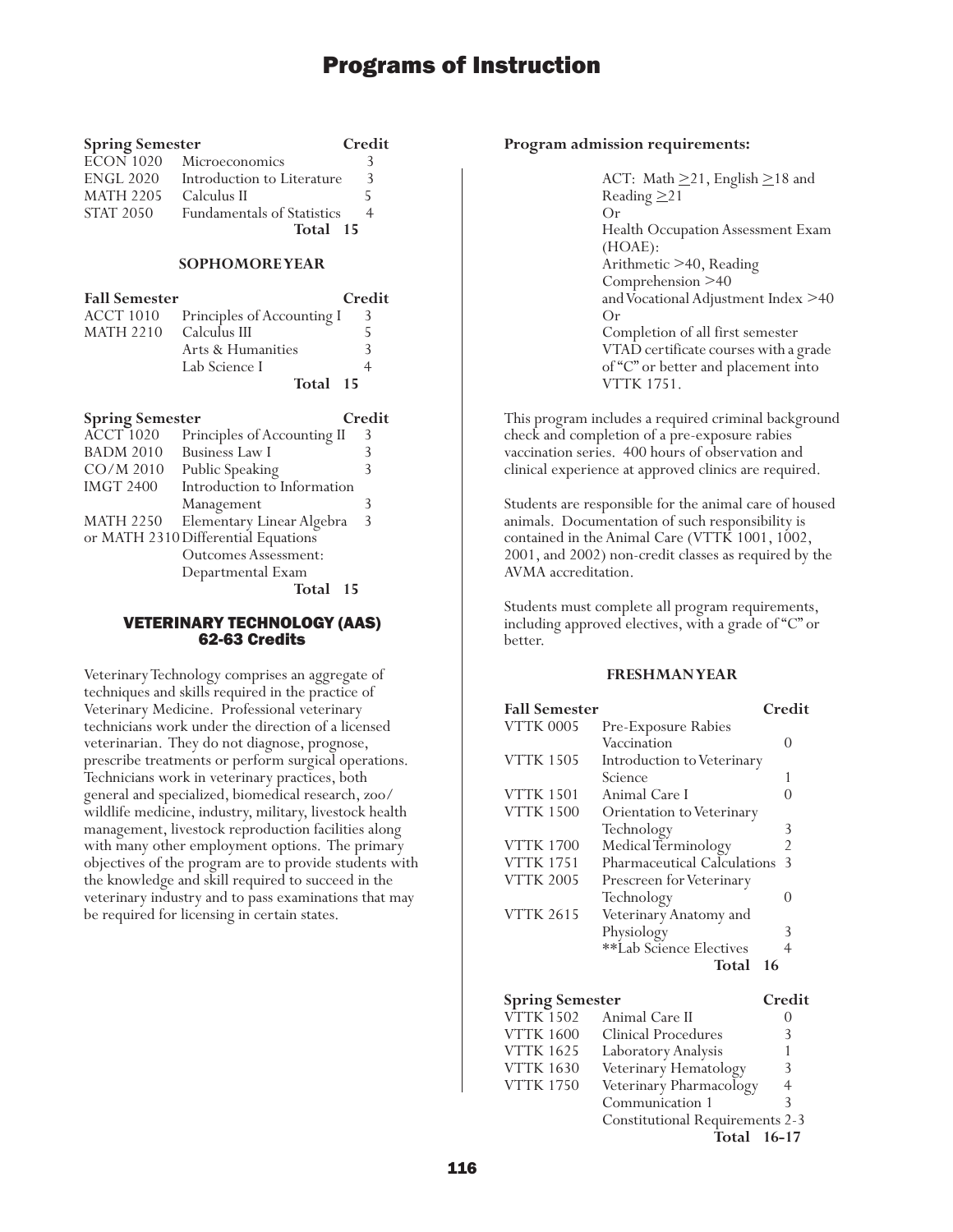## **SOPHOMORE YEAR**

| <b>Fall Semester</b> |                                | Credit |
|----------------------|--------------------------------|--------|
| <b>VTTK 1550</b>     | Practical Surgical & Medical   |        |
|                      | Experience I                   | 3      |
| <b>VTTK 1755</b>     | Veterinary Parasitology        | 2      |
| <b>VTTK 2501</b>     | Animal Care III                |        |
| <b>VTTK 2500</b>     | Veterinary Anesthesia          | 3      |
| <b>VTTK 2610</b>     | Veterinary Infectious Diseases |        |
|                      | and Applied Diagnostics        |        |
| <b>VTTK 2700</b>     | Laboratory and Exotic          |        |
|                      | Animals                        |        |
|                      | Total                          | 15     |

| <b>Spring Semester</b> |                                 | Credit |
|------------------------|---------------------------------|--------|
| <b>VTTK 2502</b>       | Animal Care IV                  |        |
| <b>VTTK 2505</b>       | Diagnostic Imaging              | 2      |
| <b>VTTK 2550</b>       | Practical Surgical & Medical    |        |
|                        | Experience II                   |        |
| <b>VTTK 2620</b>       | Noninfectious Diseases          | 3      |
|                        | *Approved Electives             |        |
|                        | Outcomes Assessment:            |        |
| <b>VTTK 2750</b>       | Clinical Problems               |        |
|                        | Written and Oral Comprehensives |        |
|                        | Total                           |        |

**\*Approved Electives:** Any course at the 1000 or above level.

| <b>**Lab Science Electives:</b> Must be selected from |                                 |   |
|-------------------------------------------------------|---------------------------------|---|
| the following courses:                                |                                 |   |
| <b>BIOL 1000</b>                                      | Principles of Biology           |   |
| <b>BIOL 1010</b>                                      | General Biology I               | 4 |
| <b>CHEM 1000</b>                                      | Introductory Chemistry          | 4 |
| <b>CHEM 1020</b>                                      | General Chemistry I             |   |
| <b>VTTK 1925</b>                                      | Applied Principles of Chemistry |   |
|                                                       | for Veterinary Technology       |   |
| <b>VTTK 1950</b>                                      | Applied Principles of Biology   |   |
|                                                       | for Veterinary Technology       |   |

## VETERINARY AIDE (CERT 1 YR) 30 Credits

This program prepares students to assist veterinarians, veterinary technicians, laboratory animal technicians, and/or research scientists in supportive roles. Veterinary aides work under the direction of a licensed veterinarian or research scientist; they do not diagnose, prognose, prescribe, or perform surgery. The primary job responsibilities of veterinary aides include feeding/watering animals; cleaning and disinfecting treatment areas, animal housing areas, and surgery areas; patient restraint; collecting and processing samples for laboratory diagnostics; sterilizing surgical equipment; patient preparation for surgery; routine office procedures; and inventory control. This certificate program prepares students

for employment in veterinary clinics, hospitals, research institutions, or laboratories as veterinary aides or to continue their education in pursuit of an Associate of Applied Science degree in Veterinary Technology, as most credits from the certificate program will transfer directly into the Veterinary Technology program. The certificate program includes a core of courses, 60 hours of observation and clinical experience at an approved clinic or clinics, and is designed to be completed in two semesters.

Students are responsible for the animal care of housed animals. Documentation of such responsibility is contained in the Animal Care (VTTK 1001, 1002, 2001, and 2002) non-credit classes as required by the AVMA accreditation.

Students must complete all program requirements, including approved electives, with a grade of "C" or better.

#### **FRESHMAN YEAR**

| <b>Fall Semester</b>      |                                  | Credit             |
|---------------------------|----------------------------------|--------------------|
| <b>VTTK 0005</b>          | Pre-Exposure Rabies              |                    |
|                           | Vaccination                      | $\mathbf{0}$       |
| <b>VTTK 1505</b>          | Introduction to Veterinary       |                    |
|                           | Science                          |                    |
| <b>VTTK 1501</b>          | Animal Care I                    |                    |
| <b>VTTK 1500</b>          | <b>Orientation to Veterinary</b> |                    |
|                           | Technology                       | 3                  |
| <b>VTTK 1510</b>          | Clinical Techniques I            | 3                  |
| <b>VTTK 1700</b>          | Medical Terminology              | $\overline{2}$     |
| <b>TECH 1005</b>          | Applied Technical Writing        | 3                  |
|                           | *Approved Electives              | 3                  |
|                           | Total<br>15                      |                    |
| $C_{\infty}$ $C_{\infty}$ |                                  | $C_{\rm max}$ .1:4 |

|                                 | eregii          |
|---------------------------------|-----------------|
| Animal Care II                  |                 |
| Clinical Techniques II          |                 |
| Applied Principles of Biology   |                 |
| for Veterinary Technology       | 2               |
| Laboratory and Exotic           |                 |
| Animals                         | 3               |
| Large Animal Techniques         |                 |
| *Approved Electives             | 2               |
| <b>Outcomes Assessment:</b>     |                 |
| Written and Oral Comprehensives |                 |
| Total<br>15                     |                 |
|                                 | spring semester |

**\*Approved Electives:** Any course at the 1000 or above level.

For more information about this certificate program, links to occupational information, estimated program cost, normal time for program completion, median debt at program completion (if available), please visit EWC's website at: http://ewc.wy.edu/futurestudents/financial-aid/career/.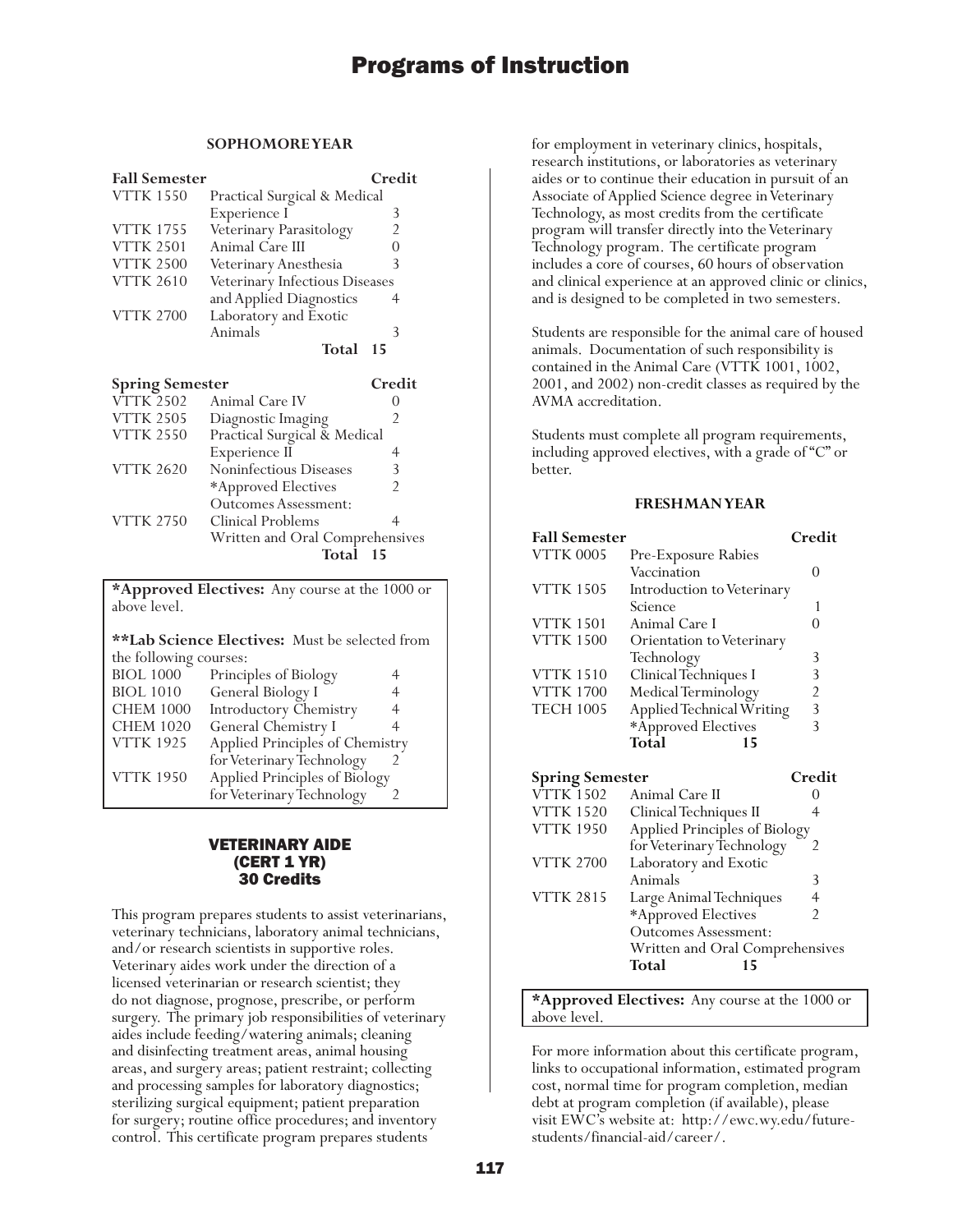### WELDING AND JOINING TECHNOLOGY (AAS) 60 Credits

Welders are skilled people who like to work with their hands. A welder can find work almost anywhere from the smallest shop down the street to the largest industrial complex in our major cities. All hard goods manufactured make extensive use of welding in building cars, trucks, buses, trains, ships, aircraft, space vehicles, farm implements, and jewelry.

A graduate welder is capable of welding ferrous and nonferrous metals in all positions and can operate shears, drills, and power tools. A welder is competent in layout, cutting, and forming metals and determining electrodes and filler metal to be used. They must know how to work from blueprints and written procedures and know welding symbols. The welding program at Eastern Wyoming College is centered in the Career and Technical Education Building and is set up as close to industry as is possible. Each student is assigned a welding machine, table, and positioner. Discussion of safety rules, regulations, and safe use of equipment are included in the curriculum.

The objectives of the program are to enable the student to meet entry-level requirements for employment, build a basis for further study, and for lifelong learning in the metal working trades. Students will study both the theory and practice of shielded metal arc welding, oxyacetylene welding, gas tungsten arc welding, gas metal arc welding, and flux cored arc welding. Technical aspects of the above processes are taught with emphasis on plate and pipe welding of mild steel, stainless steel, and aluminum. Flat, horizontal, vertical, and overhead positions are covered in each area. The theory and practice of mechanical and manual cutting with oxyacetylene and air carbon arc cutting and gouging, joint design, preparation and layout of plate and pipe are also included in the program.

Students will be required to qualify in each of the processes listed above. Specimens completed will be examined and tested in the testing lab using one or more of the following test methods: dye penetrant, macro etch, guided bend, and tensile test. All testing will be done in accordance with the American Welding Society Structural Welding Code D1.1; The American Society of Mechanical Engineers, Section IX of Boiler and Pressure Vessel Code; and The American Petroleum Institute Standard for Welding Pipelines. Eastern Wyoming College is an AWS Accredited Test Center.

Students must complete all program requirements, including approved electives, with a grade of "C" or better.

#### **FRESHMAN YEAR**

| <b>Fall Semester</b>    |                            |    | Credit |
|-------------------------|----------------------------|----|--------|
| <b>WELD 1700</b>        | General Welding            |    | 3      |
| <b>WELD 1755</b>        | Shielded Metal Arc Welding |    | 5      |
| <b>WELD 1773</b>        | GMAW                       |    | 2      |
| <b>WELD 2670</b>        | Welding Inspection         |    | 3      |
|                         | Freshman Foundations       |    | 1      |
|                         | Total                      | 14 |        |
|                         |                            |    |        |
| <b>Spring Semester</b>  |                            |    | Credit |
| <b>ENTK 2501</b>        | Intro to Computer          |    |        |
|                         | Aided Drafting I           |    | 1      |
| or ENTK 1510 Drafting I |                            |    |        |
| MCHT 1500               | General Machine Shop       |    | 2      |
| <b>WELD 1650</b>        | Print Reading:             |    |        |
|                         | Welding Symbols            |    | 3      |
| <b>WELD 1760</b>        | Advanced Shielded Metal    |    |        |
|                         | Arc Welding                |    | 4      |
| <b>WELD 1772</b>        | <b>FCAW</b>                |    | 2      |
| WELD 2680               | Welding Metallurgy         |    | 3      |

**Total 15**

| <b>Fall Semester</b> |                          | Credit |
|----------------------|--------------------------|--------|
| <b>MATH 1515</b>     | Applied Technical        |        |
|                      | Mathematics              | 3      |
| <b>POLS</b> 1050     | Basics in U.S. & Wyoming |        |
|                      | Government               | 2      |
| <b>WELD 1780</b>     | GTAW-Plate               | 3      |
| <b>WELD 2500</b>     | Structural Welding       | 5      |
|                      | Communication 1          | 3      |
|                      | Total                    | 16     |

|                           | Credit                                                                                        |
|---------------------------|-----------------------------------------------------------------------------------------------|
| Machine Tool Technology I | 2                                                                                             |
| Pipe Welding I            | 4                                                                                             |
|                           | 5                                                                                             |
| SMAW and GTAW             | $\mathfrak{D}$                                                                                |
|                           |                                                                                               |
| Outcomes Assessment:      |                                                                                               |
| National Competency Test  |                                                                                               |
|                           |                                                                                               |
| Total                     |                                                                                               |
|                           | <b>Spring Semester</b><br>Pipe Welding II<br>Semiautomatic Pipe Welding 2<br>in Welding<br>15 |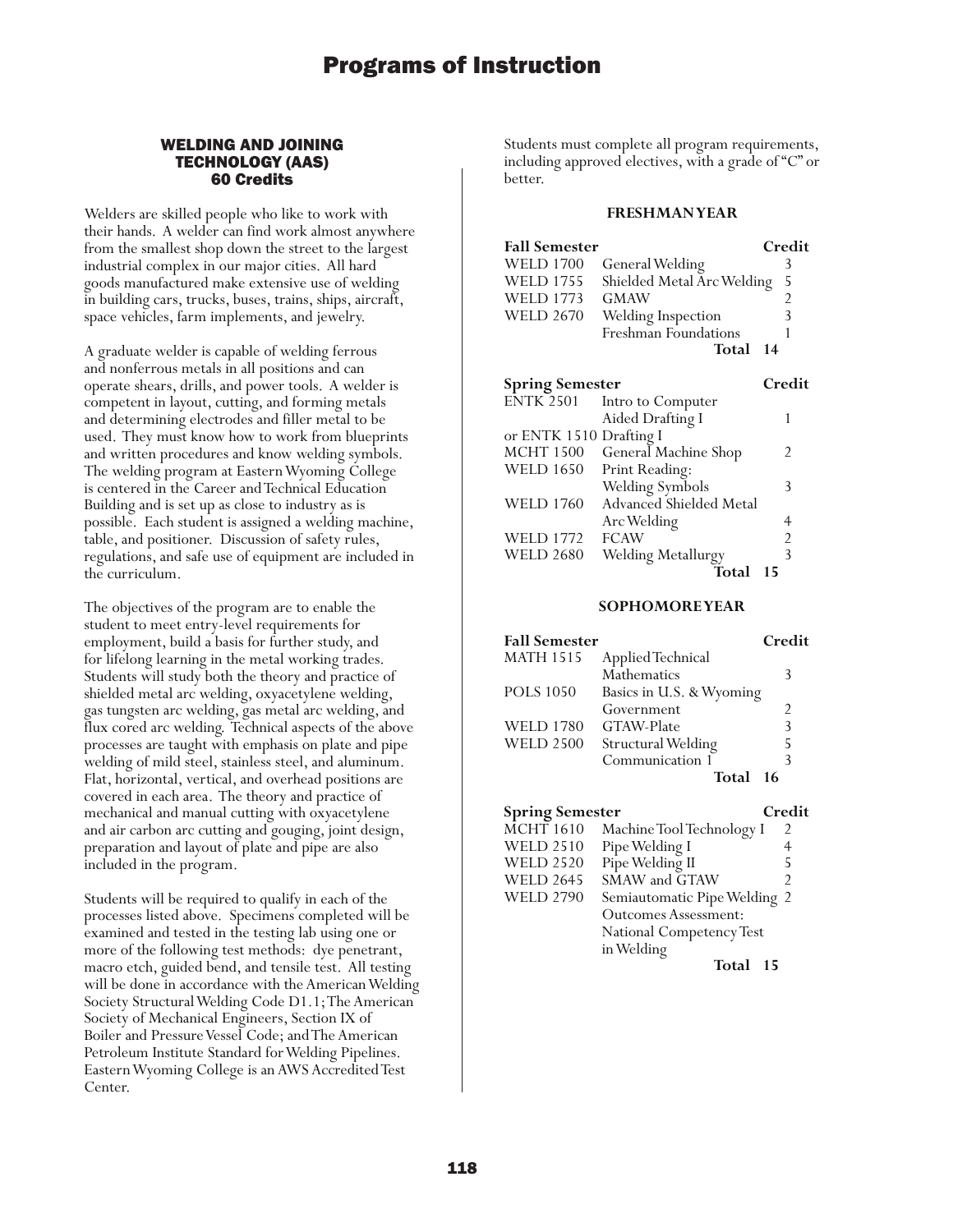## WELDING AND JOINING TECHNOLOGY (CERT 1 YR) 30 Credits

This program will enable the student to meet entrylevel requirements as a welder in limited plate thickness in accordance to American Welding Society standards.

Students must complete all program requirements, including approved electives, with a grade of "C" or better.

## **FRESHMAN YEAR**

| <b>Fall Semester</b>    |                             | Credit         |
|-------------------------|-----------------------------|----------------|
| <b>WELD 1700</b>        | General Welding             | 3              |
| <b>WELD 1755</b>        | Shielded Metal Arc Welding  | 5              |
| <b>WELD 1773</b>        | <b>GMAW</b>                 | $\overline{c}$ |
| <b>WELD 2670</b>        | Welding Inspection          | $\overline{3}$ |
|                         | Freshman Foundations        | 1              |
|                         | *Approved Elective          | 1              |
|                         | Total                       | 15             |
|                         |                             |                |
| <b>Spring Semester</b>  |                             | Credit         |
| <b>ENTK 2501</b>        | Intro to Computer           |                |
|                         | Aided Drafting I            | 1              |
| or ENTK 1510 Drafting I |                             |                |
| MCHT 1500               | General Machine Shop        | 2              |
| <b>WELD 1650</b>        | Print Reading:              |                |
|                         | Welding Symbols             | 3              |
| <b>WELD 1760</b>        | Advanced Shielded Metal     |                |
|                         | Arc Welding                 | 4              |
| <b>WELD 1772</b>        | <b>FCAW</b>                 | $\overline{c}$ |
| <b>WELD 2680</b>        | Welding Metallurgy          | $\overline{3}$ |
|                         | <b>Outcomes Assessment:</b> |                |
|                         | National Competency Test    |                |
|                         | in Welding                  |                |
|                         | Total                       | 15             |

### **\*Approved Electives:** Any course at the 1000 or above level with the following prefixes: ENTK, MCHT, and WELD.

For more information about this certificate program, links to occupational information, estimated program cost, normal time for program completion, median debt at program completion (if available), please visit EWC's website at: http://ewc.wy.edu/futurestudents/financial-aid/career/.

### WELDING-MACHINE TOOL TECHNOLOGY (CERT 1 YR) 30-32 Credits

This program will enable the student to meet entrylevel requirements for employment as a maintenance machinist.

Students must complete all program requirements, including approved electives, with a grade of "C" or better.

## **FRESHMAN YEAR**

| <b>Fall Semester</b>   |                                        | Credit                                     |
|------------------------|----------------------------------------|--------------------------------------------|
| <b>ENTK 2501</b>       | Intro to Computer                      |                                            |
|                        | Aided Drafting I                       | 1                                          |
| <b>MCHT 1500</b>       | General Machine Shop                   | 2                                          |
| <b>MCHT 1610</b>       | Machine Tool Technology I              |                                            |
| <b>TECH 1005</b>       | Applied Technical Writing              | $\begin{array}{c} 2 \\ 3 \\ 3 \end{array}$ |
| <b>WELD 1700</b>       | General Welding                        |                                            |
|                        | <b>Constitutional Requirements 2-3</b> |                                            |
|                        | Freshman Foundations                   | 1                                          |
|                        | *Approved Electives                    | 1                                          |
|                        | Total                                  | $15 - 16$                                  |
| <b>Spring Semester</b> |                                        | Credit                                     |
| <b>ENTK 2506</b>       | Intro to Computer                      |                                            |
|                        | Aided Drafting II                      | 1                                          |
| <b>MATH 1515</b>       | Applied Technical                      |                                            |
|                        | Mathematics                            | 3                                          |
| <b>MCHT 1620</b>       | Machine Tool Technology II             | $\overline{3}$                             |
| <b>WELD 1650</b>       | Print Reading:                         |                                            |
|                        | Welding Symbols                        | 3                                          |
|                        | *Approved Electives                    | $5 - 6$                                    |
|                        | <b>Outcomes Assessment:</b>            |                                            |
|                        | Project                                |                                            |
|                        | Total 15-16                            |                                            |

**\*Approved Electives:** Any course at the 1000 or above level with the following prefixes: AGTK, ELTR, ENTR, HLED, and WELD.

For more information about this certificate program, links to occupational information, estimated program cost, normal time for program completion, median debt at program completion (if available), please visit EWC's website at: http://ewc.wy.edu/futurestudents/financial-aid/career/.